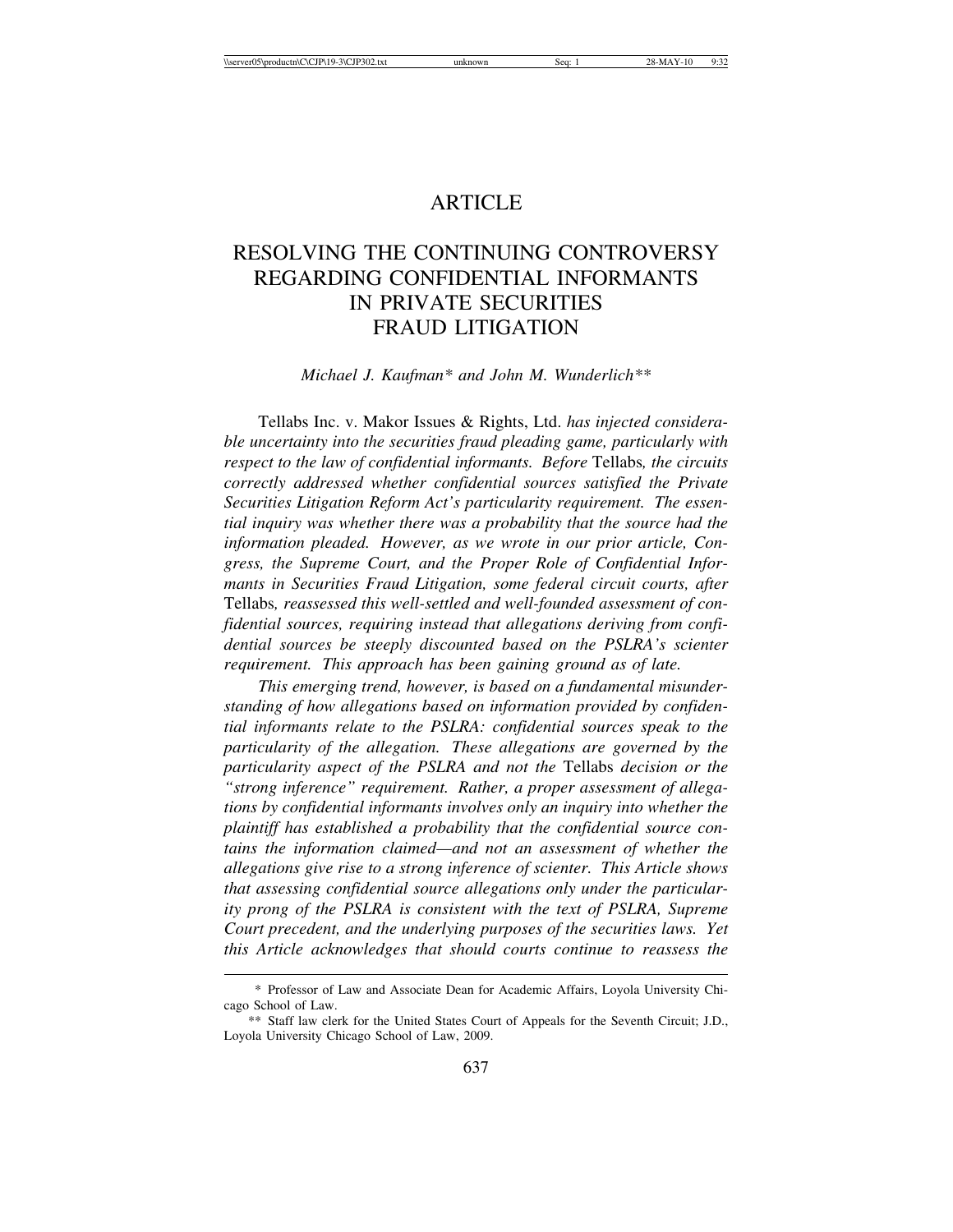*proper role of confidential informants under the scienter prong, this reassessment does not require a steep discount or general skepticism of these allegations out of hand.*

|                                                            | 639                                                                                                                                                                                                                               |
|------------------------------------------------------------|-----------------------------------------------------------------------------------------------------------------------------------------------------------------------------------------------------------------------------------|
| THE PSLRA, TELLABS, AND CONFIDENTIAL INFORMANTS.           | 642                                                                                                                                                                                                                               |
| A. The PSLRA Alters the Pleading of Securities Fraud       | 642                                                                                                                                                                                                                               |
| Misleading Statements and Omissions<br>$1_{-}$             | 643                                                                                                                                                                                                                               |
| 2.                                                         | 643                                                                                                                                                                                                                               |
| B.                                                         | 644                                                                                                                                                                                                                               |
| FEDERAL CIRCUIT TREATMENT BEFORE TELLABS AND               |                                                                                                                                                                                                                                   |
| EVALUATIONS BASED ON PARTICULARITY                         | 646                                                                                                                                                                                                                               |
| А.                                                         |                                                                                                                                                                                                                                   |
|                                                            | 646                                                                                                                                                                                                                               |
| B.                                                         |                                                                                                                                                                                                                                   |
|                                                            | 649                                                                                                                                                                                                                               |
| C.                                                         | 650                                                                                                                                                                                                                               |
| FEDERAL CIRCUIT COURT TREATMENT OF CONFIDENTIAL            |                                                                                                                                                                                                                                   |
| <b>INFORMANTS AFTER TELLABS AND REEVALUATIONS</b>          |                                                                                                                                                                                                                                   |
|                                                            | 651                                                                                                                                                                                                                               |
| The First and Second Circuits: Reevaluating but<br>$A_{-}$ |                                                                                                                                                                                                                                   |
|                                                            | 652                                                                                                                                                                                                                               |
| The Fifth, Sixth, and Seventh Circuits: Discounting<br>В.  |                                                                                                                                                                                                                                   |
| Allegations from Confidential Informants                   | 654                                                                                                                                                                                                                               |
| The Origins of the Discounting, Scienter-Based<br>1.       |                                                                                                                                                                                                                                   |
| Approach: Higginbotham v. Baxter Int'l                     | 654                                                                                                                                                                                                                               |
| Higginbotham's Increasing Acceptance Among<br>2.           |                                                                                                                                                                                                                                   |
| the Circuit Courts                                         | 655                                                                                                                                                                                                                               |
| Tempering the Higginbotham Approach<br>3.                  | 657                                                                                                                                                                                                                               |
| The Eleventh Circuit: A General Skepticism<br>C.           | 659                                                                                                                                                                                                                               |
| THE PROPER ROLE OF CONFIDENTIAL INFORMANTS IN              |                                                                                                                                                                                                                                   |
| PRIVATE SECURITIES LITIGATION                              | 661                                                                                                                                                                                                                               |
| A. The Statutory Text: Conducting the Appropriate Dual     |                                                                                                                                                                                                                                   |
| Inquiry of Particularity and Scienter                      | 661                                                                                                                                                                                                                               |
| The Supreme Court's Indirect Assent to the Dual<br>1.      |                                                                                                                                                                                                                                   |
|                                                            | 664                                                                                                                                                                                                                               |
| Reassessing Confidential Informants Under the<br>2.        |                                                                                                                                                                                                                                   |
| Strong Inference Standard Erroneously Conflates            |                                                                                                                                                                                                                                   |
| the Particularity and Scienter Requirements                | 664                                                                                                                                                                                                                               |
| B. An Assessment Based on Particularity is Consistent      |                                                                                                                                                                                                                                   |
| with the Purposes of the Securities Laws                   | 665                                                                                                                                                                                                                               |
| The Significant Value of Confidential Informants<br>1.     |                                                                                                                                                                                                                                   |
| in Preventing Financial Harm                               | 666                                                                                                                                                                                                                               |
|                                                            | Required State of Mind<br>Tellabs Inc. v. Makor Issues & Rights, Ltd.<br>The Second and Fifth Circuits: The Reference Test<br>The Ninth Circuit: Confidential Informants Must Be<br>The Tenth Circuit: Particularity Case-by-Case |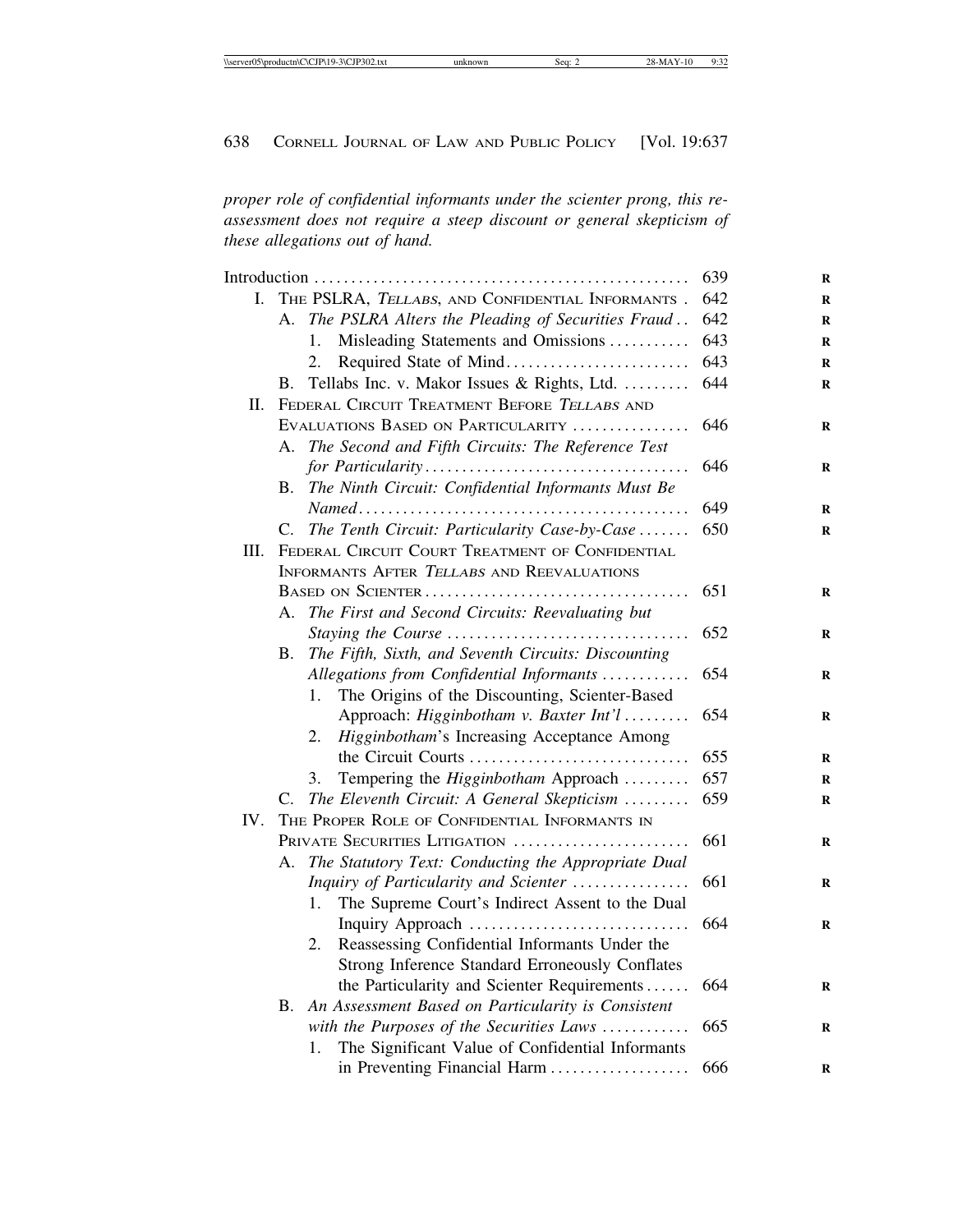| 2. | Necessary Confidentiality at the Motion to            |     |
|----|-------------------------------------------------------|-----|
|    |                                                       |     |
| 3. | Confidential Informants Are Appropriate in            |     |
|    | Private Enforcement                                   | 673 |
|    | The Historical Role of Confidential<br>a <sub>1</sub> |     |
|    | Informants Was to Alert the General Public            |     |
|    |                                                       | 674 |
|    | Confidential Informant Allegations in Private<br>b.   |     |
|    | Litigation Are Necessary to Supplement SEC            |     |
|    | Enforcement Efforts                                   | 675 |
|    | The Madoff Scandal As Evidence of the<br>$C_{-}$      |     |
|    | Need for Alternative Forms of Corporate               |     |
|    |                                                       | 676 |
|    | Private Economic Actors Facilitate<br>d.              |     |
|    | Disclosure of Corporate Fraud                         | 679 |
|    | V. ASSESSING CONFIDENTIAL INFORMANTS UNDER THE        |     |
|    | STRONG INFERENCE REQUIREMENT DOES NOT REQUIRE A       |     |
|    | STEEP DISCOUNT OR GENERAL SKEPTICISM                  | 682 |
|    | A. Steep Discounts and Skepticism Rest on             |     |
|    | Inappropriately Drawn Inferences                      | 682 |
| B. | A Steep Discount and Skepticism Erroneously Applies   |     |
|    | Tellabs by Tipping Scales in Favor of Defendants      | 686 |
|    |                                                       | 690 |
|    |                                                       |     |

#### **INTRODUCTION**

The Private Securities Litigation Reform Act ("PSLRA") requires that a plaintiff's securities fraud complaint "state with particularity facts giving rise to a strong inference that the defendant acted with the required state of mind" in defrauding investors,<sup>1</sup> a significant modification of Federal Rule of Civil Procedure 9(b).2 Quite often, to meet the PSLRA's heightened pleading requirements, plaintiffs rely on statements

<sup>1</sup> Private Securities Litigation Reform Act of 1995, Pub. L. 104-67, 109 Stat. 737 (codified at 15 U.S.C. § 78u-4(b)(1)–(2) (2006)). <sup>2</sup> "In alleging fraud or mistake, a party must state with particularity the circumstances

constituting fraud or mistake. Malice, intent, knowledge, and other conditions of a person's mind may be alleged generally." FED. R. CIV. P. 9(b).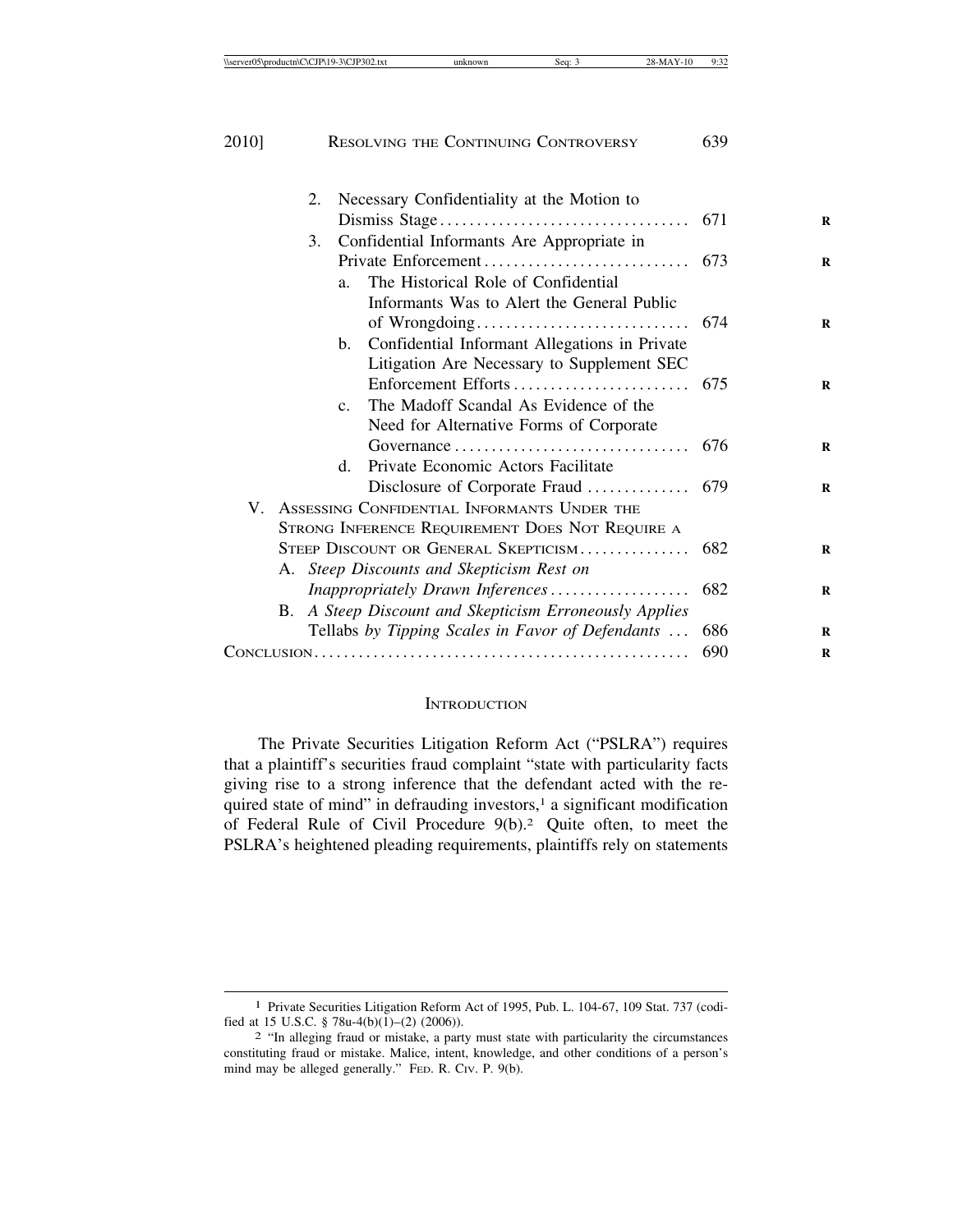from confidential sources.<sup>3</sup> Confidential sources<sup>4</sup> can serve to "bridge" the gap" between vague allegations of a defendant's access to information and an inference of knowledge.5 Confidential sources have become a critical component of preventing financial fraud and deterring corporate misconduct.6

Yet the Supreme Court's most recent securities fraud pleading decision, *Tellabs Inc. v. Makor Issues & Rights, Ltd.*, 7 has injected considerable uncertainty into the pleading game.8 Since *Tellabs*, the federal circuit courts have developed divergent approaches regarding the pleading requirement, particularly with the law of confidential informants.9 Before *Tellabs*, the circuits correctly addressed whether confidential sources were proper under the PSLRA's particularity requirement.<sup>10</sup> However, as we wrote in our prior article, *Congress, the Supreme Court, and the Proper Role of Confidential Informants in Securities Fraud Litigation*, 11 after *Tellabs—*which was completely silent on the matter—some federal circuit courts reassessed this well-settled and well-founded assessment of confidential sources under the scienter requirement and required instead that allegations deriving from confidential sources be steeply discounted.12 This approach, we demonstrated, incorrectly applied the *Tellabs* decision. We suggested that requiring disclosure of witnesses' identities at the 12(b)(6) stage relies on the faulty premise that disclosure will in effect aid the weighing of inferences. Additionally, we maintained that requiring a steep discount rested on drawing irrational inferences, as opposed to plausible ones, against the plaintiff at the pleading

6 *See* Ethan D. Wohl, *Confidential Informants in Private Litigation: Balancing Interests*

*in Anonymity and Disclosure*, 12 FORDHAM J. CORP. & FIN. L. 551, 554 (2007). <sup>7</sup> 551 U.S. 308 (2007). <sup>8</sup> *See infra* notes 69–70 and accompanying text. *See also* Geoffrey P. Miller, *Pleading After* Tellabs, 2009 WIS. L. REV. 507, 515–34 (2009) (discussing the new requirements for successfully demonstrating an inference of scienter).

- 
- 

<sup>3</sup> Just over the past year, the private securities fraud cases that rely on allegations by confidential informants abound. *See, e.g.*, *In re* Retek Inc. Sec. Litig*.*, 621 F. Supp. 2d 690, 696 (D. Minn. 2009); Tsirekidze v. Syntax-Brillian Corp., No. CV-07-2204-PHX-FJM, 2009 WL 275405, at \*4–5 (D. Ariz. Feb. 4, 2009); *In re* Mirant Corp. Sec. Litig. No. 1:02-CV-1467-RWS, 2009 WL 48199, at \*2 (N.D. Ga. Jan. 7, 2009); Fouad v. Isilon Sys., Inc., No. C07-1764 MJP, 2008 WL 5412397, at \*4–5 (W.D. Wash. Dec. 29, 2008); Hubbard v. BankAtlantic Bancorp, Inc*.*, 625 F. Supp. 2d 1267, 1273–74 (S.D. Fla. 2008); Silverman v. Motorola, Inc., No. 1:07-CV-04507, 2008 WL 4360648, at \*5–6 (N.D. Ill. Sept. 23, 2008). <sup>4</sup> Throughout this article, "confidential source," "corporate source," "confidential in-

formant," and "whistleblower" are used interchangeably.

<sup>5</sup> *See In re* Countrywide Fin. Corp. Sec. Litig*.*, 588 F. Supp. 2d 1132, 1191 (C.D. Cal. 2008).

<sup>9</sup> *See infra* Part IV. <sup>10</sup> *See infra* Part III. <sup>11</sup> Michael J. Kaufman & John M. Wunderlich, *Congress, the Supreme Court, and the Proper Role of Confidential Informants in Securities Fraud Litigation*, 36 SEC. REG. L.J. 345 (2008) [hereinafter Kaufman & Wunderlich, *Securities Fraud Litigation*]. <sup>12</sup> Kaufman & Wunderlich, *Securities Fraud Litigation*, *supra* note 11, at 354. **<sup>R</sup>**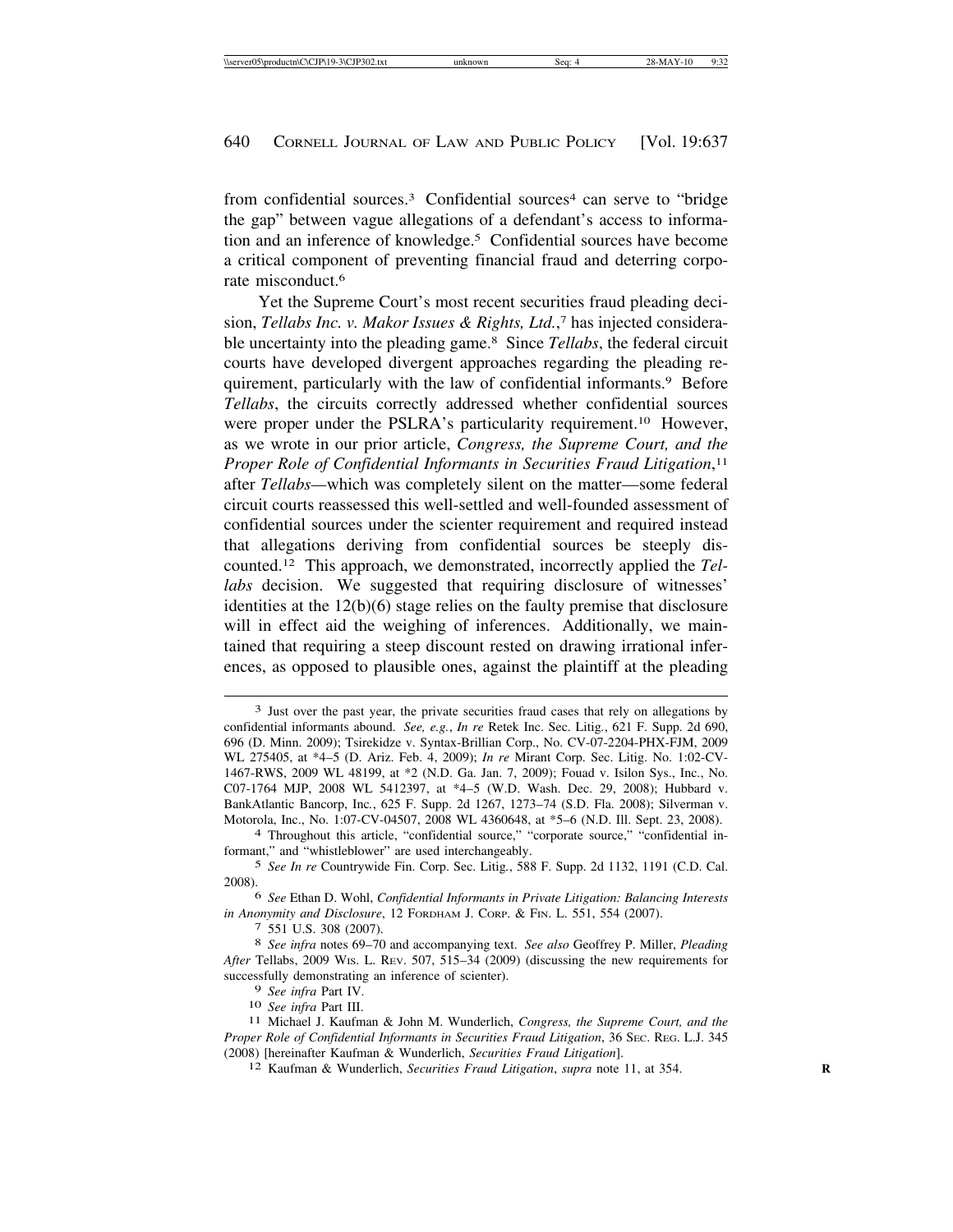stage. Finally, we demonstrated that *Tellabs*, if it applied at all to confidential informants, required a different balancing at the 12(b)(6) stage than that employed by those courts discounting confidential informant allegations.

This Article further elaborates on the emerging jurisprudence involving confidential informants. Currently, some federal appellate courts hold that *Tellabs* left the law regarding confidential informants largely unchanged.13 Others however have adopted the "steep discounting" approach set forth in *Higginbotham v. Baxter International*. 14 One circuit has taken a different track altogether, requiring courts to be "skeptical" of allegations from confidential informants.15 This emerging split, we submit, is based on a fundamental misunderstanding of how allegations based on information provided by confidential sources relate to the PSLRA: confidential sources are an issue of particularity, and not scienter. As such, these allegations are governed by the particularity requirement that there be a probability that the source have the information pleaded and not the *Tellabs* decision and the "strong inference of scienter" requirement.

Part I of this Article first discusses the PSLRA and how it altered the traditional pleading regime. This Part also discusses the holding from *Tellabs*. Part II briefly reviews the state of the law regarding confidential informant allegations before the *Tellabs* decision. Specifically, this Part illustrates that while the federal appellate courts differed in degree, they uniformly assessed allegations from confidential informants under the PSLRA's particularity requirement, and not the scienter aspect. Part III then illustrates the current jurisprudence surrounding confidential informants. This Part demonstrates that several circuit courts have reassessed the proper role of confidential informants in securities fraud pleading by applying the *Tellabs* decision and the strong inference requirement.

Part IV then demonstrates that the proper assessment of allegations by confidential informants involves only an inquiry into whether the plaintiff has established a probability that the confidential source contains the information claimed and not an assessment of whether the allegations give rise to a strong inference of scienter. This Part shows that assessing confidential source allegations only under the particularity prong of the PSLRA is consistent with the text of PSLRA, Supreme Court precedent, and the underlying purposes of the securities laws. Part V concedes that even if the role of confidential informants should be

<sup>13</sup> *See, e.g.*, New Jersey Carpenters Pension & Annuity Funds v. Biogen IDEC, Inc., 537 F.3d 35, 51 (1st Cir. 2008); *infra* Part IV.A. <sup>14</sup> 495 F.3d 753 (7th Cir. 2007). *See infra* Part IV.B.

<sup>15</sup> *See infra* Part IV.C.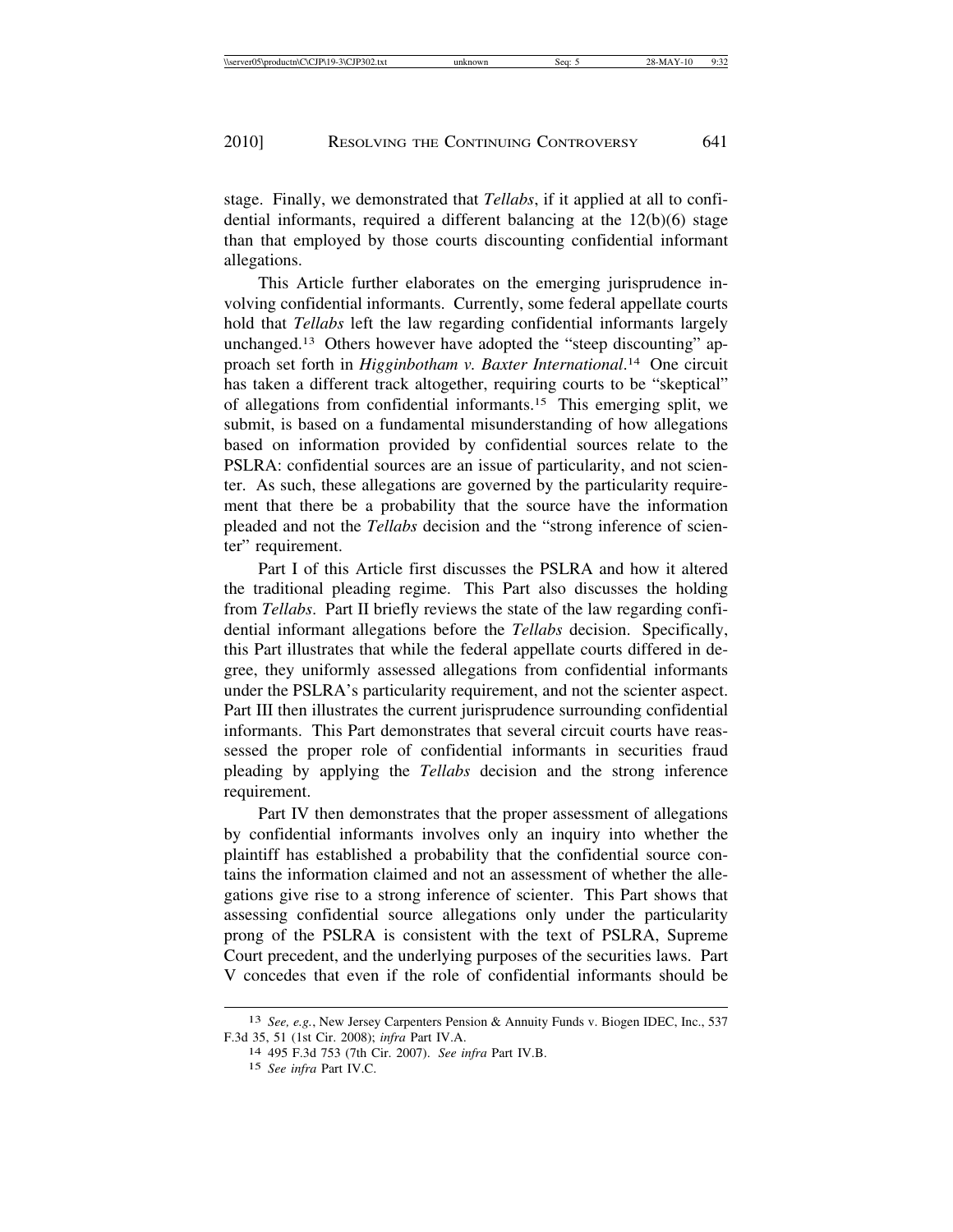reassessed under the strong inference portion of the PSLRA, this reassessment does not require a steep discount of these allegations out of hand.

#### I. THE PSLRA, <sup>T</sup>ELLABS, AND CONFIDENTIAL INFORMANTS

The PSLRA altered how a plaintiff pleads securities fraud. This Part explores how allegations from confidential sources fit in with the PSLRA's heightened pleading requirement. This Part also discusses the Supreme Court's recent *Tellabs* decision regarding the strong inference of scienter.

#### A. *The PSLRA Alters the Pleading of Securities Fraud*

To establish a securities fraud claim under Section 10(b) of the Securities Exchange Act of 193416 and Rule 10b-517 a plaintiff must allege and prove the following: (1) that the defendant made a material misrepresentation or omission (materiality), (2) that the defendant acted with scienter or a wrongful state of mind (scienter), (3) that the material misrepresentation or omission was made in connection with the purchase or sale of a security (in connection with), (4) that the plaintiff relied on the material misrepresentation (reliance), (5) that the plaintiff suffered an economic loss as a result (economic loss), and (6) that the material misrepresentation actually caused the loss (loss causation).18 Originally, securities fraud cases were assessed under Federal Rule of Civil Procedure 9(b), which governed all civil allegations of fraud.19 Under Rule 9(b) a plaintiff was required to plead with particularity the circumstances constituting fraud or mistake; in other words the who, what, when, where, and how.20 Rule 9(b), however, specifically permitted malice, intent, knowledge, and other conditions of a person's state of mind to be alleged generally.21 Then in 1995, Congress enacted the PSLRA22 which altered

21 FED. R. CIV. P. 9(b).

<sup>16</sup> 15 U.S.C. § 78(a)–(mm) (2006).

<sup>17</sup> 17 C.F.R. § 240.10b-5 (2009).

<sup>18</sup> Dura Pharm. Inc. v. Broudo, 544 U.S. 336, 341–42 (2005) (citing the elements of a Rule 10b-5 claim). Scienter is a mental state embracing intent to deceive, manipulate, or defraud. Ernst & Ernst v. Hochfelder, 425 U.S. 185, 188 n.1 (1976).

<sup>19</sup> *See, e.g.*, Mills v. Polar Molecular Corp., 12 F.3d 1170, 1175 (2d Cir. 1993).

<sup>20</sup> *See, e.g.*, DiLeo v. Ernst & Young, 901 F.2d 624, 627 (2d Cir. 1990).

<sup>22</sup> Private Securities Litigation Reform Act of 1995, Pub. L. 104-67, 109 Stat. 737 (codified at 15 U.S.C. § 78u-4 (2006)).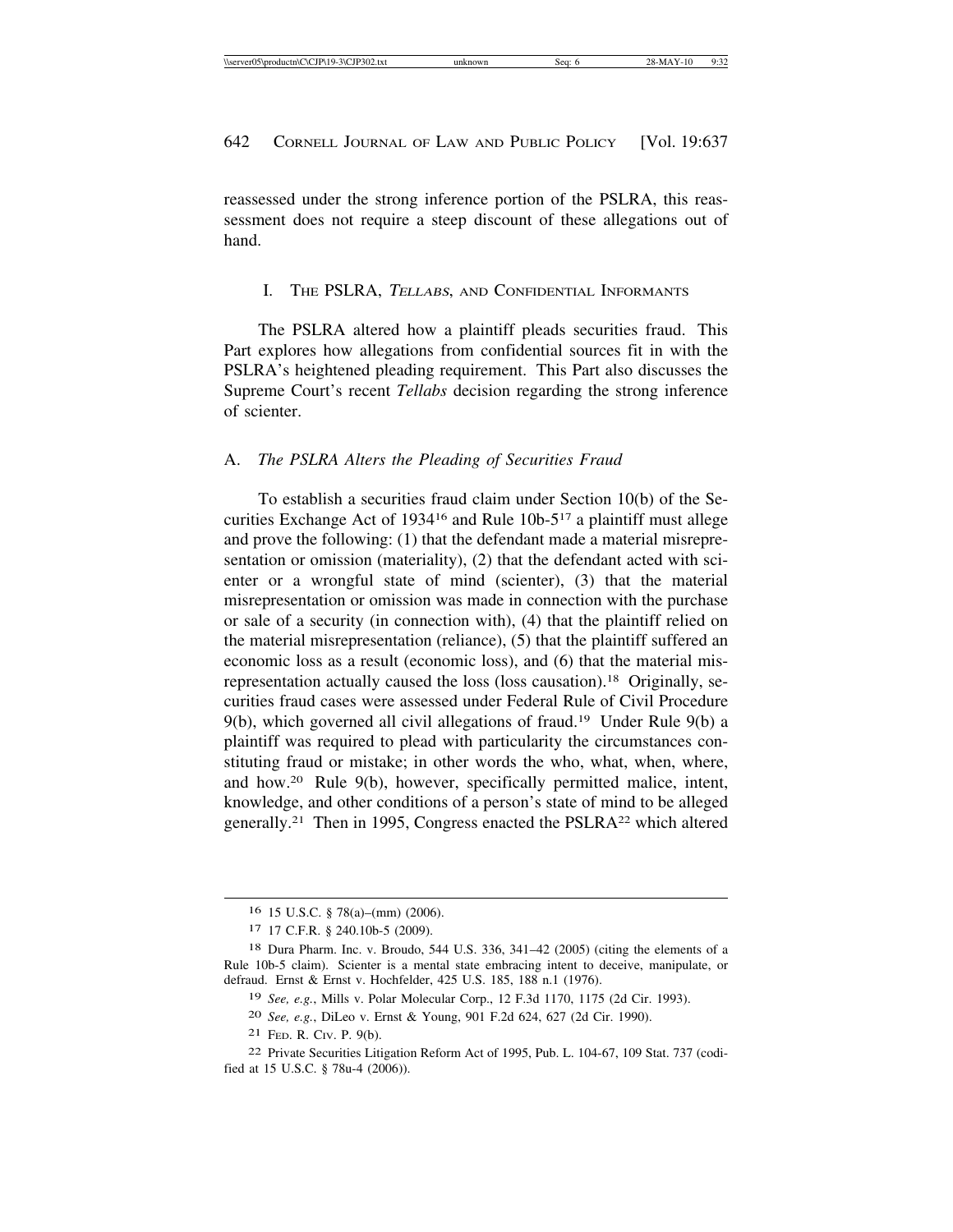the pleading,<sup>23</sup> discovery,<sup>24</sup> and liability<sup>25</sup> rules for cases brought under the federal securities laws. First, the PSLRA enhanced Rule 9(b) by requiring that state of mind be pleaded with particularity.26 The PSLRA states:

1. Misleading Statements and Omissions.

In any private action arising under this chapter in which the plaintiff alleges that the defendant—

- a) made an untrue statement of a material fact; or
- b) omitted to state a material fact necessary in order to make the statements made, in the light of the circumstances in which they were made, not misleading; the complaint shall specify each statement alleged to have been misleading, the reason or reasons why the statement is misleading, and, if an allegation regarding the statement or omission is made on information and belief, the complaint shall state with particularity all facts on which that belief is formed.27

This aspect of the PSLRA is known as the particularity requirement.28 Second, the PSLRA heightened the pleading requirement for scienter or state of mind:

2. Required State of Mind.

In any private action arising under this chapter in which the plaintiff may recover money damages only on proof that the defendant acted with a particular state of mind, the complaint shall, with respect to each act or omission alleged to violate this chapter, state with particularity facts giving rise to a strong inference that the defendant acted with the required state of mind.29

- <sup>26</sup> Novak v. Kasaks, 216 F.3d 301 (2d Cir. 2000). <sup>27</sup> 15 U.S.C. § 78u-4(b)(1). <sup>28</sup> *Novak*, 216 F.3d at 301.
- 
- 

 $23 \text{ }\frac{8}{3}$  78u-4(b)(1)–(2) (requiring a plaintiff to specify each statement alleged to have been misleading, the reason why each is misleading, and that the misleading statements must give rise to a strong inference that the defendant acted with scienter). <sup>24</sup> § 78u-4(b)(3)(B) (staying discovery until after a court rules on a 12(b)(6) motion).

<sup>25</sup> § 78u-4(f) (changing the standard from joint and several liability to proportionate liability for certain defendants). Originally, the Act provided for joint and several liability allowing a plaintiff to recover an entire judgment from any one defendant. The PSLRA sought to remedy this disproportionate bearing of liability, however, and imposed a proportionate liability standard. S. REP. NO. 104-98, at 7 (1995) (Conf. Rep.), *reprinted in* 1995 U.S.C.C.A.N. 679, 686.

<sup>29</sup> Private Securities Litigation Reform Act of 1995, Pub. L. 104-67, 109 Stat. 737 (codified at 15 U.S.C. § 78u-4(b)(2) (2006)). This "strong inference" language was seemingly adopted from the Second Circuit. *See* Shields v. Citytrust Bancorp, Inc., 25 F.3d 1124, 1128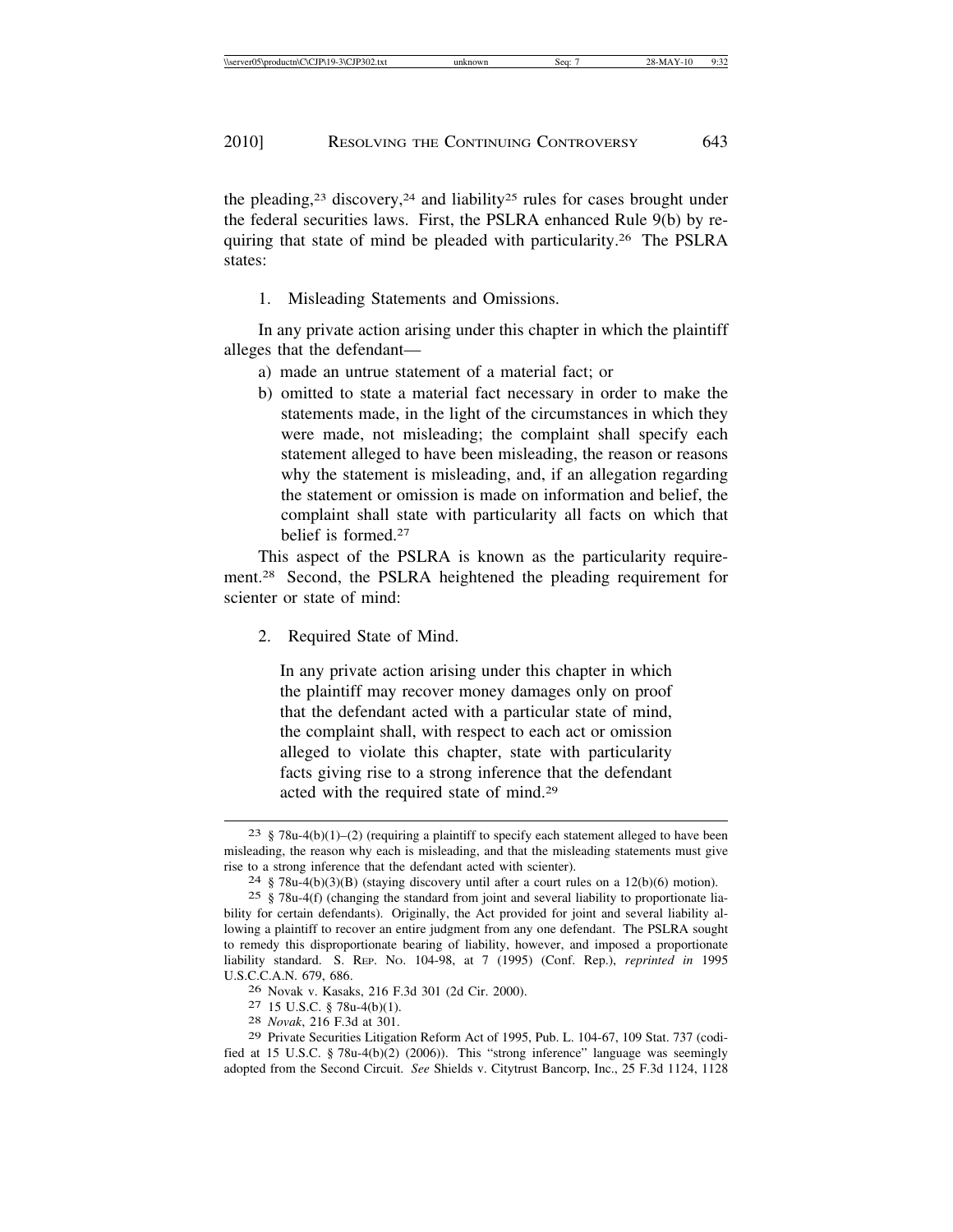Thus, the PSLRA's pleading requirement has two components: (1) a specificity and particularity requirement; and (2) a strong inference of scienter requirement.<sup>30</sup> Both components address the pleading requirement, but in different and significant respects. The statutory language and the legislative history of the PSLRA alone make it unclear whether Congress intended to abrogate the use of confidential sources in securities fraud complaints through the PSLRA.<sup>31</sup> Yet in 2002, Congress enacted the Sarbanes-Oxley Act ("SOX") without prohibiting the use of confidential informants in private securities fraud litigation.

B. Tellabs Inc. v. Makor Issues & Rights, Ltd.

The Supreme Court in *Tellabs* addressed the scienter aspect of the PSLRA's pleading regime and examined what constitutes a "strong inference."32 The Supreme Court in *Tellabs* set out "to prescribe a workable construction of the 'strong inference' standard."33 In *Tellabs*, the plaintiffs alleged that the defendant falsely reassured investors that the defendant was continuing to enjoy strong demand for its products when,

30 The Third Circuit explained:

Inst. Invs. Group v. Avaya, Inc., 564 F.3d 242, 252–53 (3d Cir. 2009) (quoting 15 U.S.C. § 78u-4(b)(1)–(2)). *See also* Michael A. Perino, *Did the Private Securities Litigation Reform Act Work?*, 2003 U. ILL. L. REV. 913, 925 (2003) (noting that the pleading requirement actually has three components: (1) a specificity requirement, (2) a particularity requirement for complaints pleaded on information and belief, and (3) the strong inference requirement).

31 Kathryn B. McKenna, Note, *Pleading Securities Fraud Using Confidential Sources Under the Private Securities Litigation Reform Act of 1995: It's All in the Details*, 55 RUTGERS L.J. 205, 208 (2002) (discussing how Congressmen Ed Bryant and John Dingell argued that a plaintiff would be required to submit a witness list with his complaint, but noting that Congress did not address concerns relating to confidential sources).

32 Tellabs, Inc. v. Makor Issues & Rights, Ltd. (*Tellabs*), 551 U.S. 308, 321–24 (2007).

33 *Id.* Justice Ginsburg delivered the opinion of the Court in an 8-1 decision; Chief Justice Roberts, Justice Kennedy, Justice Souter, Justice Thomas, and Justice Breyer joined; Justices Scalia and Alito concurred in the judgment; and Justice Stevens dissented. *Id.* at 311.

<sup>(2</sup>d Cir. 1994) ("The requisite 'strong inference' of fraud may be established either (a) by alleging facts to show that defendants had both motive and opportunity to commit fraud, or (b) by alleging facts that constitute strong circumstantial evidence of conscious misbehavior or recklessness."). But the legislative history suggests that Congress explicitly rejected the Second Circuit's requirement that a plaintiff must allege motive and opportunity or reckless or conscious behavior. Congress aimed for a standard similar to Rule 9(b), but above the Second Circuit's interpretation. H.R. REP. NO. 104-369, at 41 (1995) (Conf. Rep.), *reprinted in* 1995 U.S.C.C.A.N. 730, 740. Congress specifically refrained from including motive, opportunity, or recklessness in the language of the statute. *Id.* at 49 n.23.

The PSLRA provides two distinct pleading requirements. . . . First, under 15 U.S.C. § 78u-4(b)(1), the complaint "must specify each allegedly misleading statement, why the statement was misleading, and, if an allegation is made on information and belief, all facts supporting that belief with particularity" . . . . Second, the complaint must, "with respect to each act or omission alleged to violate this chapter, state with particularity facts giving rise to a strong inference that the defendant acted with the required state of mind."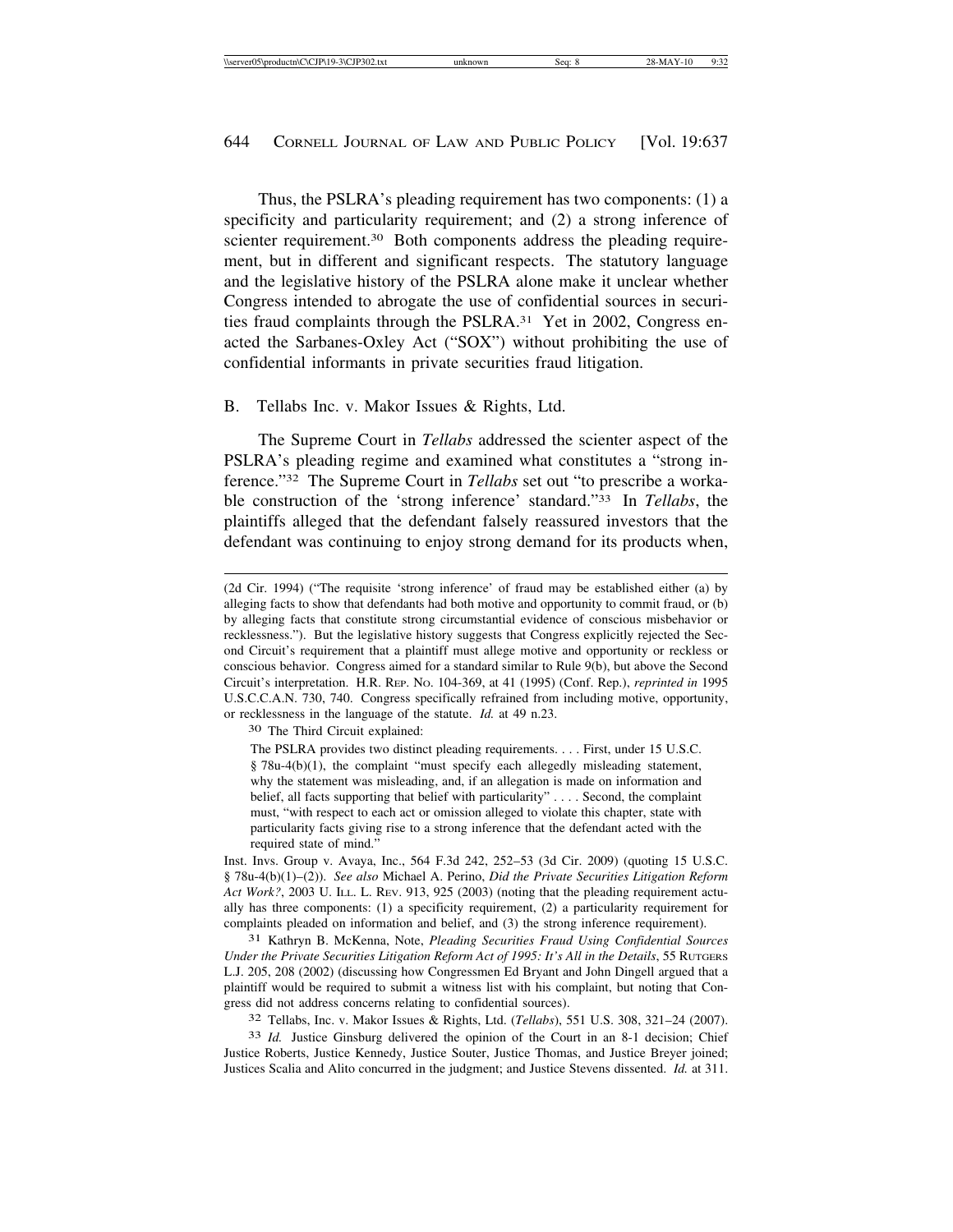in fact, the defendant knew the opposite to be true.<sup>34</sup> The plaintiffs based their allegations on information provided by twenty-seven different confidential sources.35

The Supreme Court, without addressing the merits of the case, set forth a three-step analysis for pleading scienter. First, in ruling on a 12(b)(6) motion to dismiss a Rule 10b-5 action, a court must accept all factual allegations in the complaint as true.<sup>36</sup> Second, a court must ask whether *all* the facts alleged, taken collectively, give rise to a strong inference of scienter, rather than whether any individual allegation, scrutinized in isolation, meets that standard.<sup>37</sup> Third, a court must weigh opposing inferences and find that a reasonable person would deem the inference of scienter *at least as likely* as any opposing inference.<sup>38</sup> The Supreme Court did not address the fact that the plaintiff rested its allegations on information from confidential informants. The majority mentioned that the allegations stemmed from confidential sources only in its statement of facts.39

To illustrate its new scienter standard, the Court responded to a scenario posed by Justice Scalia in his concurrence.40 Justice Scalia posed the following problem: "If a jade falcon were stolen from a room to which only A and B had access, could it *possibly* be said there was a "strong inference" that B was the thief?"41 The majority opinion, relying on tort principles, stated that, "law enforcement officials as well as the owner of the precious falcon would find the inference of guilt as to B

opposing inferences). Weighing inferences at the 12(b)(6) stage poses considerable Seventh Amendment concerns and violates a securities fraud plaintiff's right to a jury trial. *See, e.g.*, Allan Horwich & Sean Siekkinen, *Pleading Reform or Unconstitutional Encroachment? An Analysis of the Seventh Amendment Implications of the Private Securities Litigation Reform Act*, 35 SEC. REG. L.J. 4, 7–8 (2007), *available at* http://schiffhardin.com/binary/horwich\_ spring07.pdf; Suja A. Thomas, *Why the Motion to Dismiss is Now Unconstitutional*, 92 MINN. L. REV. 1851 (2008); John M. Wunderlich, Note, Tellabs v. Makor Issues & Rights, Ltd.*: The Weighing Game*, 39 LOY. U. CHI. L.J. 613, 672–79 (2007).

39 The *Tellabs* majority stated:

<sup>34</sup> *Id.* at 315.

<sup>35</sup> Makor Issues & Rights v. Tellabs, Inc. (*Tellabs I*), 437 F.3d 588, 591 (7th Cir. 2006), *vacated by Tellabs*, 551 U.S. 308 (2007).

<sup>36</sup> *Tellabs*, 551 U.S. at 322. <sup>37</sup> *Id.* at 322–23. This step adopts the approach taken by the Ninth Circuit in *Gompper v. VISX, Inc.*, 298 F.3d 893, 897 (9th Cir. 2002), which required courts to consider and weigh inferences. <sup>38</sup> *Tellabs*, 551 U.S. at 323–24. (noting the failure of the Seventh Circuit to compare

The Shareholders then amended their complaint, adding references to 27 *confidential sources* and making further, more specific, allegations concerning Notebaert's mental state. The District Court again dismissed, this time with prejudice. The Shareholders had sufficiently pleaded that Notebaert's statements were misleading, the court determined, but they had insufficiently alleged that he acted with scienter.

*Tellabs*, 551 U.S. at 316–17 (emphasis added).<br><sup>40</sup> *Id.* at 324 n.5.<br><sup>41</sup> *Id.* at 329 (Scalia, J., concurring).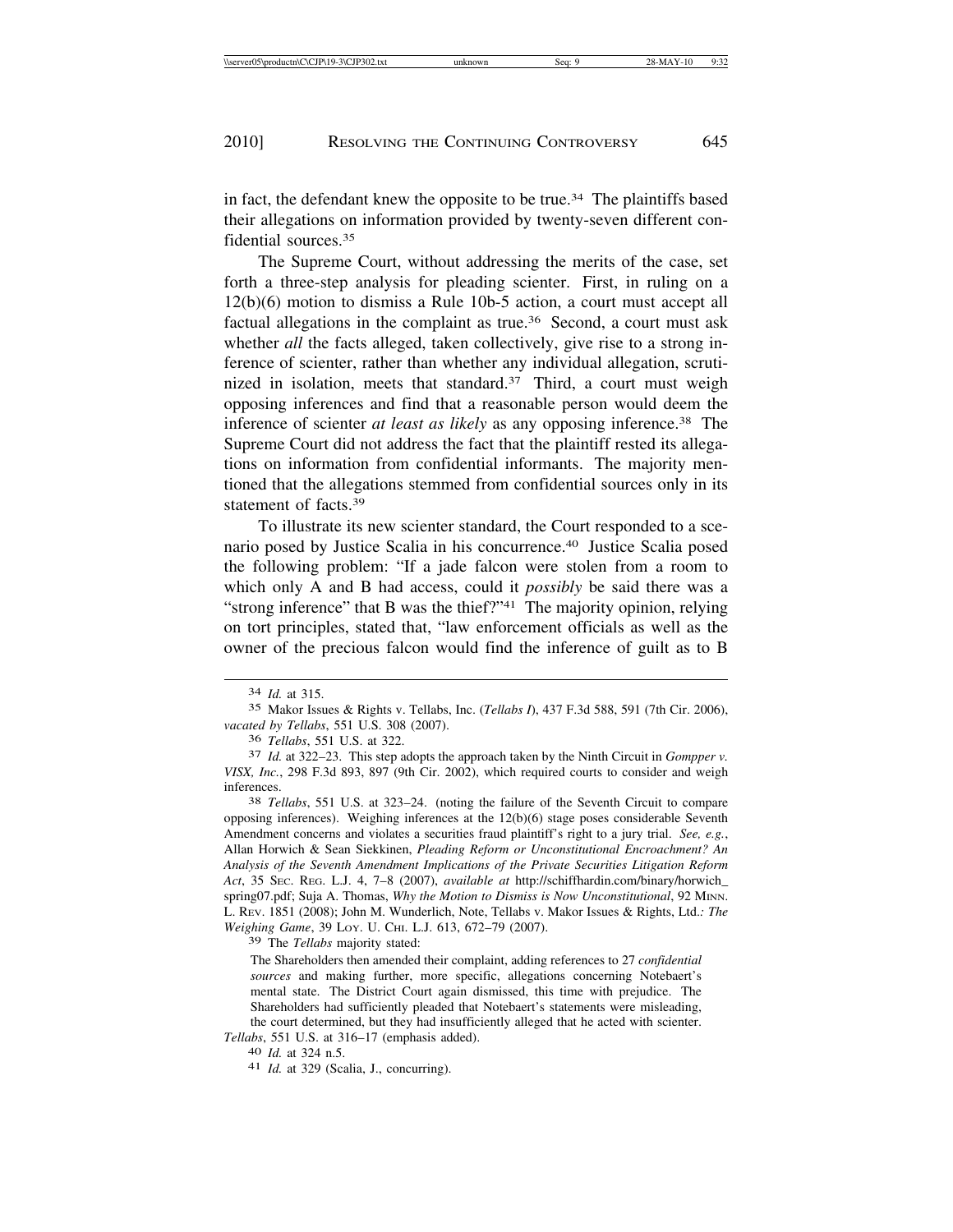quite strong—certainly strong enough to warrant further investigation. Indeed, an inference, at least as likely as competing inferences can, in some cases, warrant recovery."42

### II. FEDERAL CIRCUIT TREATMENT BEFORE <sup>T</sup>ELLABS AND EVALUATIONS BASED ON PARTICULARITY

As this Part demonstrates, before *Tellabs*, the circuits addressed the propriety of confidential sources in securities fraud litigation by assessing whether these allegations satisfied the PSLRA's *particularity* requirement. In general, the courts agreed that allegations by a confidential source would be permitted so long as the sources were identified with a sufficient degree of particularity such that it was indicative of a probability of knowledge. But the federal circuits disagreed over the requisite degree of particularity required.

# A. *The Second and Fifth Circuits: The Reference Test for Particularity*

Before *Tellabs*, the Second and Fifth Circuits assessed only whether allegations by confidential sources satisfied the PSLRA's particularity requirement.43 For example, the Second Circuit's leading case addressing the propriety of confidential informants, *Novak v. Kasaks*, 44 did so in the portion of its opinion labeled "Particularity of the Facts Pleaded," clearly indicating an assessment based on the particularity prong rather than the substantive strong inference prong.45 The Second Circuit allowed the use of confidential informants so long as they were described with sufficient particularity.46 In *Novak*, the plaintiffs alleged that the defendant, a mega-retailer, made materially false and misleading statements and omissions concerning its financial performance.<sup>47</sup> The plaintiffs, relying on confidential sources, claimed that the defendant engaged in "box and hold" inventory practices.48 The district court dismissed the complaint because the plaintiffs failed to reveal their confidential sources.49

<sup>42</sup> *Id.* at 324 n.5 (citing Summers v. Tice, 199 P.2d 1, 3–5 (Cal. 1948). Traditional tort principles have played a substantial role in private securities fraud jurisprudence. *See* Dura Pharm. v. Broudo, 544 U.S. 336, 343–44 (2005) (citing RESTATEMENT (SECOND) OF TORTS § 525 (1976) in interpreting the securities fraud requirement of loss causation).<br>43 Barrie v. Intervoice-Brite, Inc., 397 F.3d 249, 259 (5th Cir. 2005); Novak v. Kasaks,

<sup>216</sup> F.3d 300, 312–14 (2d Cir. 2000). <sup>44</sup> 216 F.3d 300 (2d Cir. 2000).

<sup>45</sup> *Id.* at 312.

<sup>46</sup> *Id.* at 314.<br>47 *Id.* at 304.<br>48 *Id.* A "box and hold" inventory practice is a practice whereby the defendant would warehouse a large quantity of obsolete inventory without marking it down. *Id.*

<sup>49</sup> *Id.* at 304–05.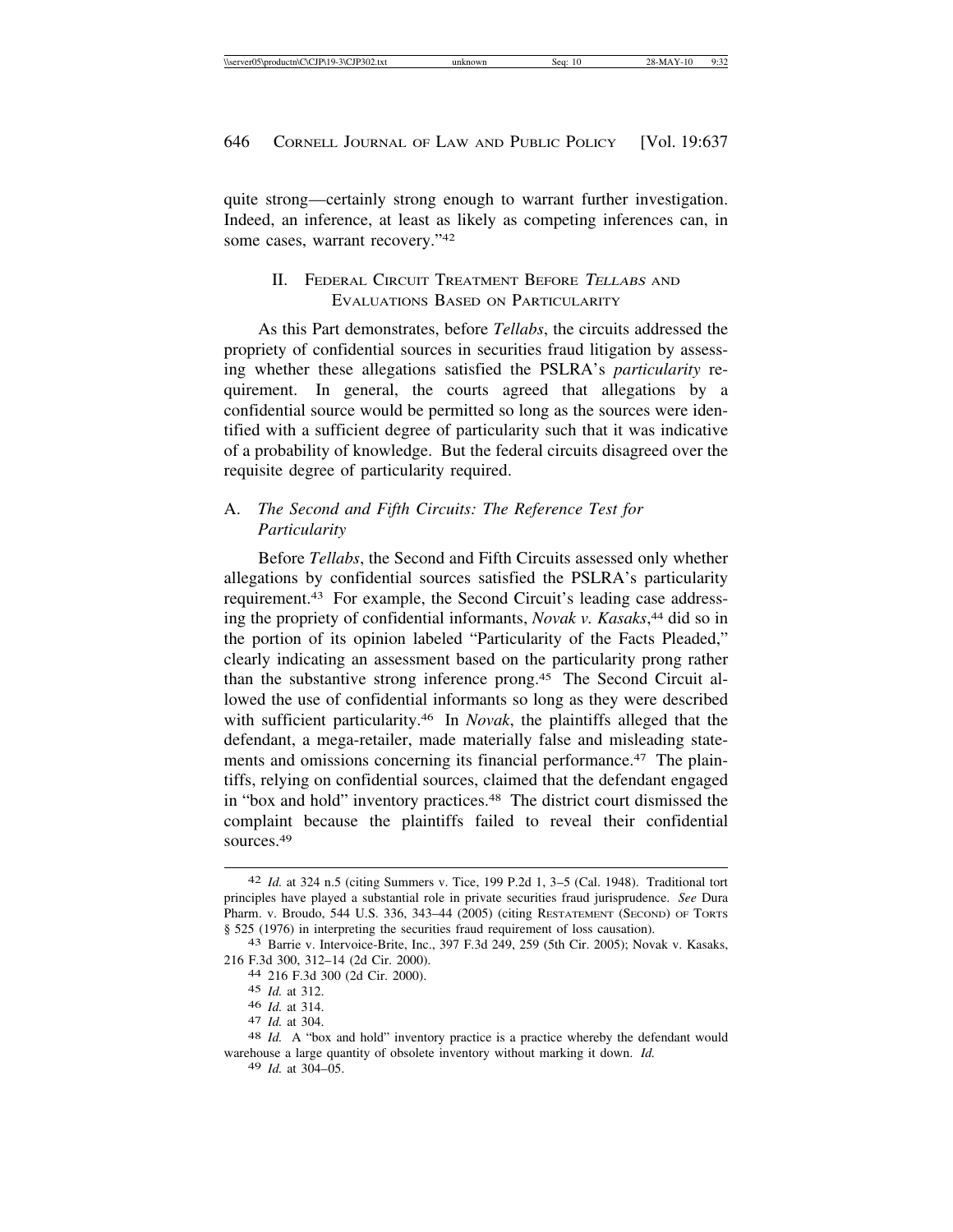The Second Circuit overruled the district court though, calling its conclusion that plaintiffs cannot rest their allegations on anonymous former employees, "flawed in several respects."50 First, the Second Circuit reasoned that the actual language of the PSLRA as enacted does not require the revelation of sources.51 Instead, the Act "requires plaintiffs to plead only facts and makes no mention of the sources of these facts."52 The Second Circuit then stated that even if sources must be identified, there is no requirement that they be *named* so long as they were described with sufficient particularity.<sup>53</sup> From a policy perspective, the Second Circuit opined that imposing a requirement of disclosure would "deter informants from providing critical information to investigators in meritorious cases or invite retaliation against them."54 The Second Circuit, however, required plaintiffs to allege facts from either people or documentary evidence and that the complaint refer to at least one of these sources with specificity.55

The Fifth Circuit, in *ABC Arbitrage Plaintiffs Group v. Tchuruk*, 56 likewise assessed the propriety of confidential informants under the PSLRA's particularity requirement as opposed to the strong inference prong.57 The Fifth Circuit stated that the PSLRA does not require plaintiffs to name confidential sources so long as other documentary evidence provides an adequate basis for believing the defendant's statements or omissions were false or misleading.58 In a later decision, *Barrie v. Intervoice-Brite, Inc.*, <sup>59</sup> the Fifth Circuit laid out its three-step approach to assessing allegations stemming from confidential informants:

> (1) [I]f plaintiffs rely on confidential personal sources *and* other facts, their sources need not be named in the complaint so long as the other facts, *i.e.*, documentary evidence, provide an adequate basis for believing that

54 *Id.*

55 *Id.* This standard was also adopted by the First Circuit in *In re Cabletron Sys., Inc.*, 311 F.3d 11, 29 (1st Cir. 2002), the Third Circuit in *California Public Employee's Retirement Sys. v. The Chubb Corp*., 394 F.3d 126, 146 (3d Cir. 2004), the Fourth Circuit in *Teachers' Retirement Sys. of La. v. Hunter*, 477 F.3d 167, 173–74 (4th Cir. 2007) and the Fifth Circuit in *ABC Arbitrage Plaintiffs Group v. Tchuruk*, 291 F.3d 336, 351–52 (5th Cir. 2002).

56 291 F.3d 336 (5th Cir. 2002).

57 *Id.* at 351–52.

58 Barrie v. Intervoice-Brite, Inc., 397 F.3d 249, 259 (5th Cir. 2005). *See also ABC Arbitrage*, 291 F.3d at 353.

59 397 F.3d at 259.

<sup>50</sup> *Id.* at 312.

<sup>51</sup> *Id.* at 313 ("In fact, the applicable provisions of the law as ultimately enacted requires plaintiffs to plead only facts and makes no mention of the sources of these facts.").

<sup>52</sup> *Id.*

<sup>53</sup> *Id.* at 314.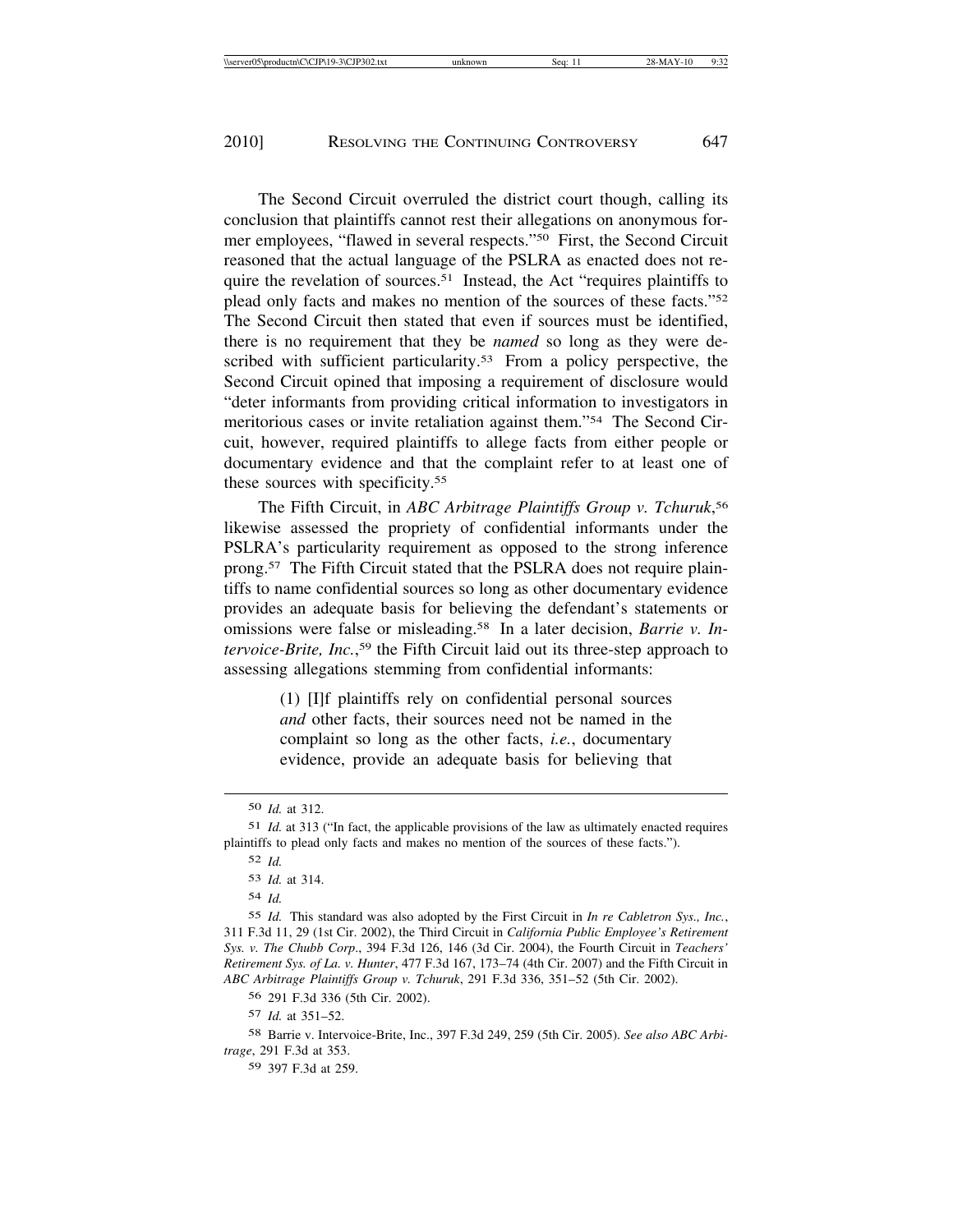the defendants' statements or omissions were false or misleading.60

In other words, if the allegation is supported by a confidential source *and* documentary evidence, it satisfies the PSLRA's particularity requirement.

> (2) [I]f the other facts, *i.e.*, documentary evidence, do not provide an adequate basis for believing that the defendants' statements or omissions were false, the complaint need not name the personal sources so long as they are identified through general descriptions in the complaint with sufficient particularity to support the probability that a person in the position occupied by the source as described would possess the information pleaded to support the allegations of false or misleading statements made on information and belief<sup>61</sup>

According to the Fifth Circuit, if the allegation is supported by *only* a confidential source, the plaintiff must provide a general description of the source such that it shows that there is a probability that the source possessed the information pleaded.

> (3) [I]f the other facts, *i.e.*, documentary evidence, do not provide an adequate basis for believing that the defendants' statements or omissions were false *and* the descriptions of the personal sources are not sufficiently particular to support the probability that a person in the position occupied by the source would possess the information pleaded to support the allegations of false or misleading statements made on information and belief, the complaint must name the personal sources.<sup>62</sup>

Last, if the plaintiff fails to satisfy the particularity requirement through either documentary evidence or a confidential source, the PSLRA requires that the source be named.<sup>63</sup> Thus, the Fifth Circuit did not require that confidential sources be named, only that the sources are identified with general descriptions that provide a probability for the veracity of their allegations.64 Both the Second and the Fifth Circuits recognized that the PSLRA's particularity requirement permits confidential

<sup>60</sup> *Id.*

<sup>61</sup> *Id.* (italics added).

<sup>62</sup> *ABC Arbitrage*, 291 F.3d at 353.

<sup>63</sup> *See Barrie*, 397 F.3d at 259; *ABC Arbitrage*, 291 F.3d at 353.

<sup>64</sup> *Barrie*, 397 F.3d at 259.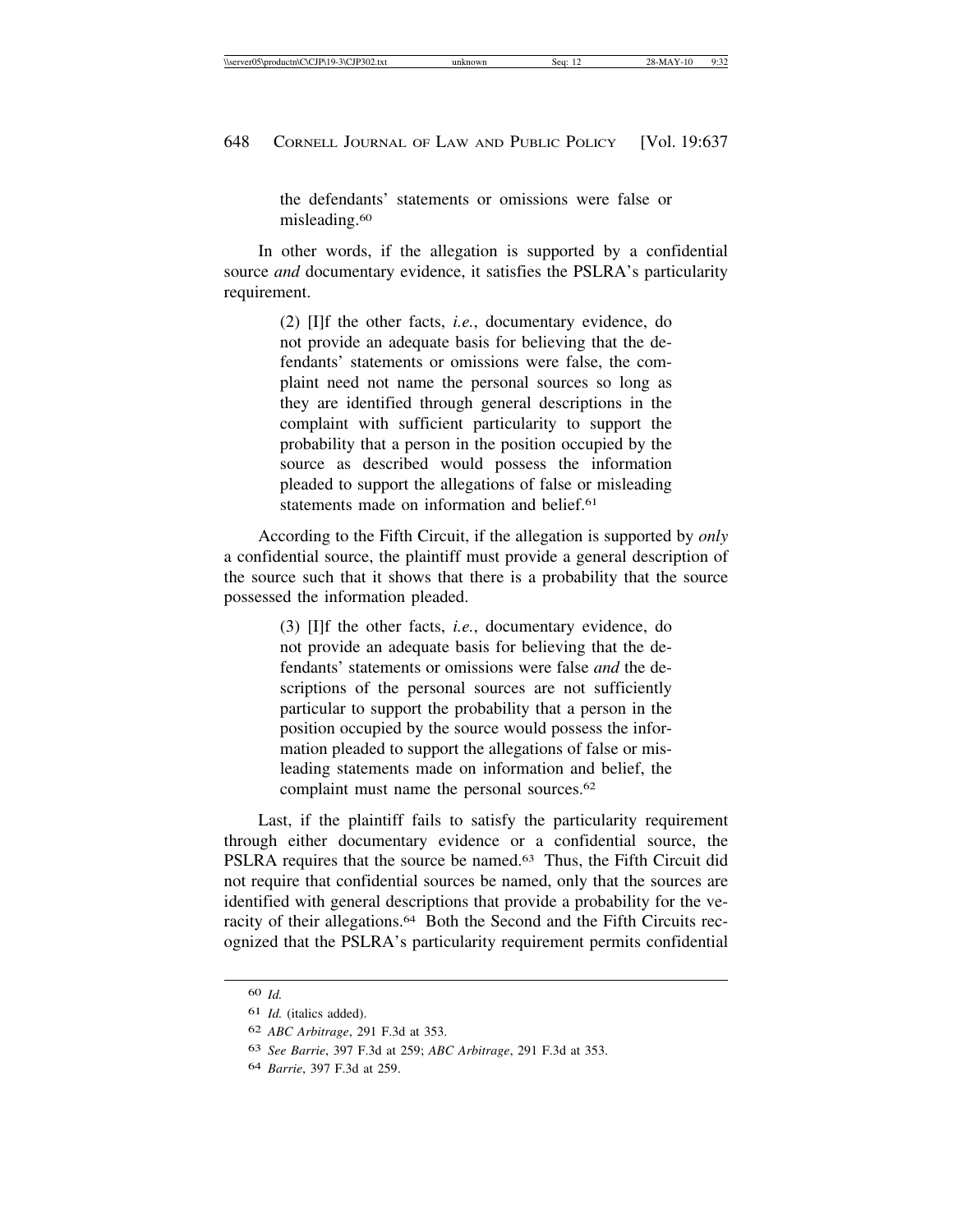source allegations;<sup>65</sup> the Circuits did not assess the use of confidential sources under the PSLRA's scienter standard.<sup>66</sup> Moreover, the Second and Fifth Circuits recognized that the essential inquiry for confidential informants was whether there was a probability that the source had the information pleaded.67

#### B. *The Ninth Circuit: Confidential Informants Must be Named*

Before *Tellabs*, the Ninth Circuit likewise addressed the propriety of confidential sources in a securities fraud pleading under the particularity requirement of the PSLRA.68 In *In re Silicon Graphics*, <sup>69</sup> the Ninth Circuit stated that confidential sources would fail the PSLRA's particularity requirement where the plaintiff fails to include adequate corroborating details.70 In *In re Silicon Graphics*, the plaintiffs brought a securities fraud class action suit against the defendant corporation, a manufacturer of software.71 The plaintiffs alleged that the defendant made misleading statements that artificially inflated the company's stock price.<sup>72</sup> The plaintiffs based their allegations on anonymous internal reports allegedly read and received by the corporation's officers.73 The district court dismissed the complaint because the plaintiffs failed to "provide a list of all relevant circumstances in great detail."74 The district court ruled that the PSLRA required plaintiffs to reveal the names of confidential sources.<sup>75</sup>

The Ninth Circuit affirmed the district court's dismissal because the plaintiffs did not list the contents of the reports, who prepared them, which officers reviewed them, and from whom the source of the report obtained the information.76 In other words, the "adequate corroborating

<sup>69</sup> 183 F.3d 970 (9th Cir. 1999). <sup>70</sup> *Id.* at 985. <sup>71</sup> *Id.* at 979–80. <sup>72</sup> *Id.* at 980. <sup>73</sup> *Id.* at 984. <sup>74</sup> *Id.* at 985.

<sup>65</sup> *See Barrie*, 397 F.3d at 259; *ABC Arbitrag*e, 291 F.3d at 351–52; Novak v. Kasaks, 216 F.3d 300, 312 (2d Cir. 2000).

<sup>66</sup> *See Barrie*, 397 F.3d at 259; *ABC Arbitrage*, 291 F.3d at 353; *Novak*, 216 F.3d at 312.

<sup>67</sup> *Barrie*, 397 F.3d at 259 (quoting *ABC Arbitrage*, 291 F.3d at 353); *Novak*, 216 F.3d at 314.

<sup>68</sup> *In re* Silicon Graphics Sec. Litig. (*Silicon II*), 183 F.3d 970, 984–85 (9th Cir. 1999). The dissent likewise addressed the propriety of confidential sources under the particularity prong. *Id.* at 998–99 (Browning, J., dissenting).

<sup>75</sup> *In re* Silicon Graphics Sec. Litig. (*Silicon I*), 970 F. Supp. 746, 764 (N.D. Cal. 1997). 76 *Silicon II*, 183 F.3d at 984. The dissent strongly disagreed with the majority and noted that the plaintiffs had pleaded the requisite "who, what, when, where, and how" kind of facts:

<sup>[</sup>The plaintiffs] alleged that daily and monthly reports: (1) were prepared by "SGI's financial department" (*who*); (2) informed "SGI's top managers, such as [the individual defendants]" of production problems with the Indigo2, as well as sluggish sales in North America and Europe which resulted in SGI's inability to meet its financial goals (*what*); (3) were distributed at specific times during the class period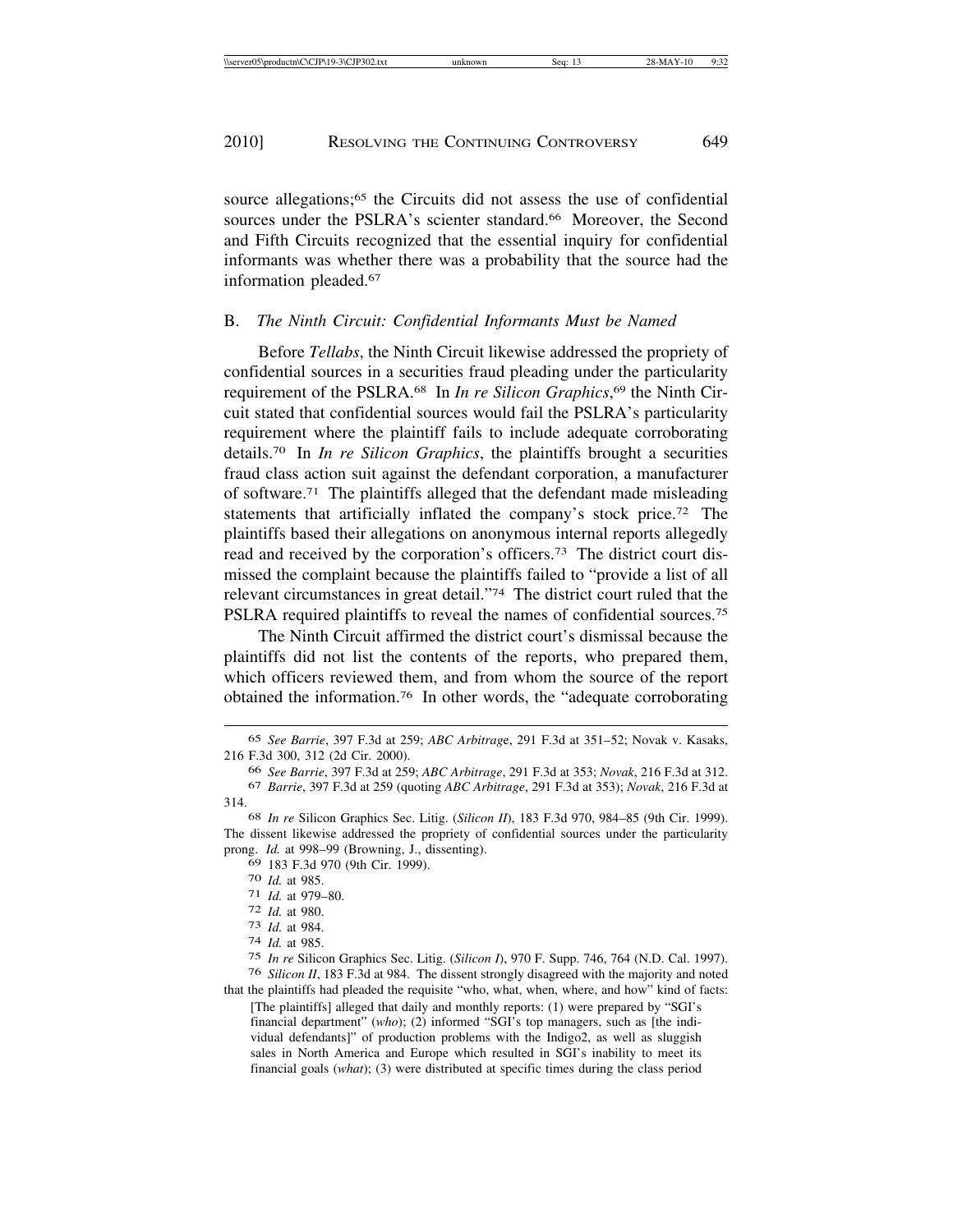details" suggested by the Ninth Circuit included disclosure of some form.77 The Ninth Circuit was primarily concerned with Congress's perceived intent in creating procedural hurdles in private securities litigation through the PSLRA.78 The Ninth Circuit's *In re Silicon Graphics* decision has been interpreted to impose a blanket requirement that confidential sources must be named.79

#### C. *The Tenth Circuit: Particularity Case-by-Case*

The Tenth Circuit, while taking a different approach to the required specificity, likewise assessed whether confidential sources were appropriate under the particularity requirement for plaintiffs' allegations before *Tellabs*. <sup>80</sup> The Tenth Circuit rejected a per se rule concerning confidential informants altogether.81 The Tenth Circuit, much like the Second,<sup>82</sup> acknowledged that the particularity requirement of the PSLRA only requires plaintiffs to allege facts, and not the source of those facts.83 The Tenth Circuit, however, rejected the Second Circuit's requirement that if personal sources were not specified, then the complaint must refer to documentary evidence in the alternative84—stating it was "too restrictive."85 The Tenth Circuit rejected a per se rule discounting confidential informants because it would force plaintiffs to plead their evidence in their complaint:

> The PSLRA did not, however, purport to move up the trial to the pleadings stage. While the PSLRA certainly heightened pleading standards for securities fraud lawsuits, we believe that if Congress had intended in securities fraud lawsuits to abolish the concept of notice pleading that underlies the Federal Rules of Civil Procedure, Congress would have done so explicitly. Clearly, the Reform Act requires some precision in alleging facts,

<sup>(</sup>*when*); (4) were presented in the form of daily reports . . . (*where*); and (5) were suppressed by the named defendants in an alleged cover-up. . . (*how*).

*Id.* at 998 (Browning, J., dissenting).<br>
77 *Id.* at 985.

<sup>77</sup> *Id.* at 985. <sup>78</sup> *Id.* at 988. The dismissal of the plaintiff's complaint was not due solely to the plaintiff's failure to name confidential sources, but also because of the plaintiff's broader failure to create a sufficient strong inference of scienter. *Id.* at 980.

<sup>79</sup> *See, e.g.*, Higginbotham v. Baxter Int'l, Inc., 495 F.3d 753, 757 (7th Cir. 2007); *In re* Party City Sec. Litig., 147 F. Supp. 2d 282, 305–06 (D.N.J. 2001); *In re* Nice Sys. Ltd. Sec. Litig*.*, 135 F. Supp. 2d 551, 571 (D.N.J. 2001); *but see In re* Daou Sys. Sec. Litig., 411 F.3d

<sup>1006 (9</sup>th Cir. 2005).<br>
<sup>80</sup> Adams v. Kinder-Morgan, Inc., 340 F.3d 1083, 1101-02 (10th Cir. 2003).<br>
<sup>81</sup> Id. at 1101.<br>
<sup>82</sup> See Novak v. Kasaks, 216 F.3d 300, 314 (2d Cir. 2000).<br>
<sup>83</sup> Adams, 340 F.3d at 1101.<br>
<sup>84</sup> Novak,

<sup>85</sup> *Adams*, 340 F.3d at 1101.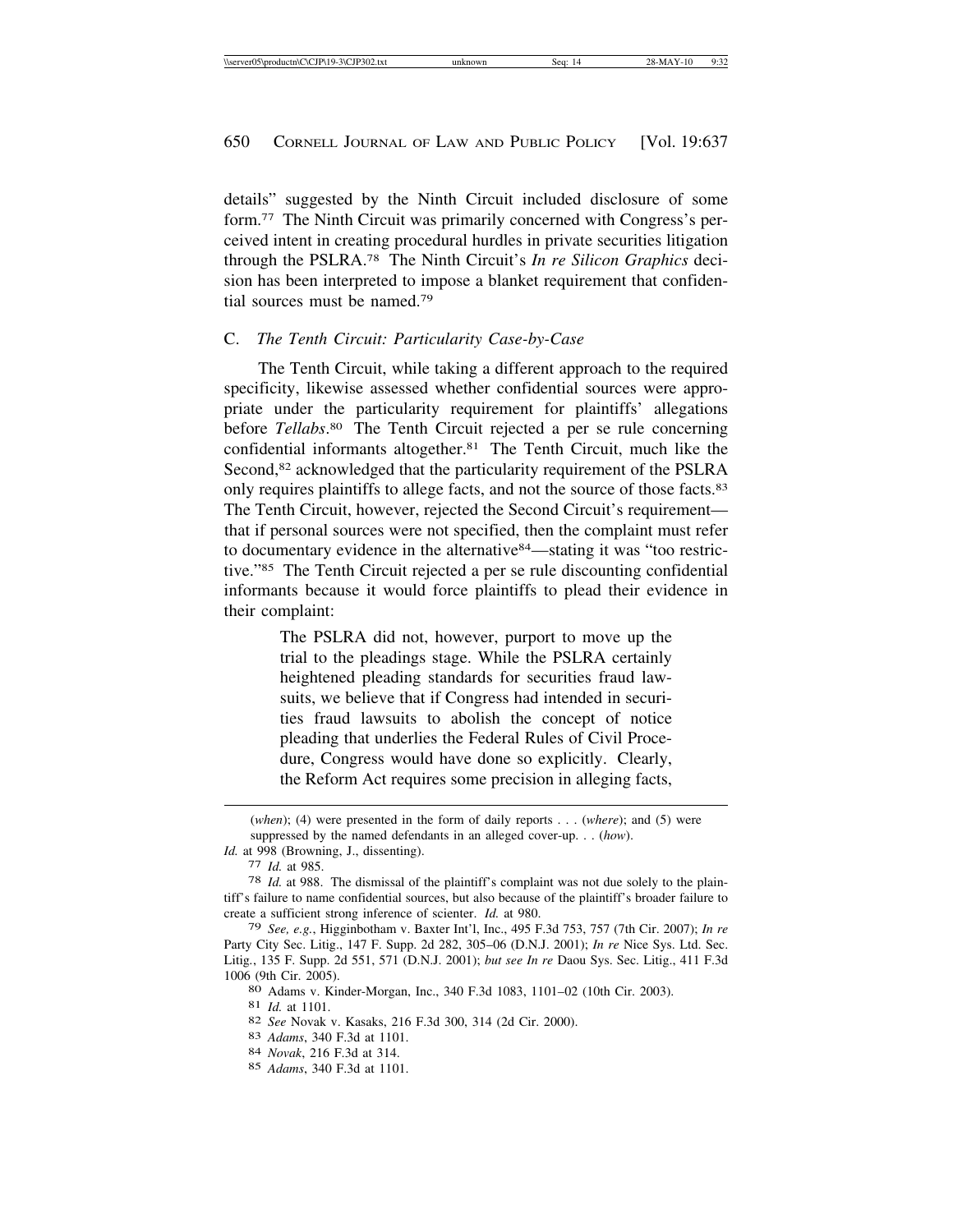however, it does not require pleading all of the evidence and proof thereunder supporting a plaintiff's claim.86

The Tenth Circuit stated that all that is required in the pleading is *sufficient particularity* to put the defendant on notice of the plaintiff's claim.87 But the Tenth Circuit cautioned that this was a "common-sense, case-by-case approach."88 Again, the focus was on the particularity requirement and whether there was a likelihood that the confidential source had the information alleged.89

### III. FEDERAL CIRCUIT COURT TREATMENT OF CONFIDENTIAL INFORMANTS AFTER <sup>T</sup>ELLABS AND <sup>R</sup>EEVALUATIONS BASED ON SCIENTER

In 2007, the Supreme Court's *Tellabs* decision changed much about the pleading game and securities litigation in general. For example, *Tellabs* has altered the pleading balance in some circuits<sup>90</sup> and called into question whether plaintiffs could establish scienter by alleging *either* motive and opportunity *or* facts which constitute circumstantial evidence of recklessness or conscious behavior in others.<sup>91</sup> Additionally though, it has significantly affected the role of confidential informants in securities

Circuit admitted, however, that disclosing sources would strengthen a plaintiff's claim. *Id.* <sup>88</sup> *Id.*

89 *Id.* at 1100–03.

90 *See, e.g.*, Frank v. Dana, 547 F.3d 564, 567 (6th Cir. 2008); New Jersey Carpenters Pension & Annuity Funds v. Biogen IDEC, Inc*.*, 537 F.3d 35, 45 (1st Cir. 2008) (stating that *Tellabs* requires courts to rule for the plaintiffs in the case of a tie).

91 *See, e.g.*, Inst. Invs. Group v. Avaya, Inc*.*, 564 F.3d 242, 267–69 (3d Cir. 2009) (stating that *Tellabs* does not permit a plaintiff to establish scienter through either motive and opportunity or facts which serve as circumstantial evidence of recklessness or conscious behavior, but rather requires a holistic assessment); Zucco Partners LLC v. Digimarc Corp., 552 F.3d 981 (9th Cir. 2009) (stating *Tellabs* requires a two-step analysis requiring assessment of individual allegations first, and then assessment of the complaint holistically). *But cf.* Dorsey v. Portfolio Equities, Inc*.*, 540 F.3d 333, 339 (5th Cir. 2008) ("Alleged facts are sufficient to support . . . an inference [of fraud] if they either  $(1)$  show a defendant's motive to commit securities fraud or (2) identify circumstances that indicate conscious behavior on the part of the defendant.") (quoting Hermann Holdings, Ltd. v. Lucent Technologies, Inc., 302 F.3d 552 (5th Cir. 2002)).

<sup>86</sup> *Id.*; *see also* Swierkiewicz v. Sorema N.A., 534 U.S. 506, 513 (2002) ("Just as Rule 9(b) makes no mention of municipal liability . . . neither does it refer to employment discrimination. Thus complaints in these cases, as in most others, must satisfy only the simple requirements of Rule 8(a)."); Leatherman v. Tarrant County Narcotics Intelligence & Coordination Unit, 507 U.S. 163, 168 (1993) (Rule 9(b)'s particularized pleading requirements do not extend to § 1983 claims regarding municipal actions); Makor Issues & Rights v. Tellabs, Inc. (*Tellabs I*), 437 F.3d 588, 600 (7th Cir. 2006), *vacated sub nom.* Tellabs, Inc. v. Makor Issues & Rights, Ltd. (*Tellabs*), 551 U.S. 308 (2007) (enactment of the PSLRA did not change the standard for pleading scienter); BLACK'S LAW DICTIONARY 620 (8th ed. 1999) ("*expressio unius est exclusion alterius.* A canon of construction holding that to express or include one thing implies the exclusion of the other, or of the alternative.").<br><sup>87</sup> Adams v. Kinder-Morgan, Inc., 340 F.3d 1083, 1102 (10th Cir. 2003). The Tenth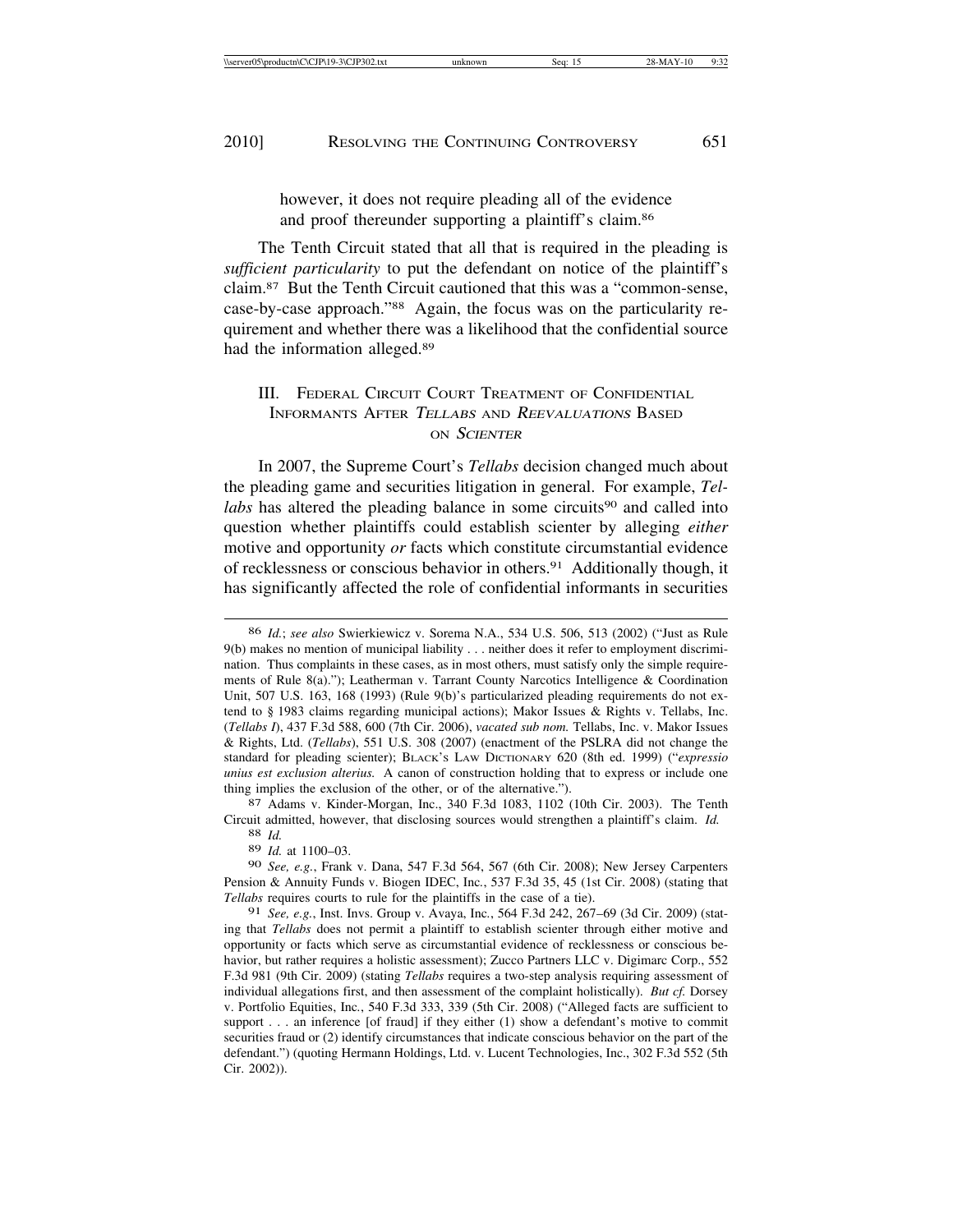fraud litigation. As this Part demonstrates, because of *Tellabs*, almost all federal circuits have reexamined the propriety of confidential informants under the "strong inference of scienter" prong of the PSLRA's heightened pleading standard, and some circuits have begun to "steeply discount" these allegations. This Part first examines those decisions that have reassessed confidential informant allegations under the strong inference prong, but recognized that *Tellabs* had no effect on the law concerning confidential informants. Conversely, one line of cases has adopted the *Higginbotham* approach, steeply discounting confidential informants under the strong inference prong. Similarly, the Eleventh Circuit has announced a different, more moderate standard, calling for skepticism of confidential sources. There can be no doubt however, that because of *Tellabs*, the federal circuits have reevaluated the law on confidential sources under the scienter standard.

# A. *The First and Second Circuits: Reevaluating but Staying the Course*

The First Circuit and several lower courts in the Second Circuit have suggested that *Tellabs* did not alter the law on confidential informants.92 For instance, in *New Jersey Carpenters Pension & Annuity Funds v. Biogen IDEC, Inc.*, <sup>93</sup> the First Circuit held that *Tellabs* did not alter its law on confidential informants.94 In *Biogen*, the plaintiffs brought a federal securities class action against a drug company, alleging that its executives intentionally misrepresented the safety and the market for a particular drug developed by the company.95 As part of their complaint, based on information provided by confidential sources, the plaintiffs alleged that the company hid data regarding the safety of the drug from the Food and Drug Administration.<sup>96</sup> The lower court dismissed the action for failing to allege a strong inference of scienter as required by the PSLRA.97

96 *Id.* at 49–50.

97 New Jersey Carpenters Pension & Annuity Funds v. Biogen IDEC, Inc*.*, 537 F.3d 35, 43–44 (1st Cir. 2008).

<sup>92</sup> *See, e.g.*, *Biogen*, 537 F.3d at 51; *In re* Nova Gold Inc. Sec. Litig., 620 F. Supp. 2d 272, 298 n.14 (S.D.N.Y. 2009); *In re* PXRE Group, Ltd. Sec. Litig., 600 F. Supp. 2d 510, 526–27 n.18 (S.D.N.Y. 2009); City of Brockton Ret. Sys. v. Shaw Group, Inc*.*, 540 F. Supp. 2d 464, 474 (S.D.N.Y. 2008) (rejecting the Seventh Circuit's discounting standard). The Ninth Circuit has not specifically spoken on the subject, but a recent decision from the Ninth Circuit only analyzed the particularity of confidential informants, without indicating that *Tellabs* changed the Ninth Circuit's previous assessment of confidential informants. Shurkin v. Golden State Vintners, 303 F. App'x 431, 433 (9th Cir. 2008).

<sup>93</sup> 537 F.3d 35 (1st Cir. 2008).

<sup>94</sup> *Id.* at 51.

<sup>95</sup> *Id.* at 37.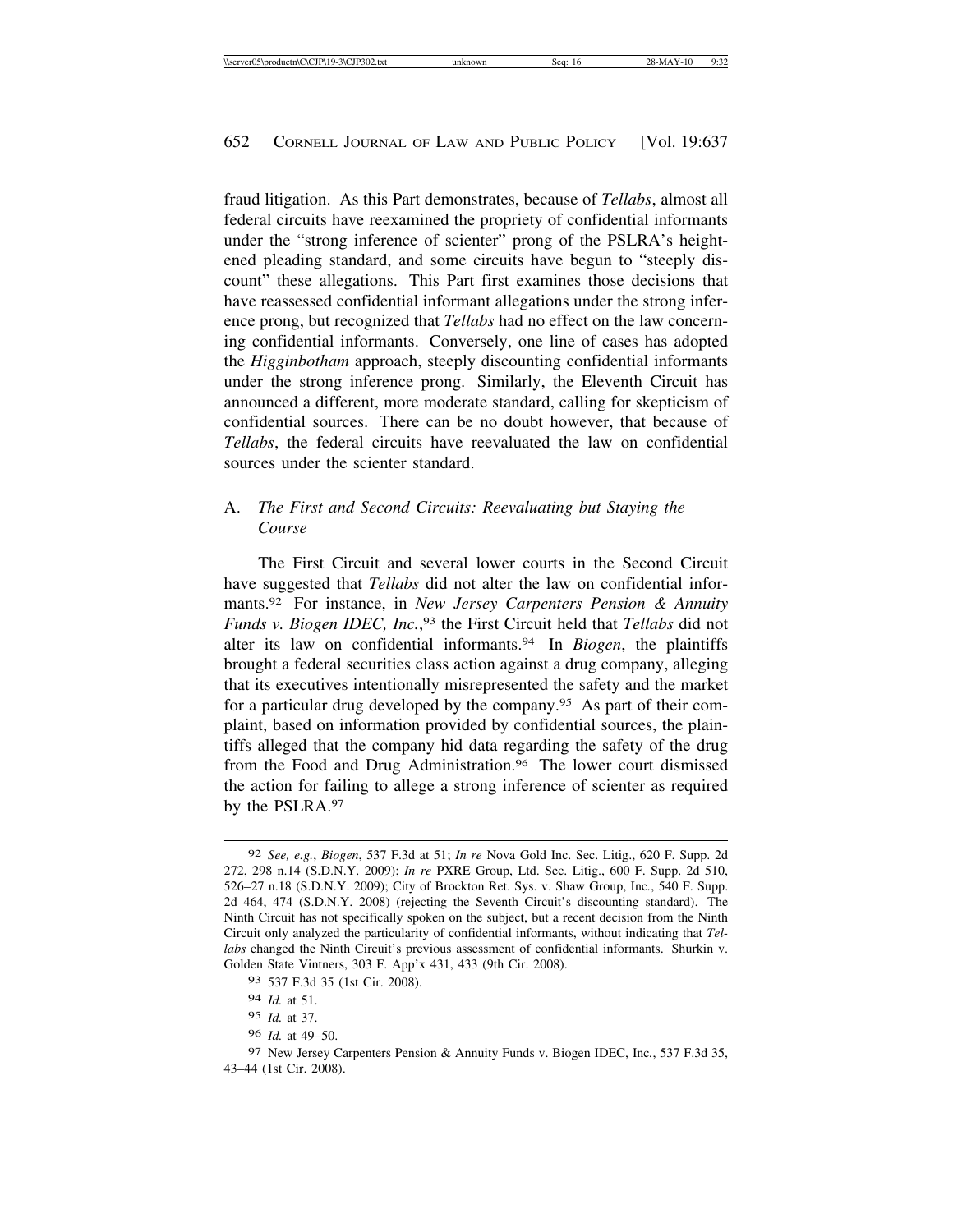On appeal however, the First Circuit rejected the defendant's invitation to revise the law on confidential sources in light of *Tellabs.*98 The First Circuit stated:

> *Tellabs* requires that all information in plaintiffs' complaint be evaluated. We think that includes confidential source information, subject to the restrictions stated in our case law. We have never said a complaint would survive if it were based only on confidential source allegations. Indeed, we have said there must be a hard look at such allegations to evaluate their worth.99

Nevertheless, the First Circuit further observed there was an important policy in allowing confidential source allegations:

> Scienter involves wrongdoing by high-level company officials; low-level employees or consultants may well know of the wrongdoing and wish to disclose it but fear retaliation if their names appear among the accusers. Legislatures, both federal and state, have recognized similar fears in enacting anti-retaliation statutes and in encouraging whistleblowers. Some allowance at the motion to dismiss stage for consideration of confidential sources in litigation is consistent with those policies.<sup>100</sup>

In this case, the substance of the confidential sources' allegations failed to give rise to a strong inference of scienter because, the court reasoned, the confidential sources' allegations were not corroborated with any other evidence.<sup>101</sup> The court was concerned with the fact that the allegations based on a confidential source failed to state *when* the defendant knew its statement was materially misleading.102 Additionally, the court rejected other allegations based on information from confidential sources because the allegations were too vague to give rise to a strong inference of scienter.<sup>103</sup> Thus, the First Circuit reevaluated the use of confidential sources under the scienter standard, but held that *Tellabs* left the law regarding confidential informants largely unchanged: confidential sources still require a probability that they had the information pleaded.104

<sup>98</sup> *Id.* at 51.

<sup>100</sup> *Id.* at 52.<br>
101 *Id.* <br>
102 *Id.* at 52–53 (emphasis added). <br>
103 *Id.* at 53 (rejecting a confidential source allegation because an allegation of a "serious" adverse event report provides no information regarding whether these reports were confirmed or connected with the conduct at issue). <sup>104</sup> *Id.* at 52.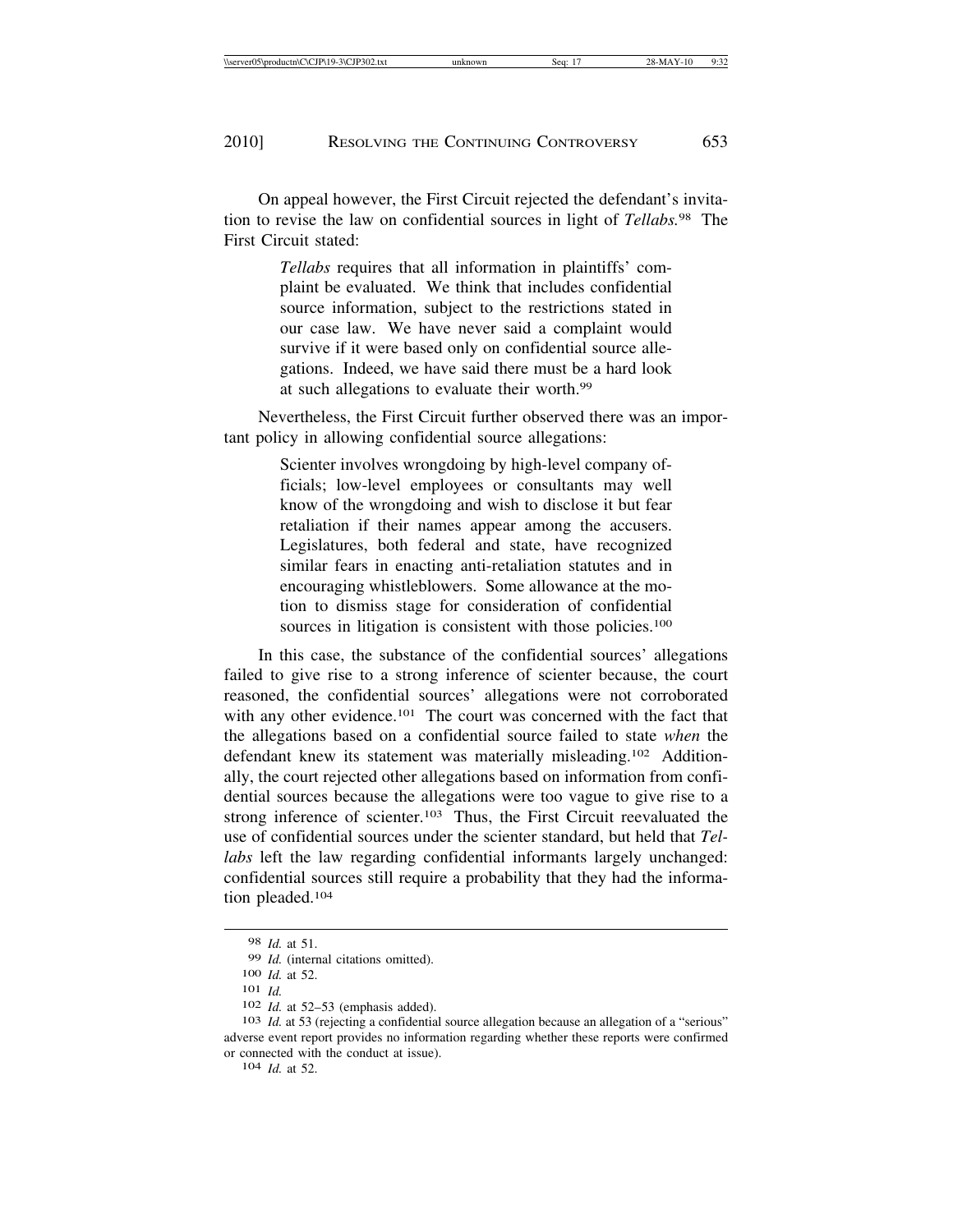#### B. *The Fifth, Sixth, and Seventh Circuits: Discounting Allegations from Confidential Informants*

1. The Origins of the Discounting, Scienter-Based Approach: *Higginbotham v. Baxter Int'l*

The leading case post-*Tellabs* on confidential sources that requires a "steep discount" of their allegations and assessed the adequacy of an allegation from confidential sources from a strong inference standpoint is *Higginbotham v. Baxter International*. <sup>105</sup> In *Higginbotham*, the Seventh Circuit held that all allegations attributed to confidential witnesses must be steeply discounted at the motion to dismiss stage because there is no way to consider opposing inferences.<sup>106</sup> It was the first appellate court to illustrate the *Tellabs* rule at length as applied to confidential informants and it struck down the plaintiffs' complaint as it relied primarily on confidential informants.107 The *Higginbotham* court assessed the sufficiency of allegations based on confidential informants from a "strong inference" standpoint, rather than a particularity standpoint.<sup>108</sup>

In *Higginbotham* the defendant company, Baxter International, announced it would restate the preceding three years' earnings to correct fraudulent statements by its Brazilian subsidiary.109 The court applied the *Tellabs* rule requiring courts to weigh both culpable and nonculpable inferences at the motion to dismiss stage.110 The *Higginbotham* court stated that all allegations attributed to confidential witnesses must be discounted, as there was no way to engage in an evaluative comparison; there was no way to consider opposing inferences in this situation.<sup>111</sup> The *Higginbotham* court noted that before the Supreme Court decided *Tellabs*, the Seventh Circuit abided by the standard it laid out in *Makor Issues & Rights v. Tellabs*, which rejected a bright line rule and allowed confidential sources so long as the descriptions supported the probability that the sources had the information alleged.112 The *Higginbotham* court argued, however, that "[o]ne upshot of the approach that *Tellabs* announced is that we must discount allegations that the complaint attributes

snitch, any kind of liar." Posting of J. Robert Brown, Jr. to The Harvard Law School Forum on Corporate Governance and Financial Regulation, http://blogs.law.harvard.edu/corpgov/ 2007/09/28/the-tellabs-excuse-and-confidential-witnesses/ (Sept. 28, 2007, 4:24 PM). <sup>111</sup> *See Higginbotham*, 495 F.3d at 757. <sup>112</sup> *See id.* at 756.

<sup>105</sup> 495 F.3d 753 (7th Cir. 2007).

<sup>106</sup> *See id.* at 756–57.

<sup>107</sup> *See id.* at 761.

<sup>108</sup> *See id.* at 756–57.

<sup>109</sup> *See id.* at 755–56. The Brazilian subsidiary reported sales made earlier than their actual dates to accelerate revenue. *Id.* When revenue could no longer be accelerated, they simply made up sales data. *Id.* 110 *See id.* at 757. Also, at oral argument the court stated they could be "any kind of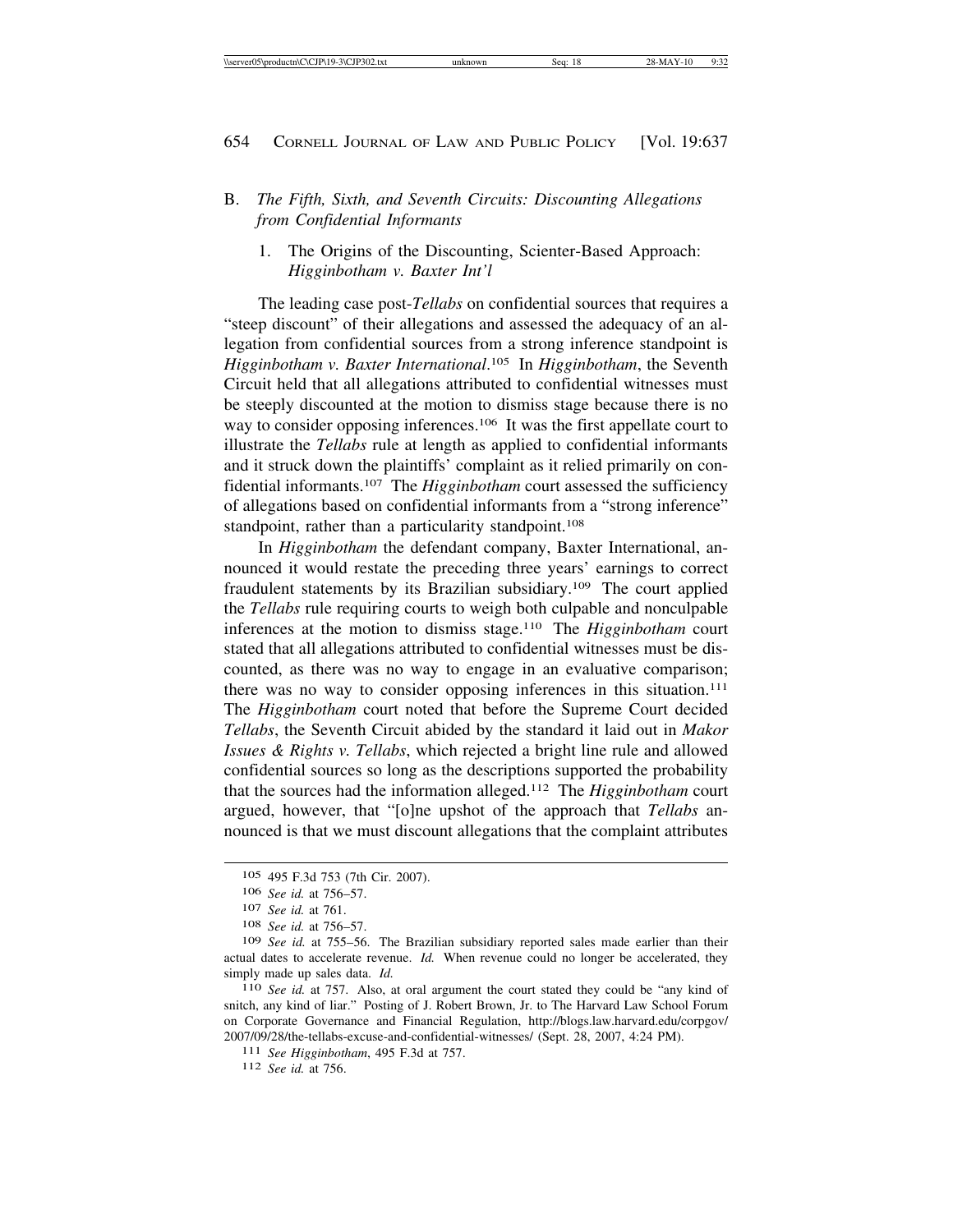to five confidential witnesses."113 Specifically, the court stated that, "[p]erhaps these confidential sources have axes to grind. Perhaps they are lying. Perhaps they don't even exist. . . . *Tellabs* requires judges to weigh the strength of plaintiffs' favored inference in comparison to other possible inferences; anonymity frustrates that process."114 The court seemed particularly concerned that confidential sources would never be revealed: "At oral argument, we asked when the identity of these five persons would be revealed. . . . The answer we received was that the sources' identity would never be revealed, which means their stories can't be checked. . . . There is no "informer's privilege" in civil litigation."<sup>115</sup>

Nonetheless, the *Higginbotham* court provided for a limited role for confidential sources when it stated that "[i]t is possible to imagine situations in which statements by anonymous sources may corroborate or disambiguate evidence from disclosed sources."116 Thus, the court left open the possibility that perhaps confidential sources could be used to bolster claims.117 But the court provided no further guidance as to when this limited situation would arise. In the end however, the allegations stemming from confidential informants were all "discounted" and the complaint dismissed.118

### 2. *Higginbotham*'s Increasing Acceptance Among the Circuit **Courts**

The *Higginbotham* decision called into question the validity of confidential sources in securities litigation and it has been gaining ground among the circuit courts. The Fifth and Sixth Circuits, for instance, have adopted this "steep discount," scienter-based approach to confidential sources.<sup>119</sup> Previously, the Fifth Circuit refrained from reassessing allegations from confidential sources from a "strong inference" standpoint and held that these allegations were a permissible basis on which to infer scienter.120 However, a recent Fifth Circuit decision, *Indiana Electric Workers' Pension Trust Fund IBEW v. Shaw Group*, 121 has cited the Seventh Circuit's *Higginbotham* decision with approval and stated that

<sup>113</sup> *Id.* at 757 (internal quotes omitted). <sup>114</sup> *Id.*

 $\frac{115}{116}$  *Id.* 

<sup>116</sup> *Id.* <sup>117</sup> *See id.* <sup>118</sup> *Id.* at 757, 761.

<sup>119</sup> *See* Ley v. Visteon Corp., 543 F.3d 801, 811 (6th Cir. 2008); Cent. Laborers' Pension

Fund v. Integrated Elec. Servs., Inc., 497 F.3d 546, 553 (5th Cir. 2007). <sup>120</sup> *See Cent. Laborers' Pension Fund*, 497 F.3d at 552; *see also* Kaufman & Wunderlich, *Securities Fraud Litigation, supra* note 11, at 352–53 (analyzing the *Cent. Laborers'* decision). <sup>121</sup> 537 F.3d 527, 535 (5th Cir. 2008).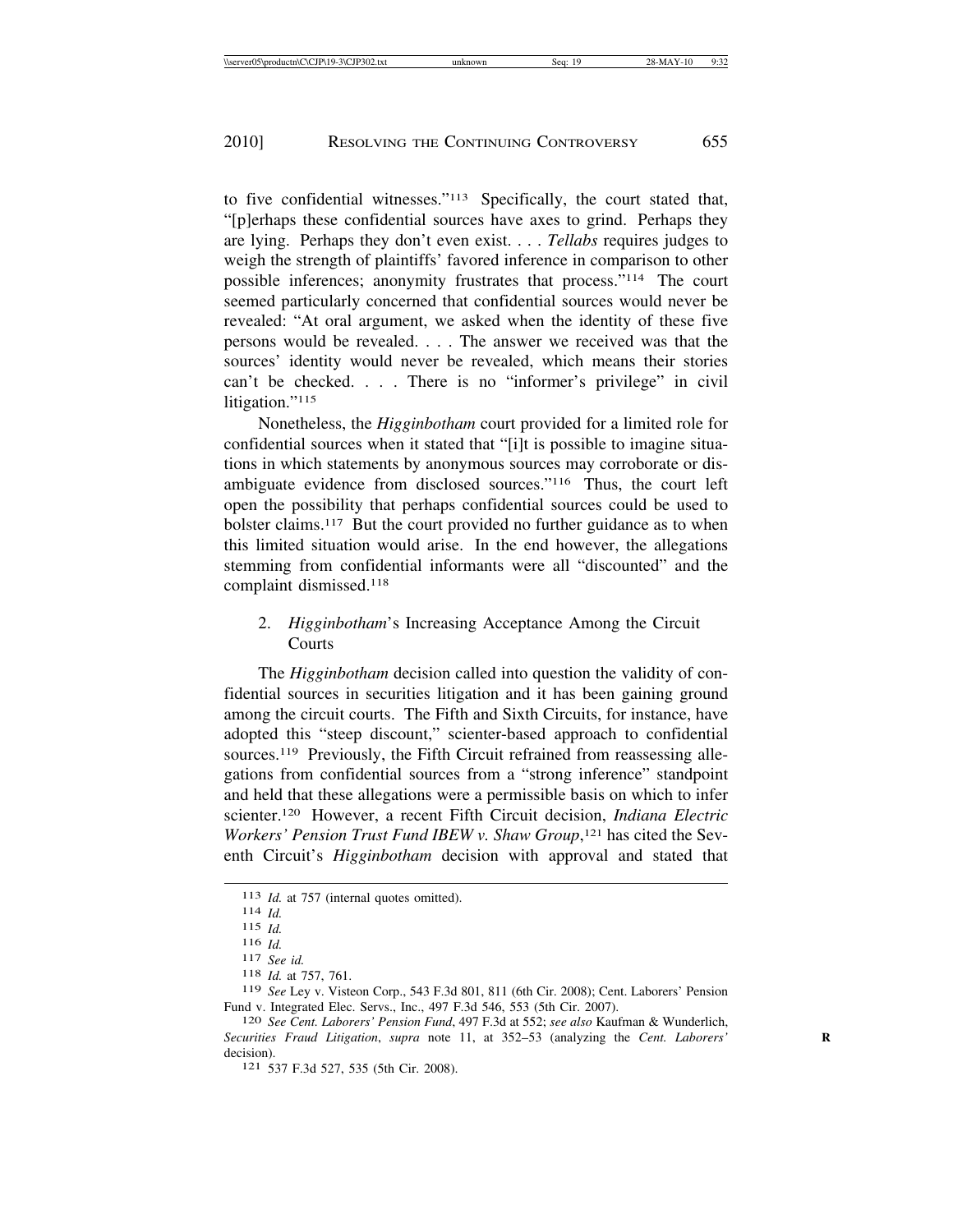"courts must discount allegations from confidential sources."122 The Fifth Circuit even echoed the reasoning of the *Higginbotham* court and stated that "[s]uch sources afford no basis for drawing the plausible competing inferences required by *Tellabs*."123 Similarly, a district court in the Fifth Circuit held in *In re Dell Securities Litigation*124 that resting allegations on information provided from confidential sources "detracts from their weight in the scienter analysis."125

The Sixth Circuit has likewise reformed its jurisprudence regarding confidential informants, requiring that they satisfy both the particularity and the "strong inference" prongs. For example, in *Ley v. Visteon Corp.*, <sup>126</sup> the Sixth Circuit cited the *Higginbotham* standard with approval in denying allegations by confidential informants.127 In *Ley*, the plaintiffs sued the defendant corporation, a Ford spin-off and global supplier of automotive systems and components.128 As part of the spin-off, the defendant-corporation and Ford filed a prospectus and registration statement with the SEC.129 The plaintiffs alleged that the defendant's prospectus was misleading and inaccurate in violation of Section 11 of the Securities Act of 1933130 and that when the defendant reported its fourth quarter and full year financial results and other filings with the SEC, it violated Section 10 of the Securities Exchange Act and Rule 10b-

535 (5th Cir. 2008). <sup>124</sup> 591 F. Supp. 2d 877 (W.D. Tex. 2008).

125 *In re* Dell Sec. Litig*.*, 591 F. Supp. 2d 877, 895 (W.D. Tex. 2008). The *In re Dell* court stated that for allegations from confidential sources *to be given any weight* they must (1) be described with sufficient particularity to support the probability that a person in the position occupied by the source would possess the information pleaded; and (2) allege with particularity when a comment was made to a confidential source. *See also Indiana Elec. Workers' Pension Trust Fund IBEW*, 537 F.3d at 538 (confidential statements capable of many interpretations cannot contribute to a strong inference of scienter); *Cent. Laborers' Pension Fund*, 497 F.3d at 552 (violations of Generally Accepted Accounting Principles do not on their own establish scienter); Southland Sec. Corp. v. INSpire Ins. Solutions, Inc*.*, 365 F.3d 353, 382 (5th Cir. 2004) (strong inference of scienter not found when allegations were not pleaded with sufficient particularity to attach to a particular individual); ABC Arbitrage Plaintiffs Group v. Tchuruk, 291 F.3d 336, 353 (5th Cir. 2002) (adopting the Second Circuit's particularized pleading requirements).

<sup>126</sup> 543 F.3d 801 (6th Cir. 2008) <sup>127</sup> *Id.* at 811; *see also In re* Proquest Sec. Litig*.*, 527 F. Supp. 2d 728, 739–40 (E.D. Mich. 2007) (information from confidential sources cannot be the sole basis of information, but nevertheless cannot be wholly discounted). *But see In re* Huffy Corp. Sec. Litig., 577 F. Supp. 2d 968, 993 (S.D. Ohio 2008) (information from confidential sources must be discounted, but not ignored). <sup>128</sup> *See Ley*, 543 F.3d at 804.

<sup>130</sup> *See id.* at 805. Section 11 of the Securities Act of 1933 sets forth civil liabilities to purchasers with respect to any material misstatement or omission in connection with a registration statement. 15 U.S.C. § 77k (2006).

<sup>122</sup> *See id.* at 535; Grillo v. Tempur-Pedic Int'l, Inc*.*, 553 F. Supp. 3d 809, 820 (E.D. Ky.

<sup>2008).&</sup>lt;br><sup>123</sup> Indiana Elec. Workers' Pension Trust Fund IBEW v. Shaw Group, Inc., 537 F.3d 527,<br>535 (5th Cir. 2008).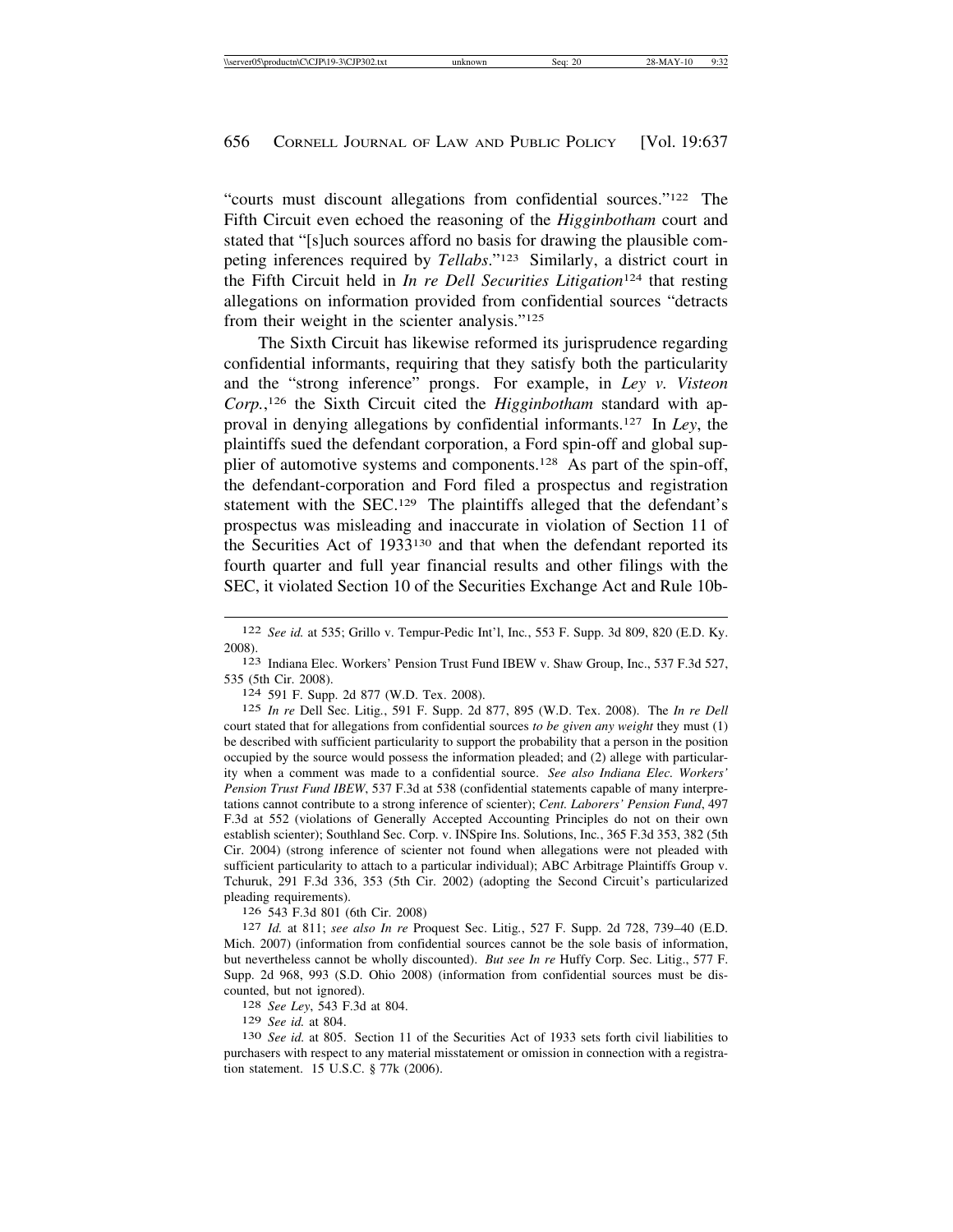5.131 As part of their allegations, the plaintiffs, relying on an anonymous source, alleged that the defendant acted with a strong inference of scienter because the defendant intentionally violated Generally Accepted Accounting Principles ("GAAP").132 The plaintiffs claimed that according to a senior finance director at the defendant-corporation, the defendant booked customer rebates obtained from suppliers in the year the contract was entered into, as opposed to the year the rebates had actually been received.133 This same senior finance director also claimed that the defendant's suppliers would pass along increases in the price of materials for the goods sold to the defendant, but rather than book these surcharges, the defendant would defer them.<sup>134</sup> The district court granted the defendant's motion to dismiss and the Sixth Circuit affirmed.135 The Sixth Circuit acknowledged that anonymous sources "are not altogether irrelevant to the scienter analysis," but dismissed the allegations because the plaintiffs failed to allege not only who knew, but further what, where, when, and how they knew (the particularity aspect of the PSLRA).136 The Sixth Circuit ultimately dismissed the allegations based on the confidential source, citing the Seventh Circuit's *Higginbotham* decision steeply discounting allegations from confidential sources.137

#### 3. Tempering the *Higginbotham* Approach

But the federal courts are far from resolute in their adherence to the *Higginbotham* "steep discount," scienter approach. Indeed, the Seventh Circuit, the originator of the "steep discount," scienter approach, appears to have tempered the *Higginbotham* decision*.* 138 When *Tellabs* went back to the Seventh Circuit on remand in *Tellabs II*, the court impliedly accepted *Higginbotham*'s reevaluation of confidential sources based on scienter, but tempered *Higginbotham*'s ruling on confidential sources, allowing the sources to persist so long as there was a sufficient probability

<sup>131</sup> *See Ley*, 543 F.3d at 805; 15 U.S.C. § 78j(b); 17 C.F.R. § 240.10b-5. <sup>132</sup> *See Ley*, 543 F.3d at 811. GAAP violations are commonly alleged to establish that the

defendants acted with scienter in making fraudulent misstatements or omissions. Schleicher v. Wendt, 529 F. Supp. 2d 959, 971–72 (S.D. Ind. 2007). But courts generally refuse to infer that an executive must have known about accounting improprieties. *See, e.g.*, Rosenberg v. Gould, 554 F.3d 962, 965–66 (11th Cir. 2009); *In re* Dell Sec. Litig*.*, 591 F. Supp. 2d 877, 895 (W.D. Tex. 2008); Roth v. Officemax, Inc*.*, 527 F. Supp. 2d 791, 798 (N.D. Ill. 2007); Selbst v. McDonald's Corp., 432 F. Supp. 2d 777, 784 (N.D. Ill. 2006); Davis v. SPSS, Inc*.*, 385 F. Supp. 2d 697, 709–10 (N.D. Ill. 2005). <sup>133</sup> *See* Ley v. Visteon Corp., 543 F.3d 801, 811 (6th Cir. 2008). <sup>134</sup> *See id.*

<sup>135</sup> *See id.* at 804.

<sup>136</sup> *See id.* at 811. <sup>137</sup> *See id.* <sup>138</sup> *See* Makor Issues & Rights, Ltd. v. Tellabs (*Tellabs II*), 513 F.3d 702, 711–12 (7th Cir. 2008).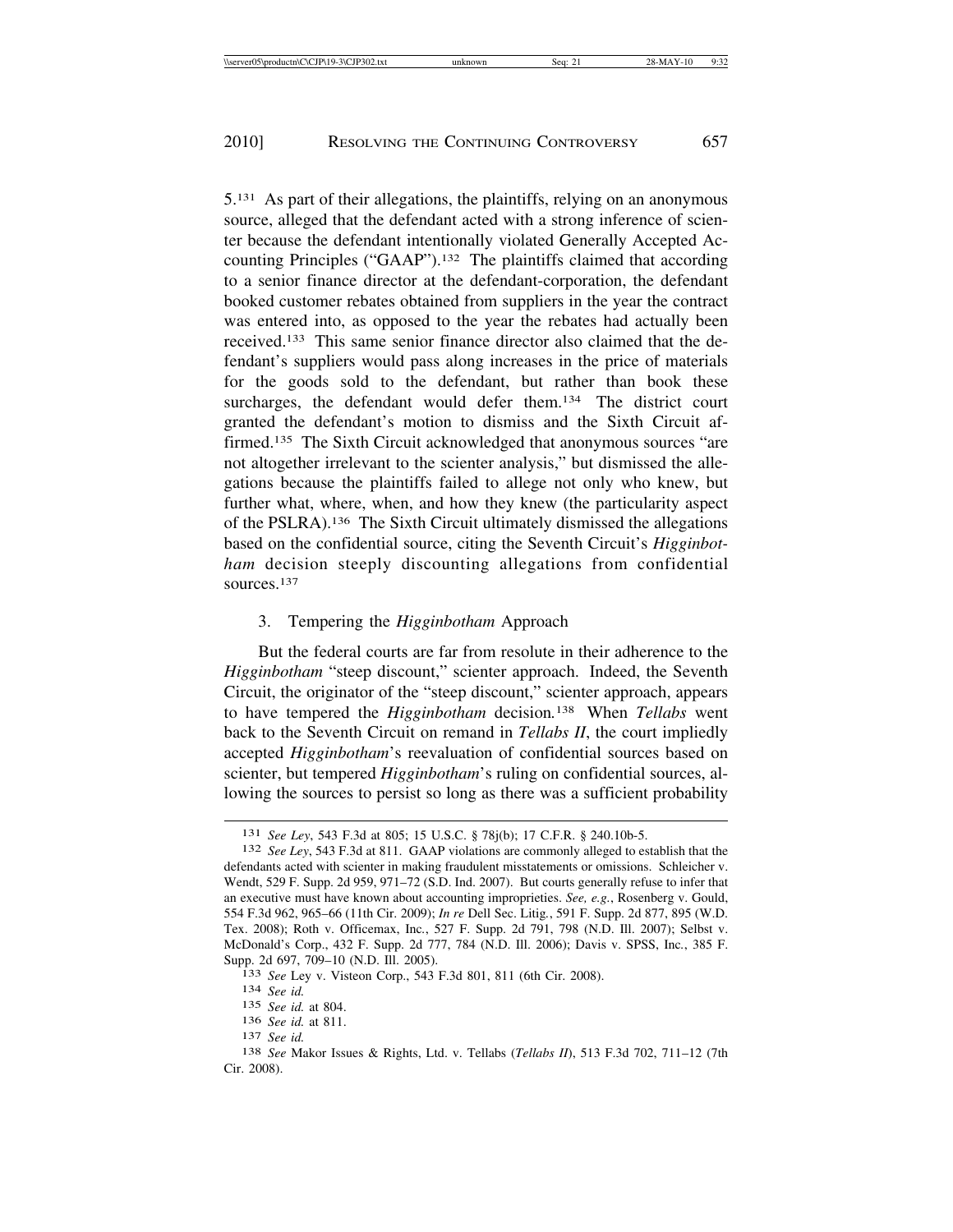that they had the information pleaded.139 In *Tellabs II*, the Seventh Circuit dismissed the plaintiffs' argument that without the assurance of confidentiality for employee informants, plaintiffs would not "be able to get to first base . . . ."<sup>140</sup> With whistleblower laws preventing employer retaliation, the Seventh Circuit saw no reason for employees to be fearful.<sup>141</sup> Moreover, the Seventh Circuit noted that informants have no evidentiary privilege and ultimately their identity would be revealed in pretrial discovery.142 In addition, the Seventh Circuit acknowledged that allegations based on anonymous informants are difficult to assess and it would have been better had the sources been named.<sup>143</sup>

Nonetheless, the Seventh Circuit found that the allegations deriving from these confidential sources were sufficient.144 In so doing, the Seventh Circuit departed from *Higginbotham*'s steep discount approach and listed a number of factors reminiscent of *Novak v. Kasaks* and *ABC Arbitrage v. Tchuruk*, that justified reliance on these confidential sources.<sup>145</sup> Among the factors were the numerousness of the sources, whether they were in a position to know the information first-hand, whether they were prepared to testify, whether the allegations were described with enough specificity as to make them convincing, and whether the information was corroborated with multiple sources.146 Because these factors all weighed in favor of the plaintiffs, the Seventh Circuit concluded that the absence of proper names did not invalidate the drawing of a strong inference from the informants' assertions.147

142 *Tellabs II*, 513 F.3d at 711.

144 *Id.* at 712.

145 *Tellabs II*, 513 F.3d at 711–12 (citing Novak v. Kasaks, 216 F.3d 300, 312–14 (2d Cir. 2000) and ABC Arbitrage Plaintiffs Group v. Tchuruk, 291 F.3d 336, 353–54 (5th Cir. 2002)).

146 *Tellabs II*, 513 F.3d at 712 ("The confidential sources listed in the complaint . . . are numerous and consist of persons who from the description of their jobs were in a position to know at first hand the facts to which they are prepared to testify . . . The information that the confidential informants are reported to have obtained is set forth in convincing detail, with some of the information, moreover, corroborated by multiple sources.").

147 *Id.*

<sup>139</sup> *Tellabs II*, 513 F.3d at 711. In *Higginbotham*, the Seventh Circuit panel consisted of Chief Judge Easterbrook writing for the court, Judge Posner, and Judge Ripple. Higginbotham v. Baxter Int'l, Inc., 495 F.3d 753, 755 (7th Cir. 2007). In *Tellabs II*, the panel consisted of Judge Posner writing for the court, Judge Wood, and Judge Sykes. *Tellabs II*, 513 F.3d at 704. This moderated approach has been recognized by *Silverman v. Motorola, Inc.*, No. 07-C-4507, 2008 WL 4360648, at \*14 (N.D. Ill. Sept. 23, 2008).

<sup>140</sup> *Tellabs II*, 513 F.3d at 711*.*

<sup>141</sup> *Id.* (citing 18 U.S.C. § 1514A (2006)). The statute also provides for a remedy for injured persons. § 1514A(c) (providing for any relief necessary to make the employee whole and a variety of compensatory damages).

<sup>143</sup> *Id.*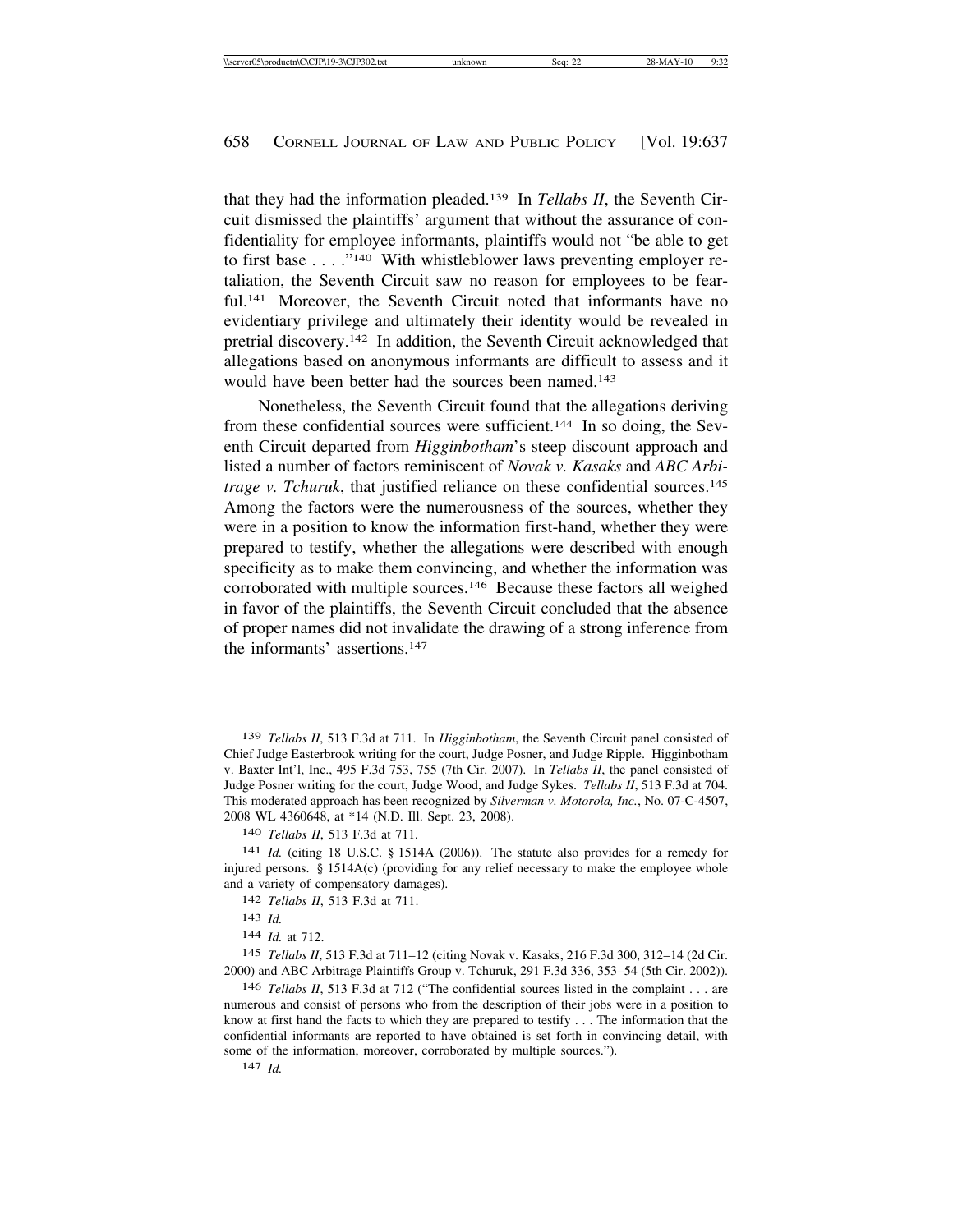#### C. *The Eleventh Circuit: A General Skepticism*

Post-*Tellabs*, the Eleventh Circuit in *Mizzaro v. Home Depot, Inc.*148 entered the fray on confidential sources and stated that courts must be skeptical of confidential sources.<sup>149</sup> Suggestive of the Tenth Circuit's pre-*Tellabs* approach, the Eleventh Circuit does not require a per se rejection of confidential sources.150 In *Mizzaro*, the Eleventh Circuit addressed the status of confidential informants post-*Tellabs* at length.151 As part of its analysis, the Eleventh Circuit compared its assessment of confidential sources to a court's assessment of affidavits used to establish probable cause for search warrants:

> Courts are often called upon to evaluate confidential sources to determine whether an affidavit establishes probable cause to issue a search warrant. In that area of law, it is well-settled that a confidential, indeed even an anonymous source may support a finding of probable cause where the tipster provides the specific basis for his knowledge. . . . Applying the same logic here, we see no reason to adopt a per se rule that always requires a securities-fraud complaint to name the confidential source, so long as the complaint unambiguously provides in a cognizable and detailed way the basis of the whistleblower's knowledge.152

But this approach was advocated by Justice Stevens in his dissent in *Tellabs*. 153 Justice Stevens argued that the scienter standard should be similar to the probable cause standard in criminal proceedings.<sup>154</sup> And he reasoned that just as citizens suspected of criminal activity can be subject to search only after a finding of probable cause, so too should

153 Justice Stevens remarked:

[Congress] implicitly delegated significant lawmaking authority to the Judiciary in determining how that standard should operate in practice. . . . In addition to the benefit of its grounding in an already familiar legal concept, using a probable-cause standard would avoid . . . [forcing a court to] 'take into account plausible opposing inferences.'

Tellabs Inc. v. Makor Issues & Rights, Ltd. (*Tellabs*), 551 U.S. 308, 336 (2007) (Stevens, J., dissenting).

154 "There are times when an inference can easily be deemed strong without any need to weigh competing inferences. . . . [I]f a known drug dealer exits a building . . . carrying a suspicious package, a judge could draw a strong inference that the individual was involved in the . . . drug transaction." *Id.* at 336–37 (Stevens, J., dissenting).

<sup>148</sup> Mizzaro v. Home Depot, Inc*.*, 544 F.3d 1230, 1239 (11th Cir. 2008).

<sup>149</sup> *Id.* at 1239.

<sup>150</sup> *Compare* Hubbard v. BankAtlantic Bancorp, Inc*.*, 625 F. Supp. 2d 1267, 1283 (S.D. Fla. 2008), *with* Adams v. Kinder-Morgan, Inc., 340 F.3d 1083, 1102 (10th Cir. 2003).

<sup>151</sup> *Mizzaro*, 544 F.3d at 1239; *see also* Edward J. Goodman Life Income Trust v. Jabil Circuit, Inc*.*, 595 F. Supp. 2d 1253, 1267 (M.D. Fla. 2009) (quoting *Mizzaro*).

<sup>152</sup> *Mizzaro*, 544 F.3d at 1239–40 (emphasis omitted).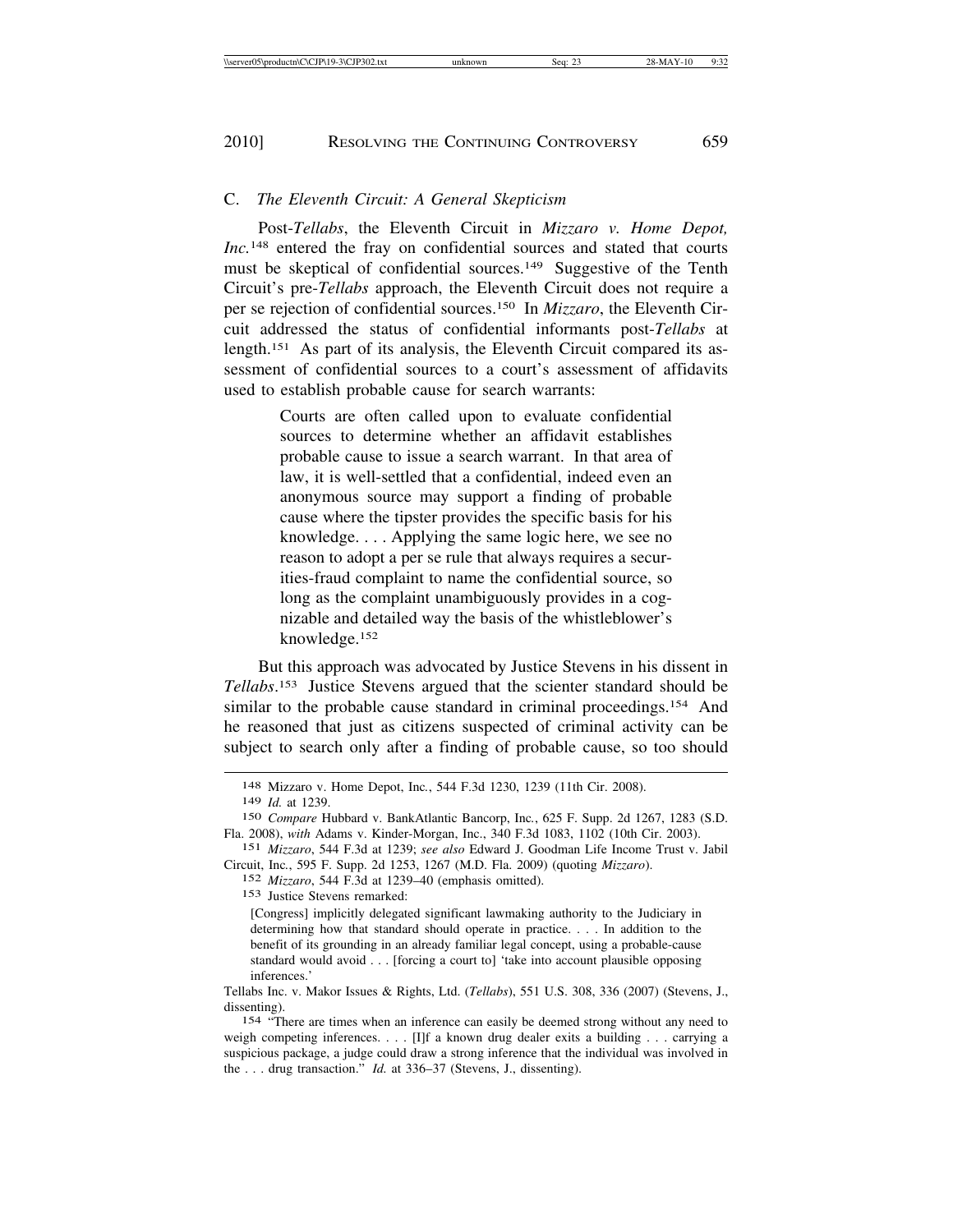defendants in a securities fraud action be forced to produce documents for discovery only after a finding of probable cause.155 He further observed that the probable cause standard has the added benefit of being a concept familiar to judges and thus easier to administer.156 Indeed, Justice Stevens' approach would have alleviated many of the Seventh Amendment concerns that plagued the Court by refraining from requiring judges to weigh inferences at the  $12(b)(6)$  stage.<sup>157</sup> Nevertheless, the Supreme Court did *not* adopt Justice Stevens' approach. The Eleventh Circuit recognized this however, and observed:

> We are, however, careful not to carry the search-warrant analogy too far. For one thing, the probable-cause standard for issuing search warrants is less stringent than the "cogent and compelling" standard imposed on plaintiffs under the PSLRA. For another, lying to the police or to law enforcement in general will likely lead to much harsher consequences than lying to a plaintiff's attorney, so statements by confidential police informants may be more reliable than conversations between plaintiffs' attorneys and whistleblowers. These are just two reasons why courts may be skeptical of confidential sources cited in securities fraud complaints; there are likely others. We conclude that the weight to be afforded to allegations based on statements proffered by a confidential source depends on the particularity of the allegations made in each case, and confidentiality is one factor that courts may consider. Confidentiality, however, should not eviscerate the weight given if the complaint otherwise fully describes the foundation or basis of the confidential witness's knowledge, including the position(s) held, the proximity to the offending conduct, and the relevant time frame.158

Thus, according to the Eleventh Circuit, courts should not discount confidential sources, but rather must assess the basis for their knowledge and give weight accordingly.159 Nevertheless, later decisions by the fed-

<sup>155</sup> *Id.* at 336–37 (Stevens, J., dissenting).

<sup>156</sup> *Id.*

<sup>157</sup> Wunderlich, *supra* note 38, at 681. **R**

<sup>158</sup> Mizzaro v. Home Depot, Inc*.*, 544 F.3d 1230, 1240 (11th Cir. 2008).

<sup>159</sup> *Id.*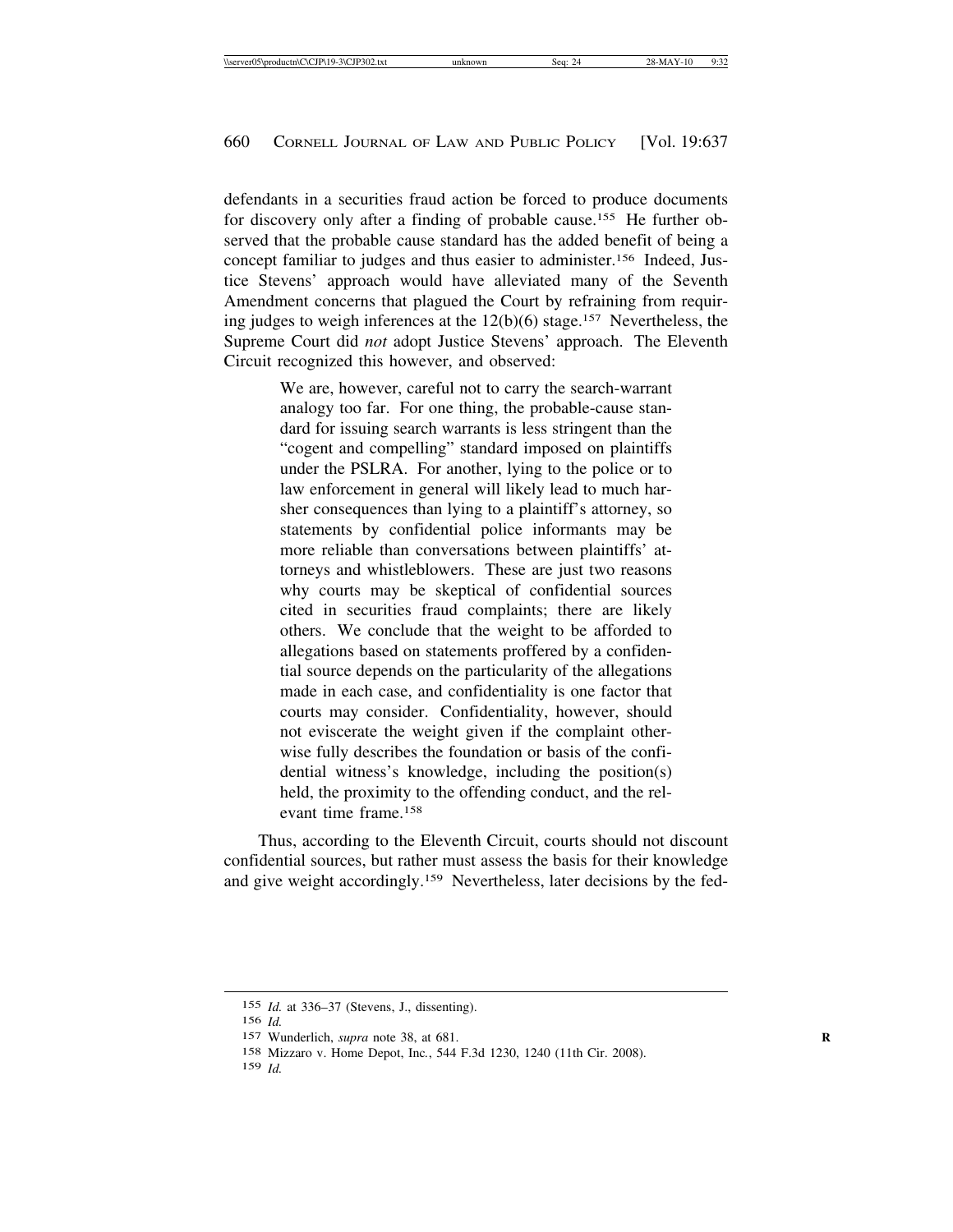eral courts have interpreted the *Mizzaro* decision as requiring a general skepticism of allegations from confidential sources.<sup>160</sup>

### IV. THE PROPER ROLE OF CONFIDENTIAL INFORMANTS IN PRIVATE SECURITIES LITIGATION

This Part shows that the propriety of confidential informants as sources of allegations in a securities fraud complaint is properly assessed under the PSLRA's particularity prong. The PSLRA requires a dual and distinct inquiry: one assessing whether the plaintiffs' allegations are particularized, and one assessing whether the allegations amount to a strong inference of scienter. As this Part shows, this dual and distinct inquiry is implicitly endorsed by the Supreme Court in *Tellabs*. Moreover, an inquiry that focuses only on whether there is a probability that the confidential source has the information pleaded is consistent with the underlying purposes of the securities laws in that it promotes and protects confidential sources.

# A. *The Statutory Text: Conducting the Appropriate Dual Inquiry of Particularity and Scienter*

The proper assessment of allegations from confidential informants involves a dual and distinct inquiry. The Ninth Circuit, in *Zucco Partners LLC v. Digimarc Corp.*, <sup>161</sup> and the Third Circuit in *Institutional Investors Group v. Avaya, Inc.*, <sup>162</sup> clarified the text of the PSLRA and delineated two distinct pleading hurdles: (1) the particularity hurdle, whereby plaintiffs must describe their allegations with sufficient particularity to establish reliability and, in the case of confidential informants, personal knowledge; and (2) the scienter hurdle, whereby the statements reported by confidential informants themselves are indicative of a culpable state of mind.<sup>163</sup> Each requirement on its own is a basis for dismis-

<sup>160</sup> *See* Hubbard v. BankAtlantic Bancorp, Inc*.*, 625 F. Supp. 2d 1267, 1282–84 (S.D. Fla. 2008) (discussing the *Mizzaro* decision); *but see* Edward J. Goodman Life Income Trust v. Jabil Circuit, 595 F. Supp. 2d 1253, 1267–68 (M.D. Fla. 2009).

<sup>161</sup> Zucco Partners LLC v. Digimarc Corp*.*, 552 F.3d 981 (9th Cir. 2009).

<sup>162</sup> 564 F.3d 242 (3d Cir. 2009).

<sup>163</sup> *See* Institutional Investors Group v. Avaya, Inc., 564 F.3d 242, 263 n.33 (3d Cir. 2009) (recognizing that for analytical purposes, it is important to distinguish deficiencies relating to the content of allegations from those relating to their form); *Zucco Partners*, 552 F.3d at 995 ("First, the confidential witnesses whose statements are introduced to establish scienter must be described with sufficient particularity to establish their reliability and personal knowledge. Second, those statements which are reported by confidential witnesses with sufficient reliability and personal knowledge must themselves be indicative of scienter."); Metzler Investment GMBH v. Corinthian Colls., Inc., 540 F.3d 1049, 1069 n.13 (9th Cir. 2008) (recognizing that a confidential witness unable to convey information with sufficient particularity will fail to fulfill the PSLRA requirements); *see also In re* Silicon Graphics Sec. Litig. (*Silicon II*), 183 F.3d 970, 996 (9th Cir. 1999) (Browning, J., dissenting) (explaining the two-step inquiry requires sufficient particularity of allegations as well as a strong inference of scienter);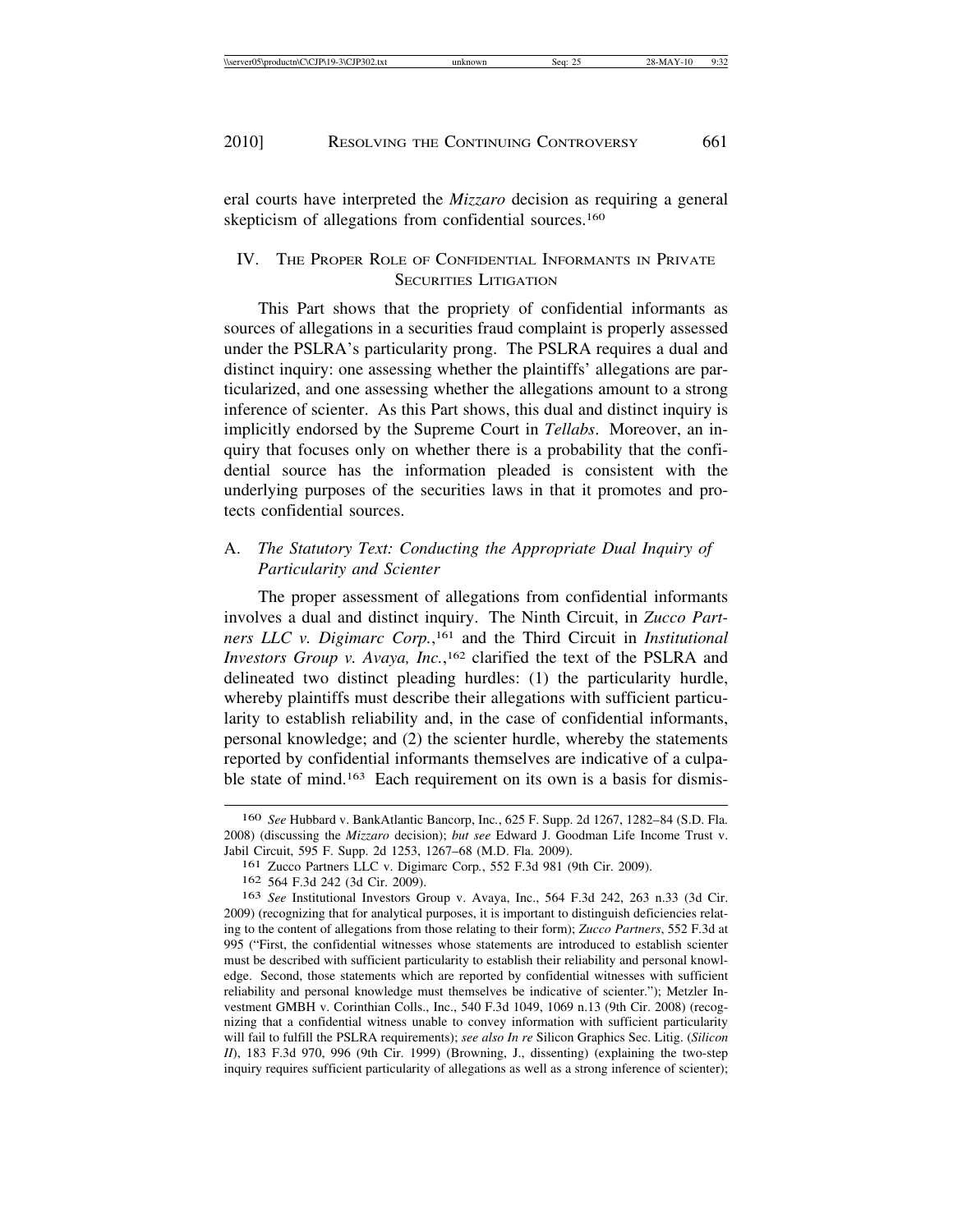sal.<sup>164</sup> To determine whether plaintiffs have satisfied the first hurdle, the Ninth Circuit considers certain indicia of reliability, such as the level of detail provided by the confidential sources, the corroborative nature of other facts alleged, the coherence and plausibility of the allegations, the number of sources,<sup>165</sup> and the reliability of the sources.<sup>166</sup> The primary inquiry at this stage is whether there is a probability that the confidential source had the information the source claims to have.<sup>167</sup> Once a court determines that the source has the information claimed, the court moves onto the second inquiry, the scienter hurdle.168 To illustrate, consider the following allegation: according to Confidential Source 1 ("CS-1"), a senior manager of the defendant company's operations during the class period and one of those responsible for negotiating storage contracts, the defendant, leased extra storage space from Company A, B, and C, during the time of the misstatements (June 2009 to May 2010) to store returned products because the defendant company was engaging in channel stuffing to enhance revenue.

Applying the Ninth and Third Circuits' standard to the allegation above, CS-1 is a reliable source. The first inquiry is whether the allegation is sufficiently particularized.169 Here, the allegation contains the means by which the source came to possess the information ("one of those responsible for negotiating storage contracts during the class period") and a specific level of detail (naming specific companies and the

168 *See, e.g.*, *Zucco Partners*, 552 F.3d at 1000 (demonstrating the court's treatment of the scienter prong following extensive treatment regarding the knowledge of the confidential informant).

169 *See Zucco Partners*, 552 F.3d at 995.

Gregory Markel et al., *Complex Litigation: Sometimes, the Witness is a Cipher*, NAT'L L.J., Apr. 21, 2008, at C2 (analyzing the evolution of the requirements to demonstrate scienter).

<sup>164</sup> *See* 15 U.S.C. § 78u-4(b)(3) ("In any private action arising under this chapter, the court shall, on the motion of any defendant, dismiss the complaint if the requirements of paragraphs (1) and (2) are not met.").

<sup>165</sup> This is a common indicia of reliability invoked by the courts. It is important to note, however, that the Madoff scandal involved only *one* whistleblower, and the Enron scandal, by most accounts, involved *no* conventional whistleblowers.

<sup>166</sup> *Zucco Partners*, 552 F.3d at 995 (quoting *In re* Cabletron Sys., Inc., 311 F.3d 11, 29 (1st Cir. 2002)).

<sup>167</sup> *See* Kaufman & Wunderlich, *Securities Fraud Litigation*, *supra* note 11, at 355; *see* **R** *also In re* Dura Pharm. Inc. Sec. Litig*.*, 548 F. Supp. 2d 1126, 1134 (S.D. Cal. 2008) (categorizing a confidential source as unreliable when that source lacked sufficient knowledge of facts underlying relevant information); *In re* Elan Corp. Sec. Litig*.*, 543 F. Supp. 2d 187, 207 (S.D.N.Y. 2008) (requiring confidential sources to describe facts with such particularity to ensure the sources possess the relevant information); Weiss v. Amkor Tech., Inc*.*, 527 F. Supp. 2d 938, 951 (D. Ariz. 2007) (acknowledging that use of a confidential informant requires a description of the informant that sufficiently supports the "probability a person in the position occupied by the confidential witness would possess the information alleged"); *In re* Trex Co., Inc. Sec. Litig*.*, 454 F. Supp. 2d 560, 573 (W.D. Va. 2006) (holding that allegations from confidential sources would not be considered because they were not personally in a position to know the information they conveyed to the plaintiff).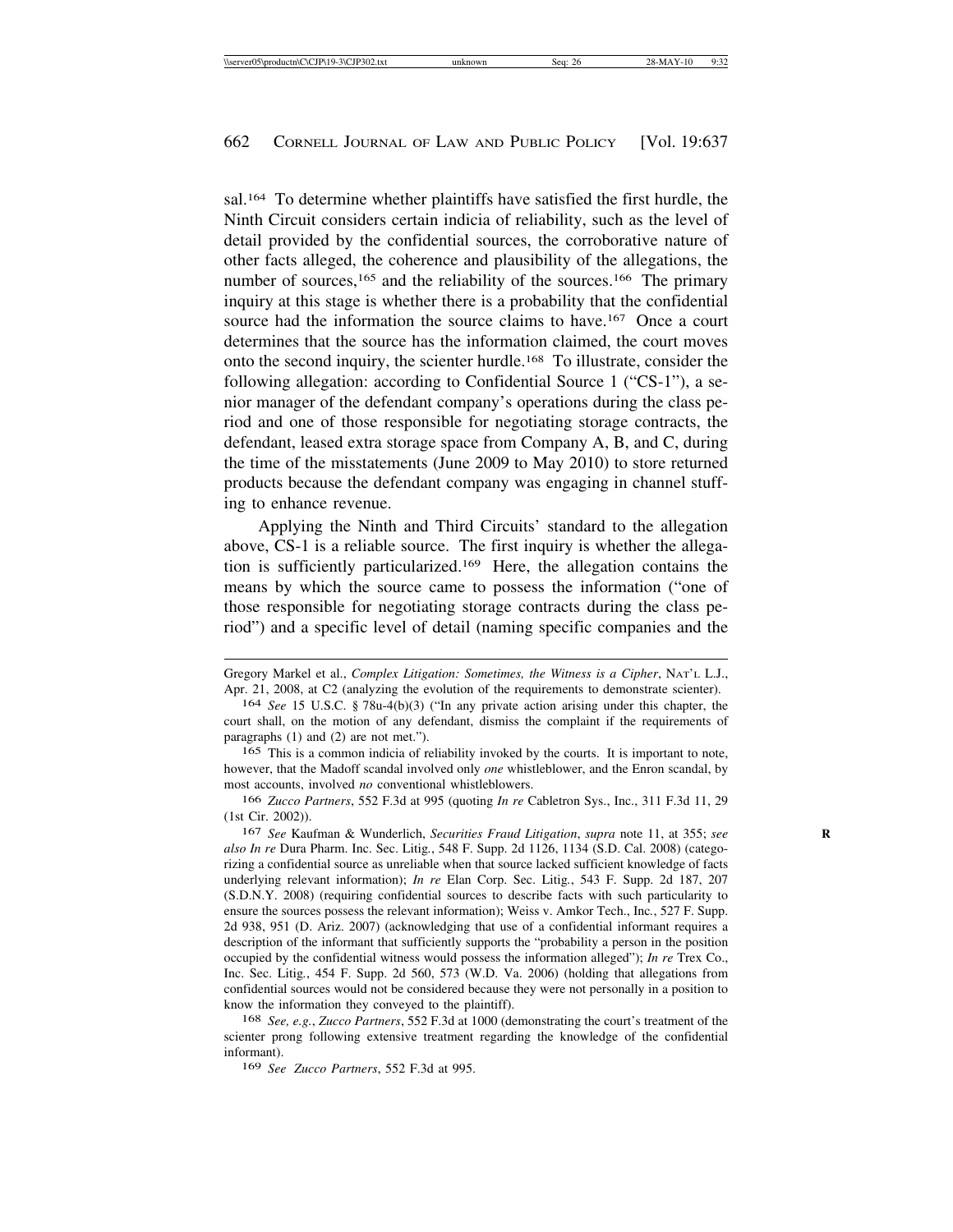timeline of the events). The second inquiry involves a scienter determination.170 It is important to note that solely because the allegation comes from CS-1 does not necessarily demonstrate that the defendant did not act with scienter or a culpable state of mind.171 Under the scienter analysis the court should focus on only whether the substance of the allegation gives rise to a strong inference that the defendant acted with scienter.<sup>172</sup> Therefore, after finding the particularity requirement satisfied, the court looks to whether the substance of the allegation gives rise to a strong inference.

As indicative of scienter, in this case, the allegation involves channel stuffing, a practice whereby a supplier induces its customers to substantially increase their purchases of particular products above what they would otherwise buy from the company in the normal course of business, thus giving the company the immediate appearance of rising revenue.173 Channel stuffing creates the short-term illusion that demand is rising between the time a company sends an extra product to distributors and the time when the distributors return it.174 Channel stuffing practices can be both good and bad however.<sup>175</sup> Good channel stuffing occurs where a distributor was discounting and offering other incentives for persons to buy.176 Bad channel stuffing occurs where a distributor floods customers with unwanted products and fabricates orders for purposes of inflating revenue projections.177 Thus, here it is unclear whether the defendant engaged in good or bad channel stuffing; it is also unclear whether the defendant acted with scienter.<sup>178</sup> It is important to recognize however, that the allegation does not fail because it was based on information from a confidential source; rather it may fail because the substance of the allegation may not be indicative of the requisite state of mind of the defendant.

178 *See id.* at 37–38.

<sup>170</sup> *See id.*

<sup>171</sup> The Ninth Circuit failed to specifically address whether allegations from confidential informants must be "discounted" under the PSLRA's strong inference requirement. *Id.* at 995 n.2.

<sup>172</sup> *See* Institutional Invs. Group v. Avaya, Inc*.*, 564 F.3d 242, 263 n.33 (3d Cir. 2009).

<sup>173</sup> *See* Johnson v. Tellabs, Inc., 303 F. Supp. 2d 941, 959 (N.D. Ill. 2004), *rev'd sub nom.* Makor Issues & Rights v. Tellabs, Inc. (*Tellabs I*), 437 F.3d 588 (7th Cir. 2006), *vacated sub nom.* Tellabs, Inc. v. Makor Issues & Rights, Ltd. (*Tellabs*), 551 U.S. 308 (2007). According to the plaintiffs, customers even called and complained about the channel stuffing and over inventorying. *Tellabs I*, 437 F. Supp. 2d at 598.

<sup>174</sup> *Tellabs I*, 437 F.3d at 598.

<sup>175</sup> Transcript of Oral Argument at 37–38, *Tellabs*, 551 U.S. 308 (No. 06-484).

<sup>176</sup> *Id.* at 38.

<sup>177</sup> *Id.*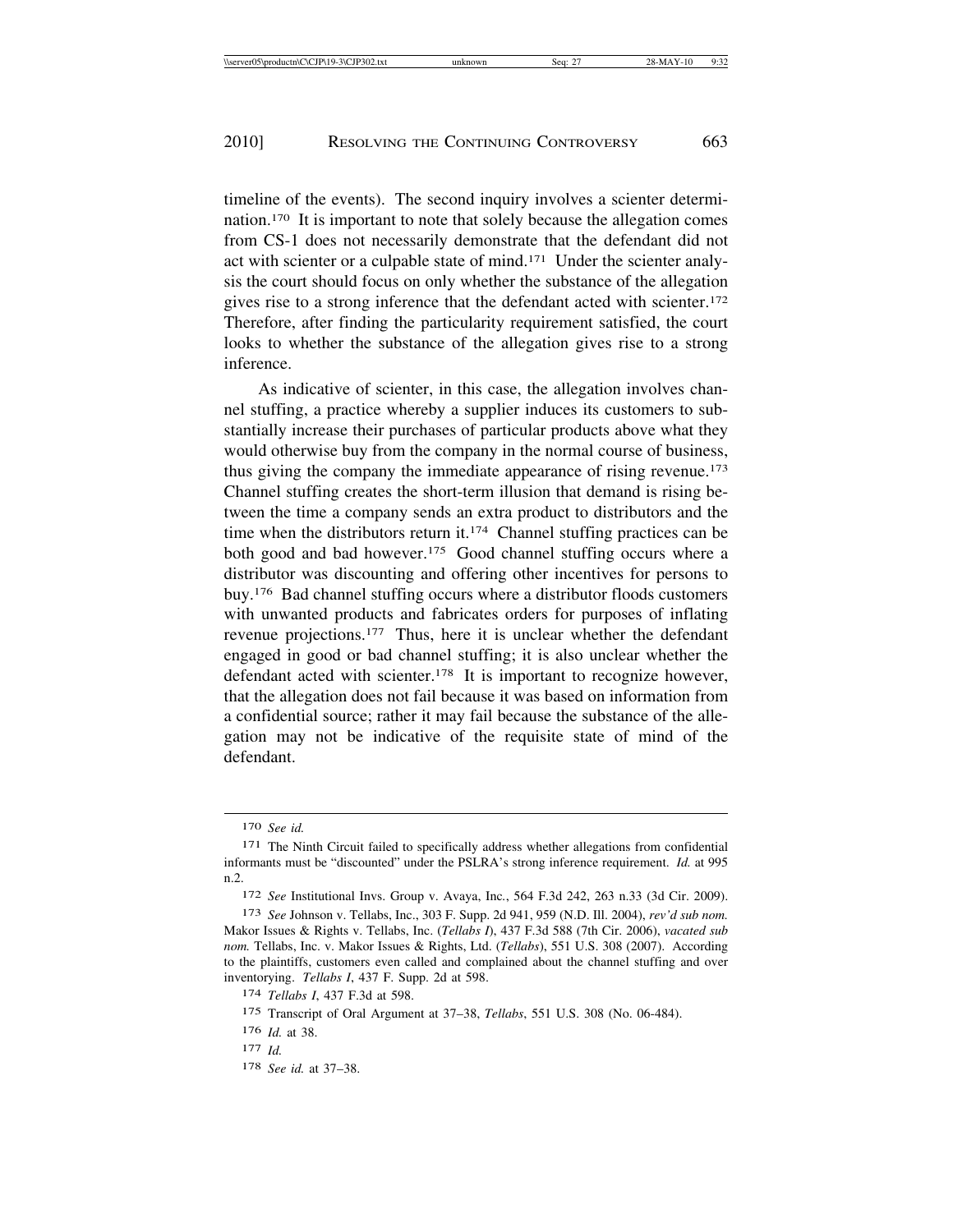# 1. The Supreme Court's Indirect Assent to the Dual Inquiry Approach

The *Tellabs* decision indirectly recognized the dual inquiry approach articulated by the Ninth and Third Circuits. In his concurring opinion, Justice Alito addressed an issue largely ignored by the majority by maintaining that only facts alleged with particularity should be considered when balancing inferences of scienter.<sup>179</sup> He reasoned that because the statute requires facts to be stated with particularity,180 a strong inference must arise from those facts.181 According to Justice Alito, to determine whether a strong inference exists without facts stated with particularity circumvents the entire purpose of the particularity requirement—to prevent plaintiffs from using vague or general allegations.<sup>182</sup> Thus, Justice Alito in his concurring opinion meshed the PSLRA's two pleading requirements of particularity and scienter into a single inquiry. But the majority did *not* endorse Justice Alito's approach. Rather, the only consideration the majority gave to Justice Alito's concurring point was to note that certain omissions and ambiguities can create inferences opposing the plaintiff's allegations.183 Justice Alito maintained, however, that they should not enter the balance altogether.184 By rejecting Justice Alito's proposal, the majority impliedly held fast to the dual inquiry required by the PSLRA.

2. Reassessing Confidential Informants Under the Strong Inference Standard Erroneously Conflates the Particularity and Scienter Requirements

Reassessing the role of confidential informants under the strong inference standard erroneously conflates issues of particularity with issues of scienter. For example, the *Higginbotham* court discounted confidential sources at the pleading stage because they were confidential and thus could not contribute to a strong inference of scienter.185 Underlying the

<sup>179</sup> Tellabs, Inc. v. Makor Issues & Rights, Ltd. (*Tellabs*), 551 U.S. 308, 334–35 (2007)

<sup>180 15</sup> U.S.C. § 78u–4(b)(1) (2006) ("[I]f an allegation regarding the statement or omission is made on information and belief, the complaint shall state with particularity all facts on which that belief is formed.").<br><sup>181</sup> *Tellabs*, 551 U.S. at 334 (Alito, J., concurring).<br><sup>182</sup> *Id.* Justice Alito noted that "the particularity requirement is thus stripped of all mean-

ing" under the majority's opinion. *Id.* <sup>183</sup> *Id.* at 325. <sup>184</sup> *Id.* at 334.

<sup>185</sup> Higginbotham v. Baxter Int'l, Inc., 495 F.3d 753, 757 (7th Cir. 2007). "*Higginbotham*, however, is a classic case of bad facts making bad law and . . . is an opinion noteworthy for its intemperate language—which a different Seventh Circuit panel effectively abandoned a short time later . . . ." John P. Coffey & Boaz A. Weinstein, *The Use of Confidential Sources in Securities Fraud Complaints*, Bernstein Litowitz Berger & Grossmann LLP, Publication 8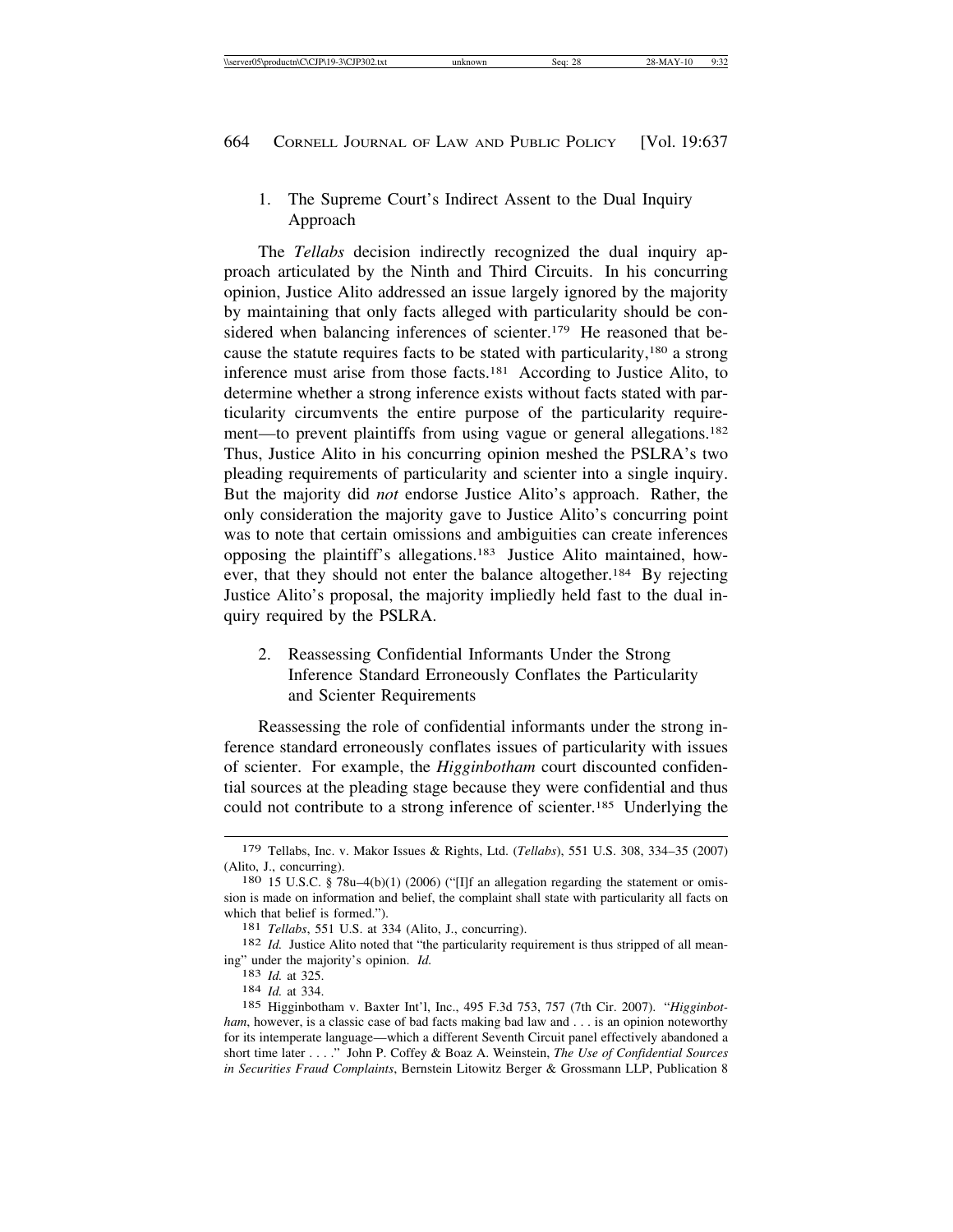approach adopted in *Higginbotham*, however, is the faulty premise that disclosure will in effect aid in the weighing of inferences at the pleading stage. Yet most important to the role of confidential informants in securities fraud pleading is an explanation of how the employee came to have the information pleaded.186 Even allegations of job titles and job duties merely serve as a means to suggest this probability, rather than as ends in and of themselves.187 The focus of the court's inquiry at the pleading stage should be how the source came to have the information pleaded, rather than the source's name, job title, or duties.188 The Third Circuit recognized this in *Avaya* when it stated that a confidential witness allegation may score highly on the particularity requirement, but fail to give rise to a strong inference of scienter: "[F]or analytical purposes, it is important to distinguish deficiencies relating to the content of allegations from those relating to their form."189

## B. *An Assessment Based on Particularity is Consistent with the Purposes of the Securities Laws*

As shown, the dual inquiry approach is consistent with the text of the PSLRA and the Supreme Court's *Tellabs* decision. Additionally, it is consistent with the underlying purposes of the securities laws because it facilitates disclosure of corporate fraud. The dual inquiry approach appropriately balances the competing interests involved with confidential sources to afford these sources needed protection, but to weed out frivolous and meritless claims. As this Part demonstrates, there is significant value in permitting confidential sources in private securities litigation and in maintaining their confidentiality at the motion to dismiss stage.

<sup>(</sup>Jan.30, 2009), *available at* http://www.blbglaw.com/news/publications/data/00104/\_res/id= SA\_File1/The\_Use\_Of\_Confidential\_Sources\_In\_Securities\_Fraud\_Complaints.pdf.

<sup>186</sup> *See* Teachers' Ret. Sys. of La. v. Hunter, 477 F.3d 162, 193 (4th Cir. 2007) (Shed, J., dissenting) ("For example, a personal aide or administrative assistant to the CEO could plausibly overhear a pertinent piece of information that may later form the basis for a securities fraud action, notwithstanding his job title."); Samuel H. Rudman, *Back to 'Novak': Confidential Witnesses in Fraud Actions*, 240 N.Y. L.J 79 (Oct. 22, 2008), *available at* http://www.csgrr. com/pdf/news/Novak.pdf ("[T]he real issue . . . [is] whether confidential witness accounts need to be pleaded at all or whether a plaintiff may simply allege the facts derived from plaintiff's investigation which may come from the accounts of confidential witnesses.");Wohl, *supra* note 6, at 561. **R**

<sup>187</sup> Wohl, *supra* note 6, at 561 ("[J]ob titles may convey little about actual job duties, and **R** formal job duties may say little about whether an employee would have been privy to seniorlevel communications evidencing actionable misconduct.").

<sup>188</sup> *See id.*

<sup>189</sup> Inst. Inv. Group v. Avaya, Inc., 564 F.3d 242, 263 n.33 (3d Cir. 2009).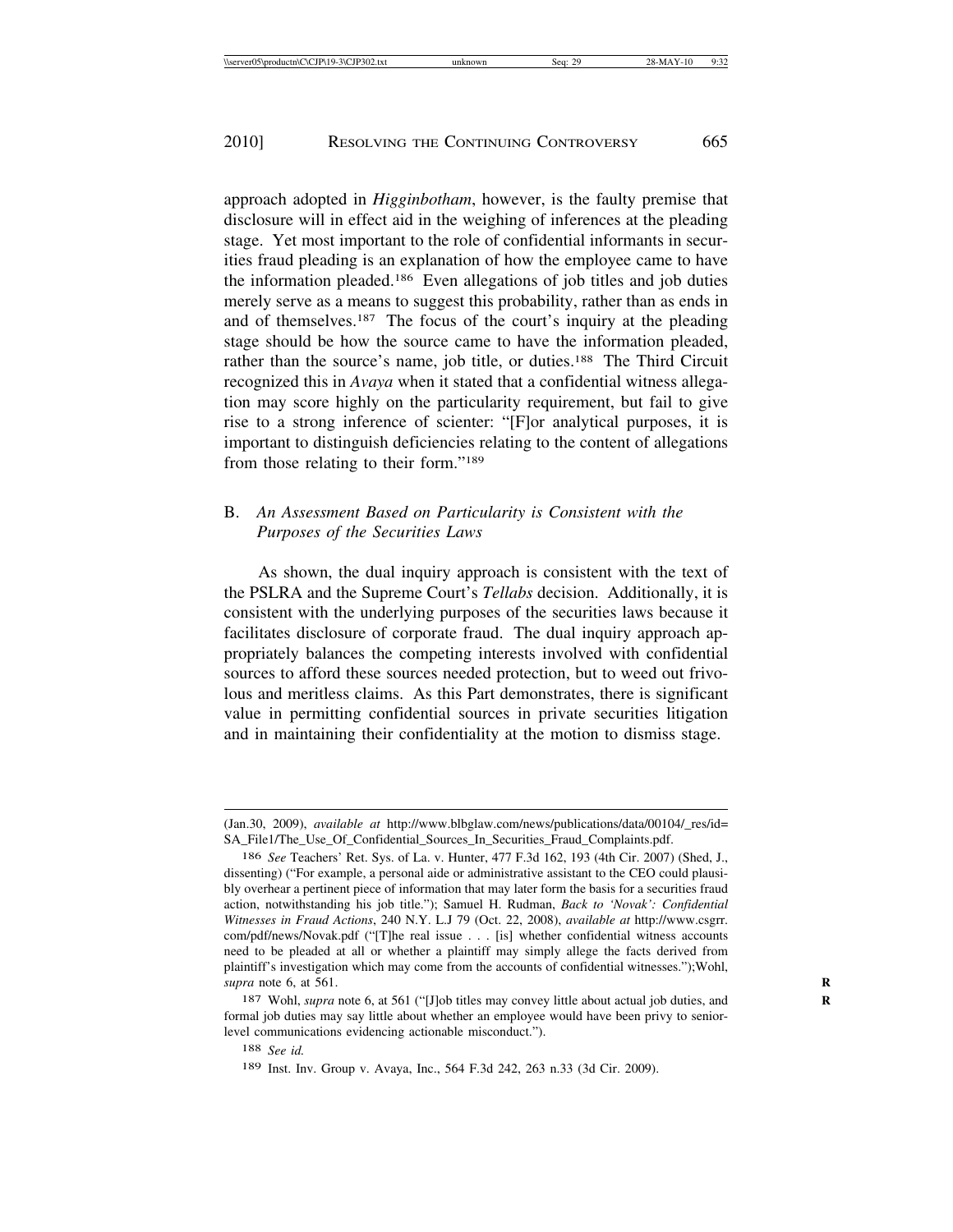# 1. The Significant Value of Confidential Informants in Preventing Financial Harm

Confidential sources promote the underlying purposes of the securities laws by protecting against corporate misconduct and ensuring the integrity of our financial markets. As this Part shows, the structure of the PSLRA necessitates confidential sources for private securities litigation. Moreover, these sources serve important disclosure and deterrence functions.

First, Congress itself has made plaintiffs' reliance on confidential informants vital for a plaintiff to survive a motion to dismiss.190 As part of the PSLRA, Congress erected a stay of discovery provision which provides that courts must stay discovery pending a 12(b)(6) motion to dismiss.191 Discovery is put on hold unless there is a particularized showing that absent discovery, a party will suffer undue prejudice.<sup>192</sup> The provision stays even mandatory disclosures.<sup>193</sup> Thus, discovery does not commence until after a court rules on a  $12(b)(6)$  motion.<sup>194</sup> This stay of discovery provision coupled with the PSLRA's heightened pleading standard has forced plaintiffs to resort to confidential sources to fill the pleading gaps.195 Thus, "[P]laintiffs seeking to bring securities fraud actions must rely on extrajudicial means of obtaining the detailed information necessary to pass muster under the heightened pleading standard; this often involves reliance on cooperative former (and sometimes current) employees of the defendant company who have knowledge of

193 Medhekar v. U.S. Dist. Court, 99 F.3d 325, 328–29 (9th Cir. 1996) (holding that initial disclosure requirements are subject to the disclosure stay).

<sup>190</sup> *See* Makor Issues & Rights, Ltd. v. Tellabs (*Tellabs II*), 513 F.3d 702, 711 (7th Cir. 2008). ("Because the Reform Act requires detailed fact pleading of falsity, materiality, and scienter, the plaintiff's lawyers in securities-fraud litigation have to conduct elaborate precomplaint investigations—and without the aid of discovery, which cannot be conducted until the complaint is filed.").

<sup>191</sup> 15 U.S.C. § 78u-4(b)(3)(B). There is an exception, however, if a court finds upon motion of any party, that a particularized discovery is necessary to prevent undue prejudice to that party. *See* Michael J. Kaufman, *Limits on Abusive Discovery*, 26 SEC. LIT.: DAMAGES §3:8 n.6, *available at* SECLITD § 3:8 (Westlaw) ("An example of a situation involving the necessity to preserve evidence may be the terminal illness of an important witness.").

<sup>192</sup> *See* 15 U.S.C. § 78u-4(b)(3)(B). Courts recognize an additional exception to the stay of discovery when there is a risk that evidence will be destroyed if discovery does not commence. *See* Med. Imaging Ctr. of Am., Inc. v. Lichtenstein, 917 F. Supp. 717, 720 (S.D. Cal. 1995) (stating two exceptions: (1) to preserve the evidence and (2) to prevent undue prejudice). Another additional purpose of the discovery stay is "to that it slows the race to the courthouse" door by forcing plaintiffs to conduct more extensive prefiling investigations. Perino, *supra* note 30, at 929. **R**

<sup>194</sup> *See* 15 U.S.C. § 78u-4(b)(3)(B).

<sup>195</sup> Coffey & Weinstein, *supra* note 185, at 1–2. **R**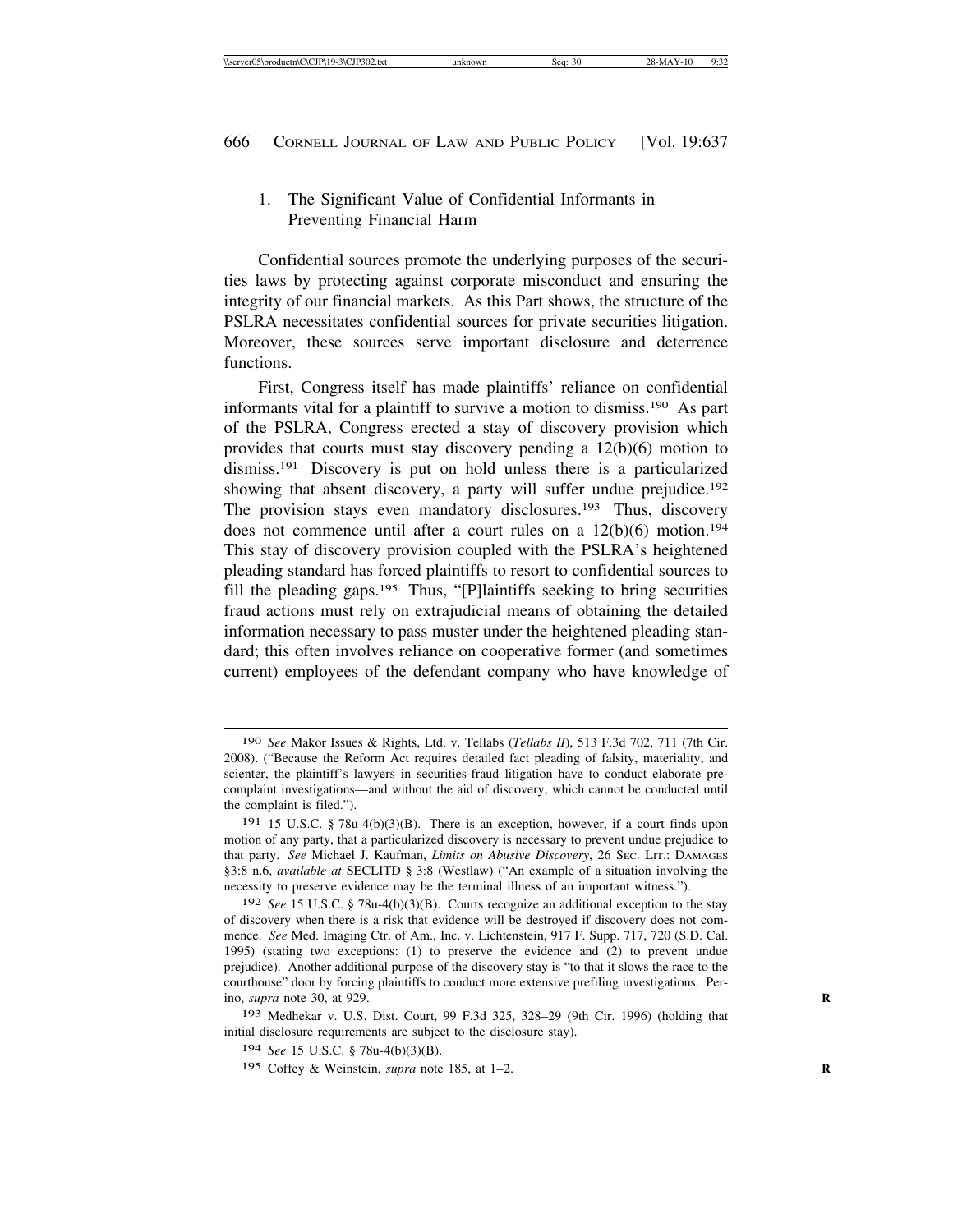the misconduct at issue."196 Given this, securities plaintiffs cannot be expected to plead fraud with complete insight.197

Apart from the practical fact that the PSLRA necessitates the use of confidential sources to make out a private securities fraud claim, confidential sources serve important corporate governance functions in that they disclose major corporate frauds. As the Supreme Court has recognized, the primary aim of the securities laws is disclosure.198 And this has been similarly recognized by Congress and all fifty states. The states have recognized the value of whistleblowers through various legislative enactments.199 Likewise, through Sarbanes-Oxley, Congress acknowledged the vital role confidential informants play in disclosing corporate securities fraud.<sup>200</sup> Indeed, some federal whistleblower laws not only protect against retaliation, but also provide financial incentives to encourage this activity.201 For instance, the Federal False Claims Act provides financial incentives for disclosure of fraud against the government,202 as does the Internal Revenue Code for tax evasion.203 The SEC has similarly pushed Congress to *expand* the SEC's reliance on confidential sources and provide these sources compensation for blowing the whistle on corporate fraud.204 These systems of government recog-

198 Ernst & Ernst v. Hochfelder, 425 U.S. 185, 195 (1976); *see also* Geoffrey Christopher Rapp, *Beyond Protection: Invigorating Incentives for Sarbanes-Oxley Corporate and Securities Fraud Whistleblowers*, 94 B.U. L. REV. 91, 94 (2007) ("In enacting the PSLRA, Congress evinced its belief that the existing securities litigation regime was ineffective at exposing new information about ongoing corporate fraud.").

199 Eletta S. Callahan & Terry M. Dworkin, *The State of State Whistleblower Protection*, 38 AM. BUS. L.J. 99, 100 (2000). <sup>200</sup> Sarbanes-Oxley Act of 2002, 18 U.S.C. § 514A (2006). <sup>201</sup> Callahan & Dworkin, *supra* note 199, at 100. Some have argued that SOX should **<sup>R</sup>**

afford similar financial incentives to corporate fraud whistleblowers. *See generally* Rapp, supra note 198, at 96 (noting that the SEC rarely "shares" the fines it collects with whistleblowers, even though it is empowered to do so in some circumstances). However, financial incentives disproportionate to disincentives may corrupt corporate informants and motivate them to bring false claims. *See, e.g.*, Neil Weinberg, *The Dark Side of Whistleblow-*

*ing*, FORBES, Mar. 14, 2005, at 90–98. <sup>202</sup> 31 U.S.C. § 3729 (2006). <sup>203</sup> 26 U.S.C. § 7623 (2006). Approximately thirty-five other federal statutes also contain explicit provisions protecting public and/or private employees from retaliation for reporting violations of various laws. Wohl, *supra* note 6, at 557. **R**

204 Rich Edson, *SEC Gives 'Wish List' of 42 Changes It Wants in Securities Law*, FOXBUSINESS.COM, July 16, 2009, http://www.foxbusiness.com/story/markets/industries/government/sec-gives-wish-list—changes-wants-securities-law/ (stating that the SEC wants, among other things, authorization "to pay awards to individuals who provide information to the agency leading to the successful enforcement of the federal securities laws."). The SEC is uniquely qualified to assess "the proper balance between the need to insure adequate disclo-

<sup>196</sup> *Id.*; *see also* Rudman, *supra* note 186 (explaining that PSLRA forced plaintiffs to turn to confidential witness accounts).

<sup>197</sup> *In re* Silicon Graphics Sec. Litig. (*Silicon II*), 183 F.3d 970, 999 (9th Cir. 1999) (Browning, J., dissenting) (quoting Shaw v. Digital Equip. Corp., 82 F.3d 1194, 1225 (1st Cir. 1996).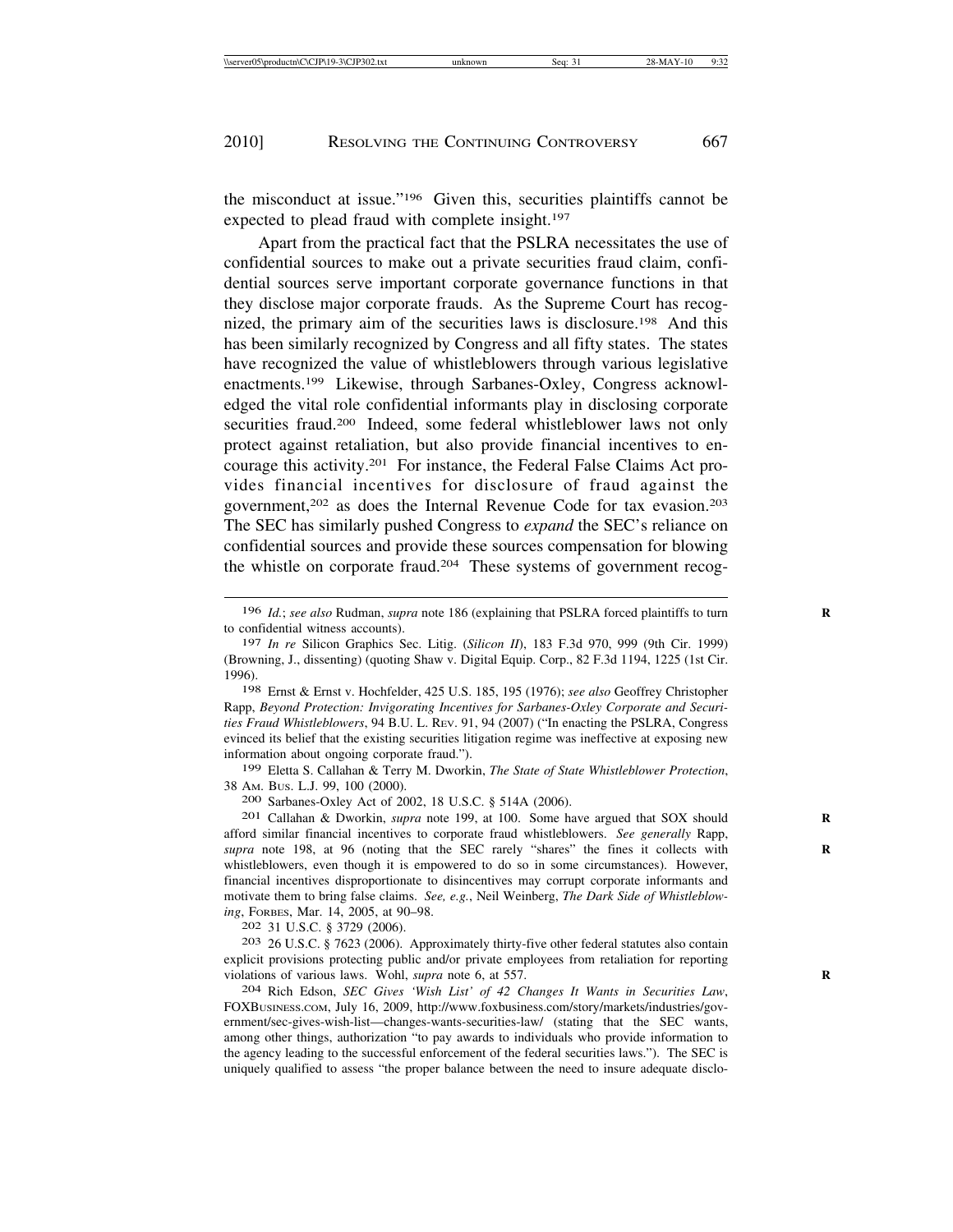nize that whistleblowers believe in, and serve, the public interest, an interest that overrides the interests of the corporation whom they serve.205 The states and the federal government acknowledge that these internal corporate sources are "uniquely qualified" to reveal misconduct because they observe the business on a daily basis.206

Moreover, absent the use of confidential sources in private securities litigation, there is a substantial risk that corporate fraud will go undisclosed. Absent confidential sources, future incidents of massive corporate wrongdoing, along the lines of the Enron scandal or the Bernard Madoff ponzi scheme might never be revealed, or might have been revealed too late.207 Corporate sources are primed to uncover fraud because of their inside status. In particular, the issue of confidential sources in the recent wave of subprime litigation is crucial. The subprime crisis caused the collapse of the banking system and cost taxpayers trillions of dollars to place it on life support.208 Like complaints alleging corporate fraud, "[S]ubprime complaints often rely on allegations of nonpublic internal company procedures like lending practices or internal quality controls."209 And confidential sources, such as former brokerage

206 Brown v. Texas A & M Univ*.*, 804 F.2d 327, 337 (5th Cir.1986) (These individuals are "uniquely qualified to reveal unseemly machinations by their fellow employees because they observe them on a daily basis."); *see also* Rachelle Younglai & Karey Wutkowski, *SEC Pummeled as Madoff Whistleblower Testifies*, REUTERS UK, Feb. 5, 2009, http://uk.reuters. com/article/idUKLNE51402Q20090205 (quoting Markopolos as stating the SEC was neither willing *nor able* to uncover the Madoff fraud). <sup>207</sup> *See* Allan Chernoff, *Madoff Whistleblower Blasts SEC*, CNNMONEY.COM, Feb. 4,

2009, http://money.cnn.com/2009/02/04/news/newsmakers/madoff\_whistleblower/index.htm (discussing the whistleblower of the massive Madoff Ponzi scheme fraud). The very essence of a ponzi scheme is deception and concealment: "The investor thinks that the promised high return on his investment will come from the promoter's putting the investment to work, not that his investment will be used to pay other investors in order to keep the scheme going." RICHARD A. POSNER, THE FAILURE OF CAPITALISM: THE CRISIS OF '08 AND THE DESCENT INTO DEPRESSION 246 (2009) [hereinafter POSNER, FAILURE OF CAPITALISM].

Additionally, Sherron Watkins, a former vice president at Enron, is largely credited with blowing the whistle on Enron's massive fraud. Shaheen Pasha, *Enron's Whistle Blower Details Sinking Ship*, CNNMONEY.COM (Mar. 16, 2006), http://money.cnn.com/2006/03/15/news/ newsmakers/enron/index.htm (describing how whistleblower Sherron Watkins revealed the massive Enron fraud); Frank Pellegrini, *Person of the Week: 'Enron Whistleblower' Sherron Watkins*, TIME.COM (Jan. 18, 2002), http://www.time.com/time/pow/article/0,8599,194927,00. html (detailing the same). However, her status as a whistleblower is subject to much debate. *See* JONATHAN R. MACEY, CORPORATE GOVERNANCE: PROMISES KEPT, PROMISES BROKEN 170–72 (2008). In particular, Sherron Watkins reported corporate misconduct to the company's CEO, Kenneth Lay, in an effort to protect her job and her pension by unwinding the internal corporate problems *without* notifying outside investors. *Id.* at 170–71. <sup>208</sup> POSNER, FAILURE OF CAPITALISM, *supra* note 207, at vii. **<sup>R</sup>**

209 Abid R. Qureshi et al., *Subprime Litigation—Where Are We Now?*, LAW360, Apr. 27, 2009, at 5, *available at* http://www.lw.com/upload/pubContent/\_pdf/pub2611\_1.pdf (citing

sure and the need to avoid the adverse consequences of setting too low a threshold for civil liability . . . ." TSC Indus., Inc. v. Northway, Inc., 426 U.S. 438, 449–50 n.10 (1976).

<sup>205</sup> Winters v. Houston Chronicle. Publ'g. Co., 795 S.W.2d. 723, 727 (Tex. 1990) (Doggett, J., concurring).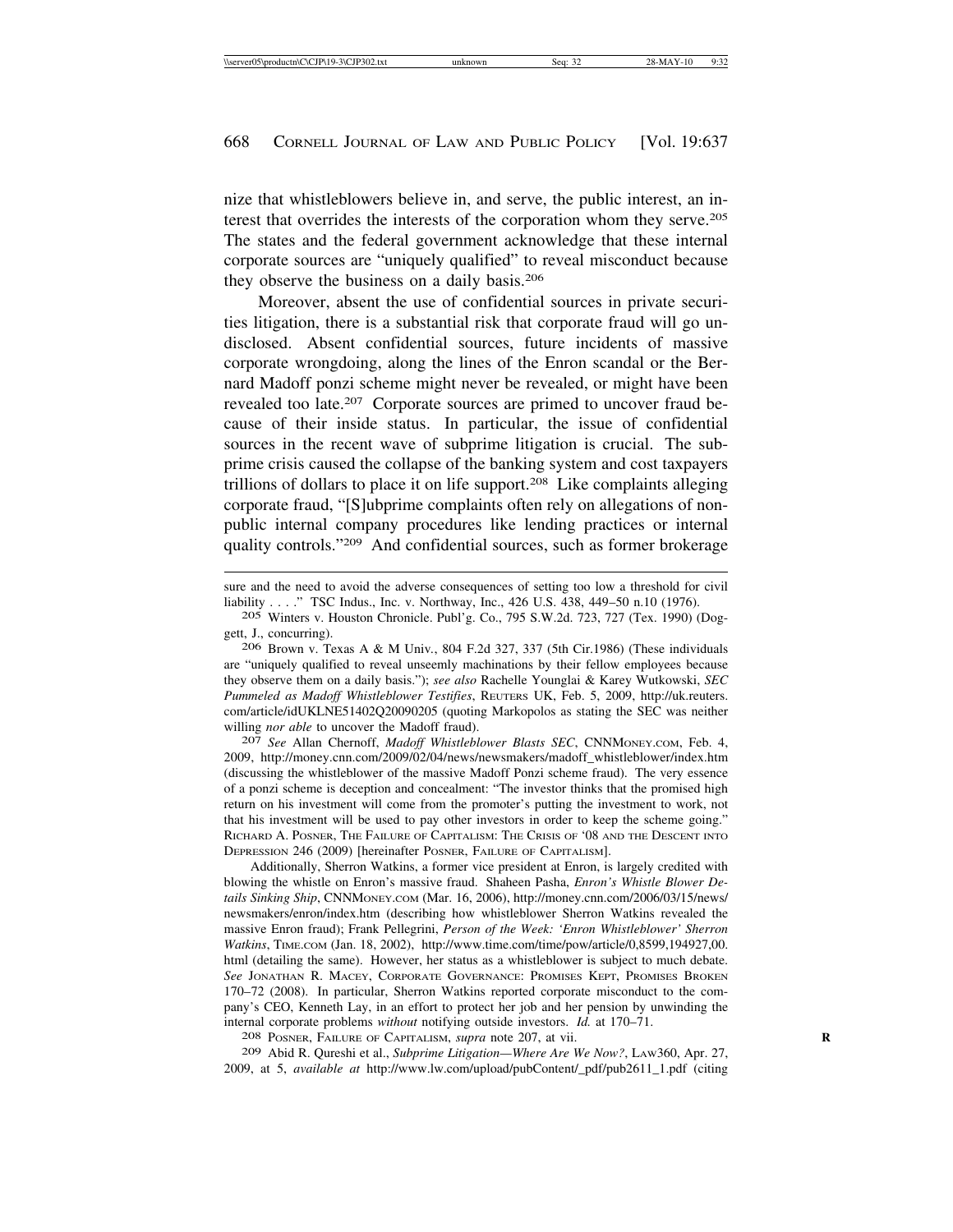firm employees, are well-suited to expose the occurrence of naked shortselling. Further, the high attrition rate at brokerage firms suggests an abundance of these witnesses.210

Additionally, by assessing confidential sources only on the basis of particularity, without steeply discounting these allegations or entertaining a general skepticism, confidential sources are encouraged to come forward while still receiving necessary protection from retaliation and other harms. As an initial matter, providing internal corporate sources with a "whistle" empowers the person and deters misconduct:

> Employees who protest corporate wrongdoing are . . . not invoking the whistle of authority but the whistle of desperation. Their action resembles that of a person who blows a whistle to bring help when threatened with assault on the city streets. The hope is that the law will arrive and protect not only the person's rights but the peace and good order of the community. In a society where the law operates well, the hope is also that just wearing the whistle on a street, or threatening to use it in the corporate setting, may serve to ward off misconduct.211

Yet these internal corporate sources are in need of protection. In general, confidential sources prefer confidentiality because they fear retaliation.212 A study conducted after Sarbanes-Oxley found that in eighty-two percent of cases with named employees, the whistleblower alleged that she was either "fired, quit under duress, or had significantly altered responsibilities as a result of bringing the fraud to light."213 Pro-

obstacles. As Professor Geoffrey Rapp notes:

Potential whistleblowers face tremendous obstacles beyond direct employer retaliation. They know, for example, that bringing massive, Enron-style fraud to light could potentially lead to their current employer's implosion. Moreover, whistleblowers may fear blacklisting from future employers who suspect disloyalty, as well as social ostracism from their coworkers. Additionally, the psychological burdens associated with whistleblowing, including the effects of public criticism and a lengthy stay in litigation's limelight cannot be ignored. Finally, employees may be contractually or otherwise bound in a way that deters them from blowing the whistle. Rapp, *supra* note 198, at 95–96. **R**

213 Sarah Johnson, *Study: Sarbox Curbs Fraud Whistleblowing*, CFO.COM, Feb. 13, 2007, http://www.cfo.com/article.cfm/8694488?f'related (quoting the report *Who Blows the Whistle on Corporate Fraud?*). A study conducted earlier in 1999 found that roughly more than sixty

and discussing Mizzaro v. Home Depot, Inc., 544 F.3d 1230 (11th Cir. 2008) and Hubbard v. BankAtlantic Bancorp, Inc., 625 F. Supp. 2d 1267 (S.D. Fla. Dec. 12, 2008)).

<sup>&</sup>lt;sup>210</sup> Alexis Brown Stokes, *In Pursuit of the Naked Short*, 5 N.Y.U. J.L. & Bus. 1, 24 (2009). <sup>211</sup> Winters v. Houston Chronicle Publ'g Co*.*, 795 S.W.2d. 723, 727–28 (Tex. 1990)

<sup>(</sup>Doggett, J., concurring). <sup>212</sup> Coffey & Weinstein, *supra* note 185, at 1–2. Whistleblowers also face additional **<sup>R</sup>**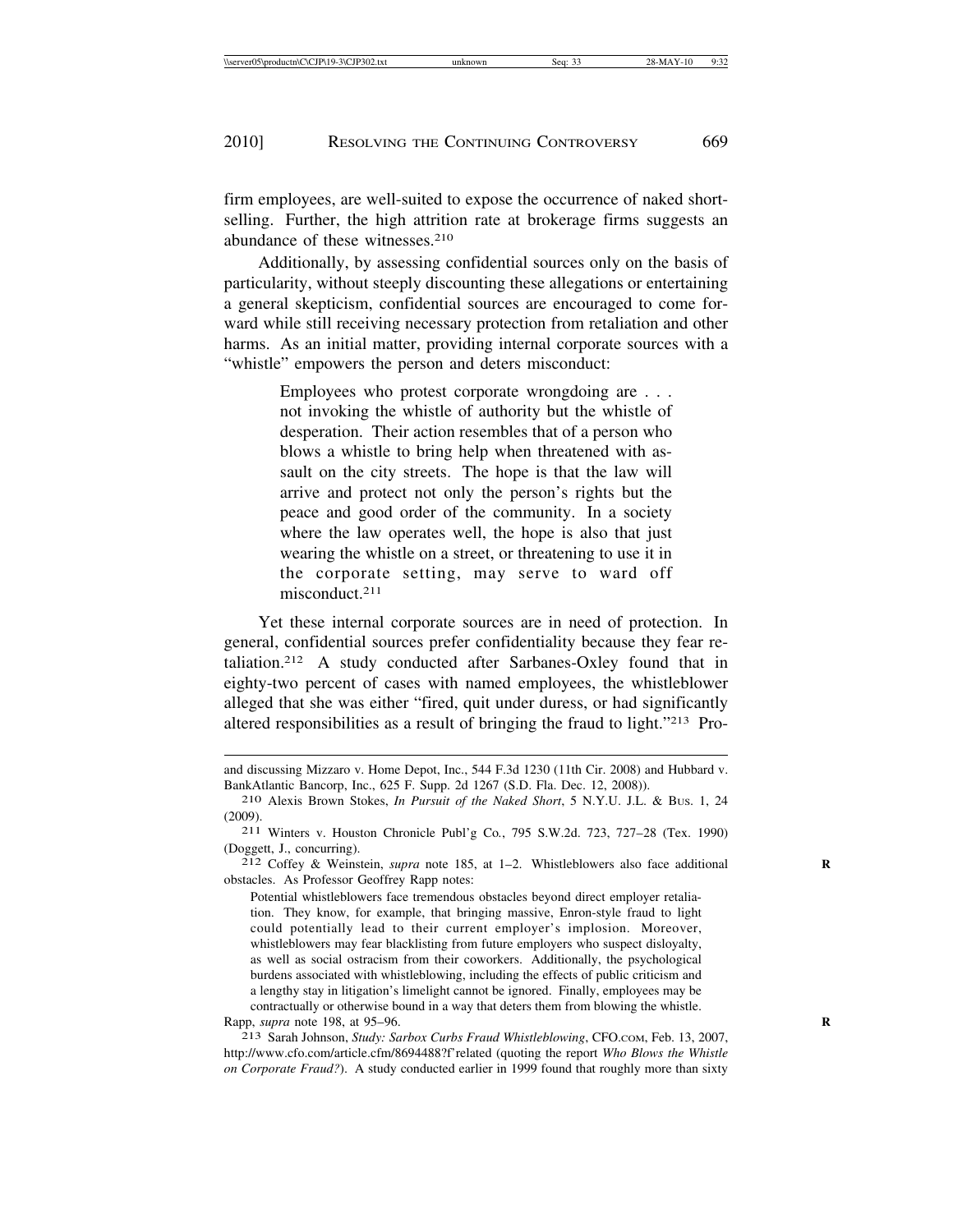fessor Geoffrey C. Rapp catalogues the myriad of risks associated with whistleblowing. He notes that retaliation can take the form of being fired, demoted, blacklisted, denied a promotion or overtime, formally disciplined, denied various benefits, reassigned, intimidated, or suffering a reduction in pay or hours.214 In fact, according to Professor Rapp, most whistleblowers never work in their fields again.215 Some corporate sources even fear for their physical safety when making their disclosures.<sup>216</sup> Aside from retaliation, a confidential source may lose her job indirectly because of disclosure, as in the case of Enron, where disclosure led to the employer's demise.<sup>217</sup> Disincentives to disclosure can appear in any combination and degree. As a result, the majority of corporate employees who witness corporate wrongdoing do not report it.218

This evidences the true danger in revealing confidential sources. As a result of their whistleblowing experience, one survey found that a full third of those who had blown the whistle "would not have [in retro-

215 Rapp, *supra* note 198, at 124–25. **R**

216 *See id.* at 118; *see also* Associated Press, *Madoff Whistleblower Went Unheeded for Years*, MSNBC.COM, Dec. 19, 2008, http://www.msnbc.msn.com/id/28310980/ (quoting Harry Markopolos, the whistleblower of the Bernard Madoff Ponzi scheme, as stating that he was worried about his personal safety and the safety of his family).

217 *See* Rapp, *supra* note 198, at 119–20. This is an additional problem for confidential **R** sources where the source is an undiversified investor in his employer's stock. *Id.* at 120.

218 Richard E. Moberly, *Sarbanes-Oxley's Structural Model to Encourage Corporate Whistleblowers*, 2006 BYU L. REV. 1107, 1120 (2006).

percent of whistleblowers experienced some form of retaliation. Kim R. Sawyer et al., *The Necessary Illegitimacy of the Whistleblower* 4 (unnumbered working paper, on file with Social Science Research Network) *available at* http://papers.ssrn.com/sol3/papers.cfm?abstract\_id= 917316. This fear of retaliation extends to former employees as well who will almost invariably be required by prospective employers to provide names of their former employers. Wohl, *supra* note 6, at 557–58. **R**

<sup>214</sup> *See* Rapp, *supra* note 198, at 118–26. Blacklisting, or social ostracism can be a con- **R** siderably significant deterrent for whistleblowers. Our desire to belong—social conformity can cause us to see shorter objects as longer, change our dinner order, or even see moving objects. *See* Solomon Asch, *Effects of Group Pressure Upon the Modification and Distortion of Judgments*, *in* GROUPS, LEADERSHIP AND MEN 177–90 (Harold Guetzkow ed. 1951) (describing a series of experiments in which subjects were asked to assess the length of lines and illustrating, as the participants generally erred more when others gave an incorrect answer than when they answered independently, a tendency to go along with the group majority even when the group judgment went against what their own senses perceived); DAN ARIELY, PRE-DICTABLY IRRATIONAL: THE HIDDEN FORCES THAT SHAPE OUR DECISIONS 232–38 (2008) (describing an experiment which found that patrons at a brewery ordering out loud in sequence chose a larger variety of types of beer per table than those that ordered in private on a writedown menu, perhaps to convey individuality or a "need for uniqueness"); RICHARD H. THALER & CASS R. SUNSTEIN, NUDGE: IMPROVING DECISIONS ABOUT HEALTH, WEALTH, AND HAPPI-NESS 57–58 (2009) (describing group conformity effects in an experiment by Muzafer Sherif which polled individuals to estimate the distance that a small pinpoint of light moved, though it was actually stationary). Even federal appellate court judges refrain from dissenting out of concerns of "collegiality." RICHARD A. POSNER, HOW JUDGES THINK 32–34 (2008).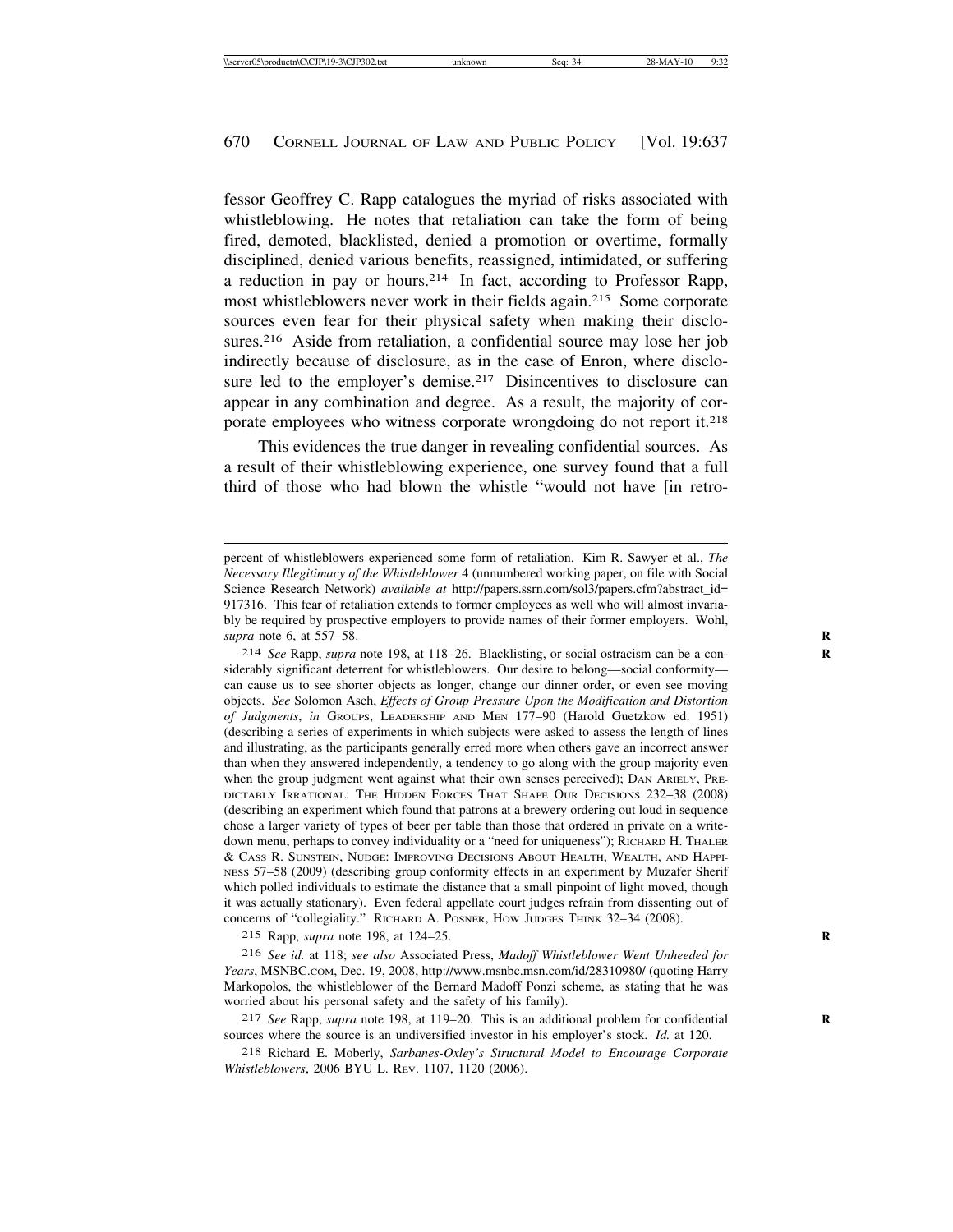spect] . . . because it wasn't worth it."<sup>219</sup> Another study found that "nearly all whistleblowers say they wouldn't do it again."<sup>220</sup> This provides the most important reason to shield confidential sources: absent assurances of confidentiality, "many truthful witnesses with knowledge of corporate wrongdoing would not come forward,"221 thereby leaving fraudulent behavior unmasked. Professor Rapp aptly explains the paradox of whistleblowing:

> [T]he disincentives to whistleblowing are most potent when the fraud involved is a *major* one. In particular, the more serious the fraud, the more likely a whistleblower is to find herself out of a job *and* socially ostracized. Yet it is in connection with these major frauds that public policy has the greatest interest in encouraging effective whistleblowing.222

Therefore, the greater the fraud, the greater the disincentives to disclose, thereby masking the greatest frauds. Confidentiality is vital to protecting those that do disclose fraud to the market to combat serious fraud. Confidential sources are better served by concealing their identities than by relying on the deterrent effect of post hoc remedies under a statutory anti-retaliation provision.223

2. Necessary Confidentiality at the Motion to Dismiss Stage

The concerns present for revealing a confidential source are not disputed, but opponents of confidential informant protection argue that anonymity is used to shield witnesses at the 12(b)(6) stage whose claims do not stand up.224 As discussed above in Part V.A., however, the substance of the allegation is accounted for in the two-prong assessment.225 These

<sup>219</sup> Rapp, *supra* note 198, at 118 (quoting Sonja L. Faulkner, After the Whistle Is Blown: **R** The Aversive Impact of Ostracism 6 (Aug. 1998) (unpublished Ph.D. dissertation, University of Toledo) (on file with author)) (internal quotation marks omitted). <sup>220</sup> *Id.* at 118–19 (quoting C. FRED ALFORD, WHISTLEBLOWERS: BROKEN LIVES AND OR-

GANIZATIONAL POWER 1 (2001)) (internal quotation marks omitted). <sup>221</sup> Coffey & Weinstein, *supra* note 185, at 11. **<sup>R</sup>**

<sup>222</sup> Rapp, *supra* note 198, at 119; *cf.* Alexander Dyck et al., *Who Blows the Whistle on* **R** *Corporate Fraud?* 4–5 (Univ. of Chicago Booth Sch. of Bus., Working Paper No. 08-22, 2008), *available at* http://papers.ssrn.com/sol3/papers.cfm?abstract\_id=891482 (surveying the parties that reveal corporate fraud and concluding that employees are more likely to reveal fraud when they have financial incentives to do so).<br>
<sup>223</sup> Post-hoc remedies can raise a number of issues, such as the power of the judiciary to

enforce them. *See, e.g.*, Mitchell v. Robert De Mario Jewelry, Inc*.*, 361 U.S. 288, 296 (1960) (holding, in a 6-3 decision, that the district court had jurisdiction under the Fair Labor Standards Act to order employers to compensate wrongfully discharged employees for wages lost). <sup>224</sup> Justin Scheck, *Securities Lawyers Spar over Use of Confidential Sources; Identities*

*Disclosed*, RECORDER, Apr. 11, 2005, *as reprinted in* 233 N.Y. L.J. 76 (2005) (quoting, among other attorneys, Jordan Eth, partner with Morrison and Foerster).

<sup>225</sup> *See infra* Part V.A.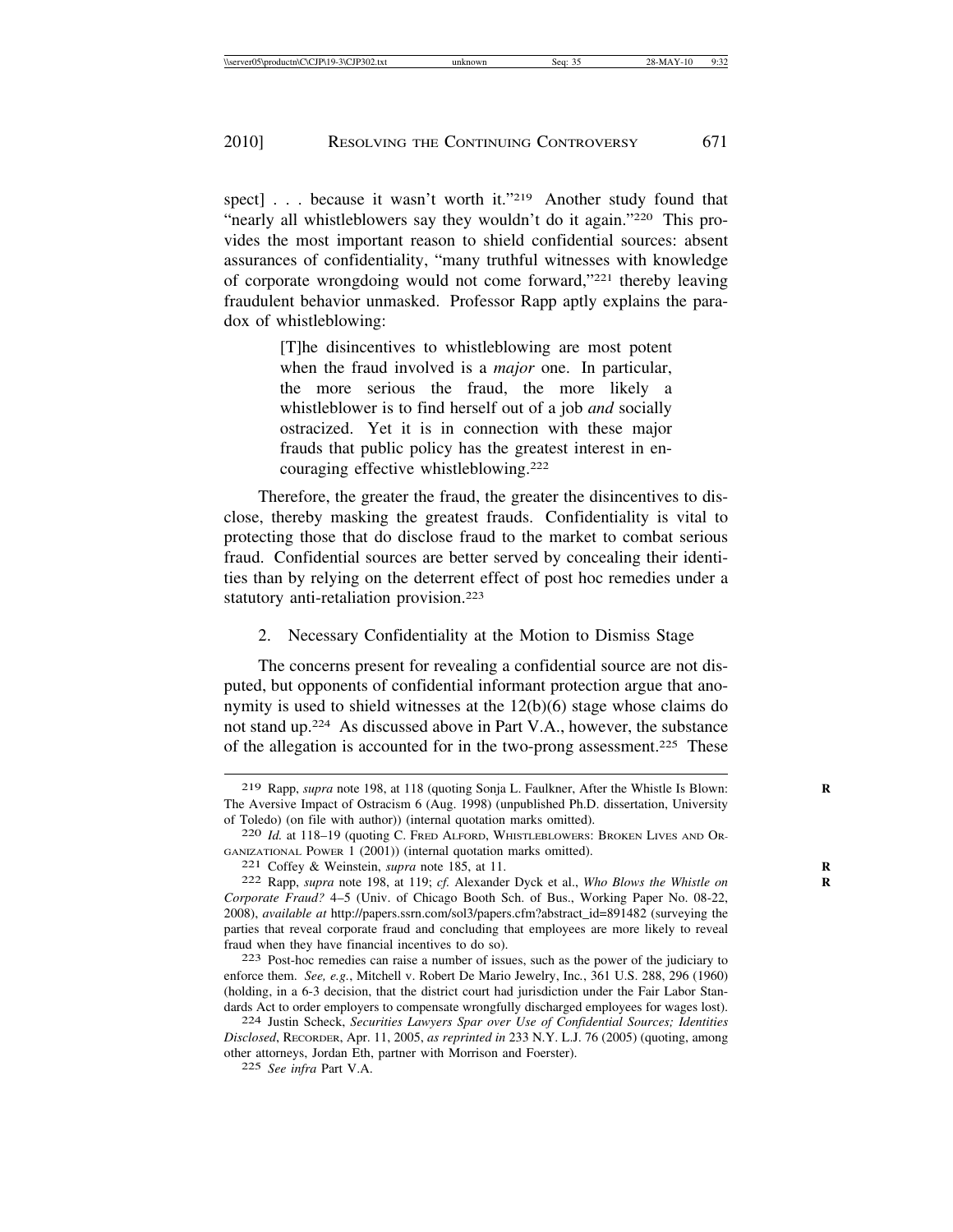concerns do not go unaddressed, rather they are issues for a different inquiry: the scienter inquiry. The essential inquiry for the propriety of confidential sources is whether there is a probability that the source has the information pleaded.

Moreover, a confidential source's anonymity is most important at the motion to dismiss stage rather than at later stages of the litigation. Even though confidential sources must be revealed at the discovery stage,<sup>226</sup> confidentiality at the  $12(b)(6)$  stage is necessary to vindicate the source's claims and mitigate the consequences to the source of disclosure. On a 12(b)(6) motion to dismiss, discovery is stayed before a plaintiff's complaint is tested.227 If a source blows the whistle on unproven corporate fraud, the source can easily be labeled a liar<sup>228</sup> without any recourse to prove otherwise. Once in the discovery stage, however, a plaintiff need no longer rely solely on allegations from the confidential source.<sup>229</sup> The confidential witness's claims can be proven with evidence obtained in discovery apart from the confidential source's own word. This is why some commentators have remarked that, "[t]ypically in a securities case, the case is won or lost on the documents produced in discovery."230 It is often key for a confidential source or corporate whistleblower to enlist the government—or in this case, private plain-

FED. R. CIV. P. 26(a)(1)(A)(i). *See In re* Marsh & McLennan Co. Inc. Sec. Litig*.*, No. 04-CV-8144(SWK), 2008 WL 2941215, at \*3 (S.D.N.Y. July 30, 2008) ("[T]he issue of disclosure is really a matter of when, not whether.").

227 15 U.S.C. § 78u-4(b)(3)(B) (2006). However, an exception to this rule exists where "the court finds upon motion of any party that a particularized discovery is necessary to preserve evidence or to prevent undue prejudice to that party." *Id. See* Michael J. Kaufman, *Limits on Abusive Discovery*, 26 SEC. LIT.: DAMAGES §3:8 n.6, *available at* SECLITD § 3:8 (Westlaw) ("An example of a situation involving the necessity to preserve evidence may be the terminal illness of an important witness.") (citation omitted).

228 Judge Posner, at oral argument in *Higginbotham*, noted that confidential sources "could be any kind of snitch, any kind of liar." Posting of J. Robert Brown, Jr., *supra* note 110, at 2. **R**

 $229$  Some worry that if confidential informants remain anonymous at the  $12(b)(6)$  stage and are not revealed until after discovery, the unidentified confidential informants might try to change their stories based on evidence developed through discovery. Stephen M. Sinaiko & Matan A. Koch, *Using Confidential Informants to Meet the PSLRA's Pleading Standards*, 240 N.Y. L.J. 11 (2008). But, this would require the plaintiffs to amend their complaint at a minimum. Additionally, even if confidential sources change their story, if the source serves to uncover corporate fraud, it still serves a valuable end.

230 Scheck, *supra* note 224 (quoting Solomon Cera, Managing Partner of the firm Gold **R** Bennett Cera & Sidener) (internal quotation marks omitted).

<sup>226</sup> Rule 26 explains the timing and scope of this disclosure:

Except as exempted by Rule  $26(a)(1)(B)$  or as otherwise stipulated or ordered by the court, a party must, without awaiting a discovery request, provide to the other parties . . . the name and, if known, the address and telephone number of each individual likely to have discoverable information—along with the subjects of that information—that the disclosing party may use to support its claims or defenses, unless the use would be solely for impeachment.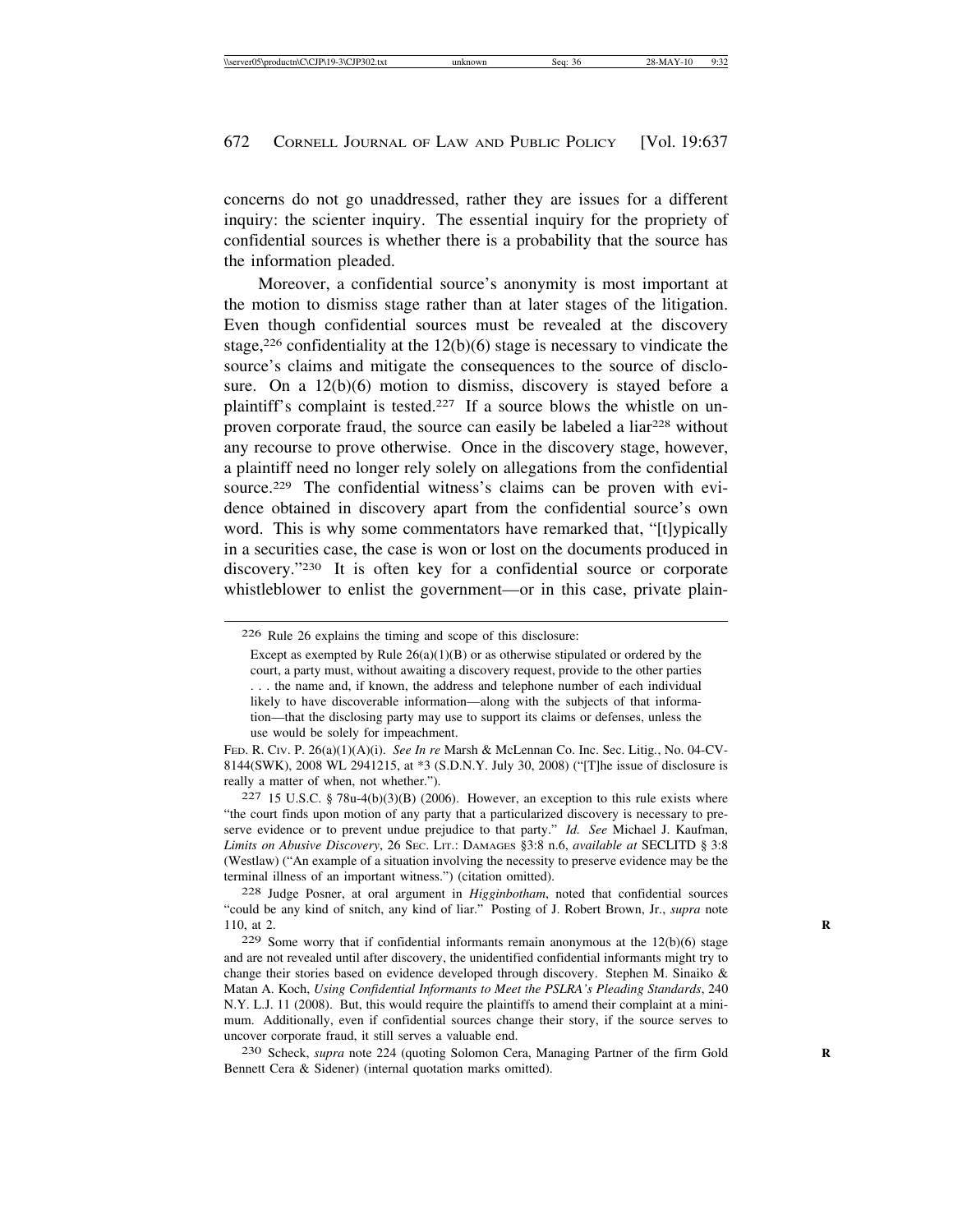tiffs—who have power to obtain the necessary information.231 Thus, if the plaintiff can find evidence to win the case at the discovery stage, the confidential source will be vindicated.

## 3. Confidential Informants Are Appropriate in Private Enforcement

There is no doubt that there is continuing judicial hostility to private securities litigation.<sup>232</sup> The Fifth Circuit, with former Justice O'Connor sitting by designation, remarked that "[t]o be successful, a securities class-action plaintiff must thread the eye of a needle made smaller and smaller over the years by judicial decree and congressional action."<sup>233</sup> In the realm of confidential sources, opponents of the private right of action have questioned the use of confidential sources in *private* litigation as

233 Alaska Elec. Pension Fund v. Flowserve Corp., 572 F.3d 221, 235 (5th Cir. 2009) (per curiam).

<sup>231</sup> *See* Weinberg, *supra* note 201, at 96 ("For whistleblowers the key is to enlist the **R** government—with its power to subpoena defendants . . . ."); see also MACEY, supra note 207, at 178 (stating that because "whistle-blowing is not self-effectuating," whistleblowers must rely on a "corporate governance intermediary" such as a regulator or financial analyst to validate their claims).

<sup>232</sup> This judicial hostility has been well-documented. *See, e.g.*, Michael J. Kaufman & John M. Wunderlich, *Regressing: The Troubling Dispositive Role of Event Studies in Securities Fraud Litigation*, 15 STAN. J.L. BUS. & FIN. (forthcoming 2010) (showing how the federal courts require an event study to establish essential elements of a securities fraud claim in contravention to the Seventh Amendment and the securities laws); Michael J. Kaufman & John M. Wunderlich, *The Unjustified Judicial Creation of Rule 23 Trials in Securities Fraud Litigation*, 43 U. MICH. J.L. REFORM 323, 330–43 (2010) (arguing that the federal appellate courts have recently, unjustifiably created Rule 23 trials on the merits that significantly impair meritorious private actions); Charles W. Murdock, *Sarbanes-Oxley, Corporate Corruption, and the Complicity of Courts and Legislatures*, 6 BERKELEY BUS. L.J. (forthcoming 2010) (arguing Congress and the Supreme Court have been complicit in fraud from the late 1970s by gradually rescinding investor protections or outright enacting investor-hostile procedures); Joanne Doroshow, *Gordon Gekko Justice Makes a Comeback*, RECORDER (Mar. 21, 2008) (arguing the Supreme Court in *Stoneridge Investment Partners LLC v. Scientific Atlanta, Inc.*, 552 U.S. 148 (2008) ushered in an era of "Gordon Gekko justice" whereby shareholders are more vulnerable and the integrity of American markets more exposed than in decades). *See also* Carl W. Hittinger & Jarod M. Bona, *The Diminishing Role of the Private Attorney General in Antitrust and Securities Class Action Cases Aided by the Supreme Court*, 4 J. BUS. & TECH. L. 167, 167–68 (2009) (arguing that the Supreme Court has diminished the role of private attorneys general in securities litigation as of late); Brett Deforest Maxfield, *Ethics, Politics and Securities Law: How Unethical People are Using Politics to Undermine the Integrity of Our Courts and Financial Markets*, 35 OHIO N.U. L. REV. 243, 274–93 (2009) (briefly surveying the legislative history of securities regulation before suggesting that some courts have unduly restricted the scope of 10b-5 as per the secondary actors who act in concert with the perpetrators of corporate fraud); Matthew L. Mustokoff, *Fraud Not on the Market: Rebutting the Presumption of Classwide Reliance Twenty Years After* Basic Inc. v. Levinson, 4 HASTINGS BUS. L.J. 225, 226 (2008) ("In a wave of recent decisions, the courts have made it tougher for plaintiffs to demonstrate that a particular security trades in an efficient market for purposes of triggering the classwide presumption of reliance. [A principal reason for this is that] the courts have interpreted Federal Rule of Civil Procedure 23 . . . more stringently in recent years.").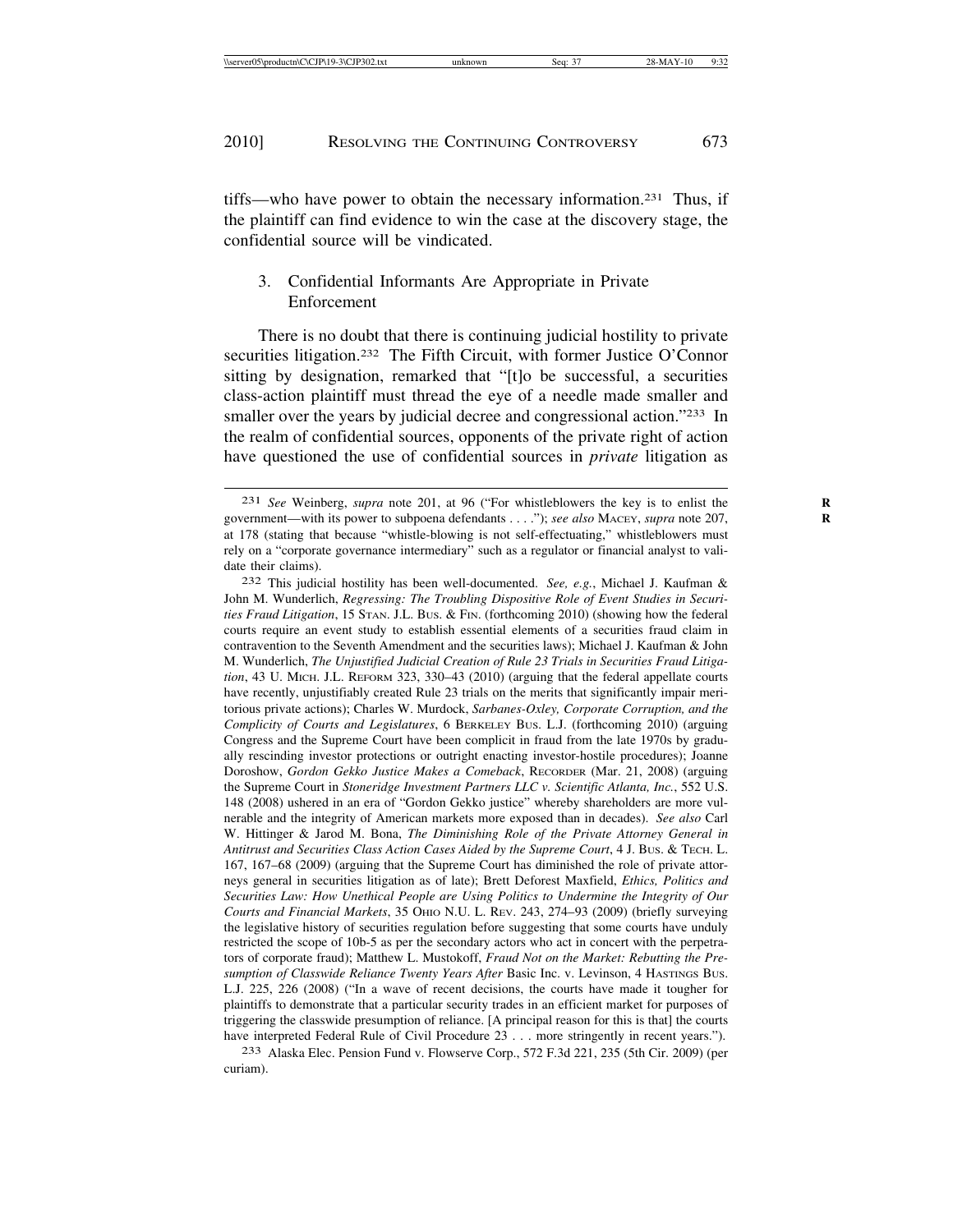distinct from government enforcement efforts by the SEC.234 But the aim of the securities laws is disclosure, plain and simple.235 Whistleblowing has a strong potential for effectively uncovering fraud.236 Thus, not only should the securities laws encourage this disclosure to *public* officials, but to those able to instigate *private* actions as well. The use of confidential sources in private securities litigation is consistent with the historical role of whistleblowers and it supplements SEC enforcement efforts, providing for holistic regulation of the securities markets. Moreover, as this Part demonstrates, the recent Madoff scandal evidences the need for courts to keep alternative avenues of disclosure, such as private attorneys general, open to inside corporate sources in order to facilitate disclosure of corporate fraud. Additionally, this Part shows that private economic actors, such as plaintiff's attorneys, can serve as efficient corporate governance mechanisms.

#### a. The Historical Role of Confidential Informants Was to Alert the General Public of Wrongdoing

Historically a whistleblower served as an alert to both law enforcement *and* the general public within the zone of danger.<sup>237</sup> Justice Dog-

236 INVESTIGATIONS AND FORENSIC SERV., PRICEWATERHOUSECOOPERS, ECONOMIC CRIME: PEOPLE, CULTURE, AND CONTROLS: THE 4TH BIENNIAL GLOBAL ECONOMIC CRIME SURVEY 5–6 (2007), *available at* http://www.pwc.com/en\_GX/gx/economic-crime-survey/pdf/ gecs\_transportation\_and\_logistics\_supplement.pdf.

237 Winters v. Houston Chronicle Publ'g Co*.*, 795 S.W.2d. 723, 727 (Tex. 1990) (Doggett, J., concurring).

<sup>234</sup> *See* Wohl, *supra* note 6, at 572–73. The private attorney general model in general has **R** come under serious attack by the Supreme Court as of late. Hittinger & Bona, *supra* note 232, **R** at 167–68.

<sup>235</sup> S. REP. NO. 104-98, at 4 (1995), *reprinted in* 1995 U.S.C.C.A.N. 679, 683 (stating that one of the primary aims of the PSLRA is to facilitate disclosure). It is generally accepted that private causes of action further the integrity of American markets. *See generally* H.R. REP. NO. 105-803, at 2 (1998) (Conf. Rep.) (finding that securities regulation has a dual aim of protecting investors and promoting growth of financial markets); H.R. REP. No. 104-369, at 31 (1995) (Conf. Rep.), *reprinted in* 1995 U.S.C.C.A.N. 730, 730 (saying the overriding purpose of the nation's securities laws is to protect investors and maintain confidence in the market so national savings and investments may grow for the benefit of all); S. REP. NO. 104-98, at 4 (1995), *reprinted in* 1995 U.S.C.C.A.N. 679, 683 (stating that one of the primary aims of the PSLRA is to facilitate disclosure). It is generally accepted that private causes of action further the integrity of American markets. *See generally* H.R. REP. NO. 105-803, at 2 (1998) (Conf. Rep.) (finding that securities regulation has a dual aim of protecting investors and promoting growth of financial markets); H.R. REP. No. 104-369, at 31 (1995) (Conf. Rep.), *reprinted in* 1995 U.S.C.C.A.N. 730, 730 (saying the overriding purpose of the nation's securities laws is to protect investors and maintain confidence in the market so national savings and investments may grow for the benefit of all).

Moreover, It would be perverse indeed to hold that an indicted corporate officer facing years in prison and loss of reputation was barred by the privilege from obtaining the identities of informants located by prosecutors, while her former employer, facing the loss of a few basis points of quarterly earnings in a class action,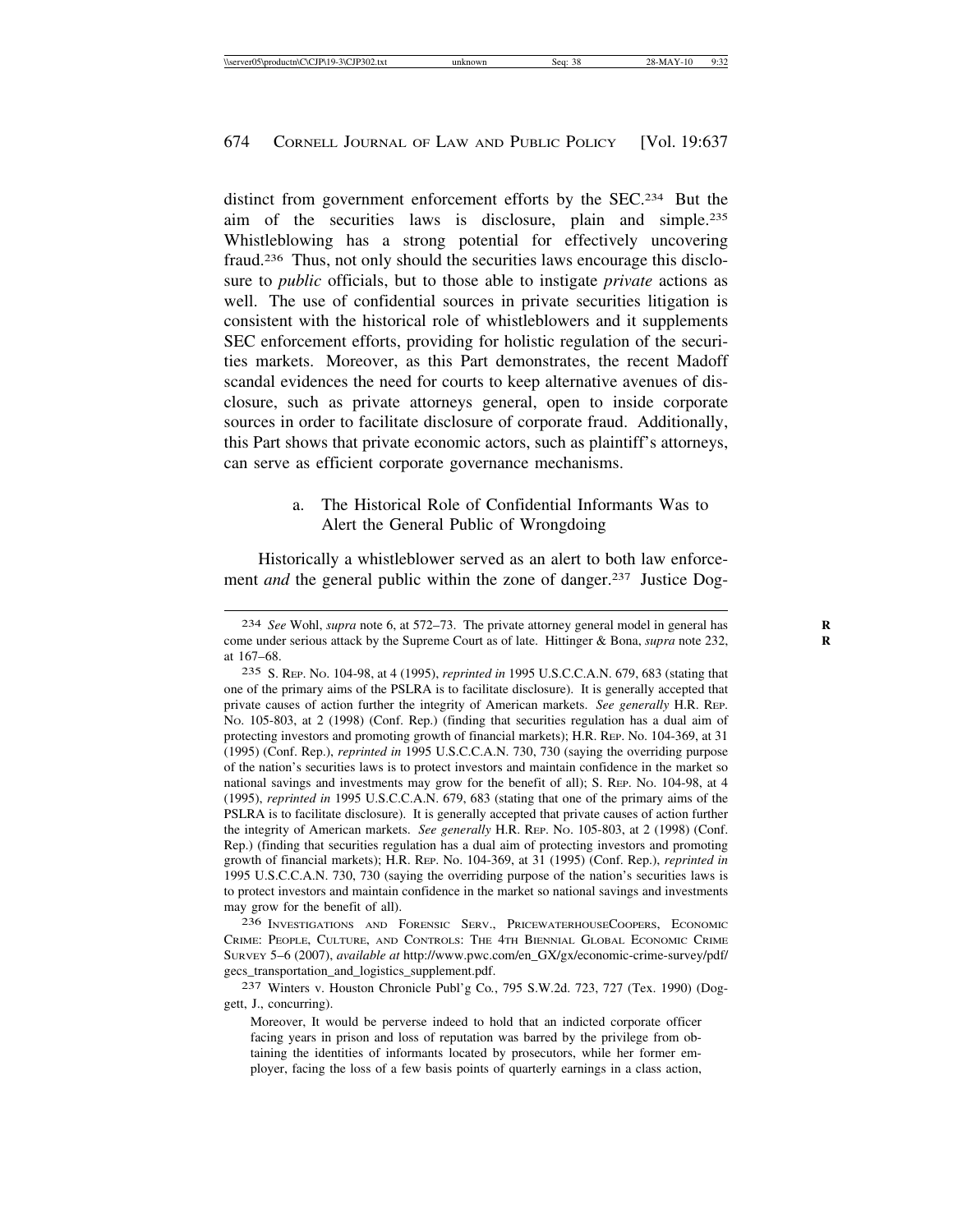gett of the Texas Supreme Court surmised the historical purpose of whistleblowers, stating:

The term is derived from the act of an English bobby blowing his whistle upon becoming aware of the commission of a crime to alert other law enforcement officers and the public within the zone of danger. . . . Like this corner law enforcement official, the whistleblower sounds the alarm when wrongdoing occurs on his or her "beat," which is usually within a large organization.<sup>238</sup>

Thus, those who "blow the whistle" on wrongdoing serve not only to alert appropriate public officials, but the public at large so they can take the necessary defensive actions.

# b. Confidential Informant Allegations in Private Litigation Are Necessary to Supplement SEC Enforcement **Efforts**

Aside from this historical purpose, whistleblowing to private attorneys general serves to supplement otherwise deficient SEC enforcement efforts.239 Indeed, "the very act of whistleblowing indicates that governmental regulation has been inadequate to protect the public; it 'represents a breakdown of systems whose very goal is to make sure that misconduct does not occur in the first place.'"240 In general, because of the sheer massiveness of the market, the SEC cannot monitor market activity and corporate conduct alone.241 Congress has recognized this through its en-

NEWS.COM, Feb. 9, 2009, *http://abcnews.go.com/Business/WireStory?id=6838353&page=1* (stating that the SEC Commission was a lightning rod of criticism due to the SEC's failure to detect a fifty billion dollar Ponzi scheme despite red flags raised by outsiders over the course of a decade); Amit R. Paley & David S. Hilzenrath, *SEC Chief Defends His Restraint*, WASH. POST, Dec. 24, 2008, at A01, *available at* http://www.washingtonpost.com/wp-dyn/content/ article/2008/12/23/AR2008122302765\_pf.html (stating that the SEC failed to detect the fraud of the largest Ponzi scheme in history); Theo Francis, *SEC's Cox Catches Blame for Financial Crisis*, BUSINESSWEEK.COM, Sept. 19, 2008, http://www.businessweek.com/print/bwdaily/dnflash/content/sep2008/db20080918\_764469.htm (quoting the former head of the Congressional Budget Office as stating that the SEC "failed in its most fundamental oversight and surveillance functions."); Nicholas Rummell, *Tumble in Restatements Sparks Criticism of SEC*, FINANCIALWEEK.COM, Aug. 25, 2008, http://www.financialweek.com/article/20080825/REG/

was entitled to broader discovery of the names of informants located by plaintiff's counsel.

Wohl, *supra* note 6, at 573–74. **R**

<sup>238</sup> Winters, 795 S.W.2d. at 727 (Doggett, J., concurring).

<sup>239</sup> Barbara Black, Stoneridge Investment Partners v. Scientific-Atlanta, Inc.*: Reliance on Deceptive Conduct and the Future of Securities Fraud Class Actions*, 36 SEC. REG. L.J. 330, 338 (2008) ("[E]mpirical studies make clear that the SEC cannot investigate and bring enforcement actions against all corporate wrongdoers; the concept of the private plaintiffs acting as a 'private attorney general' [sic] as a necessary supplement to the SEC's enforcement powers maintains its vitality."). <sup>240</sup> Winters, 795 S.W.2d. at 728 (Doggett, J., concurring). <sup>241</sup> *See, e.g.*, Marcy Gordon, *SEC Enforcement Chief Linda Thomsen Resigns*, ABC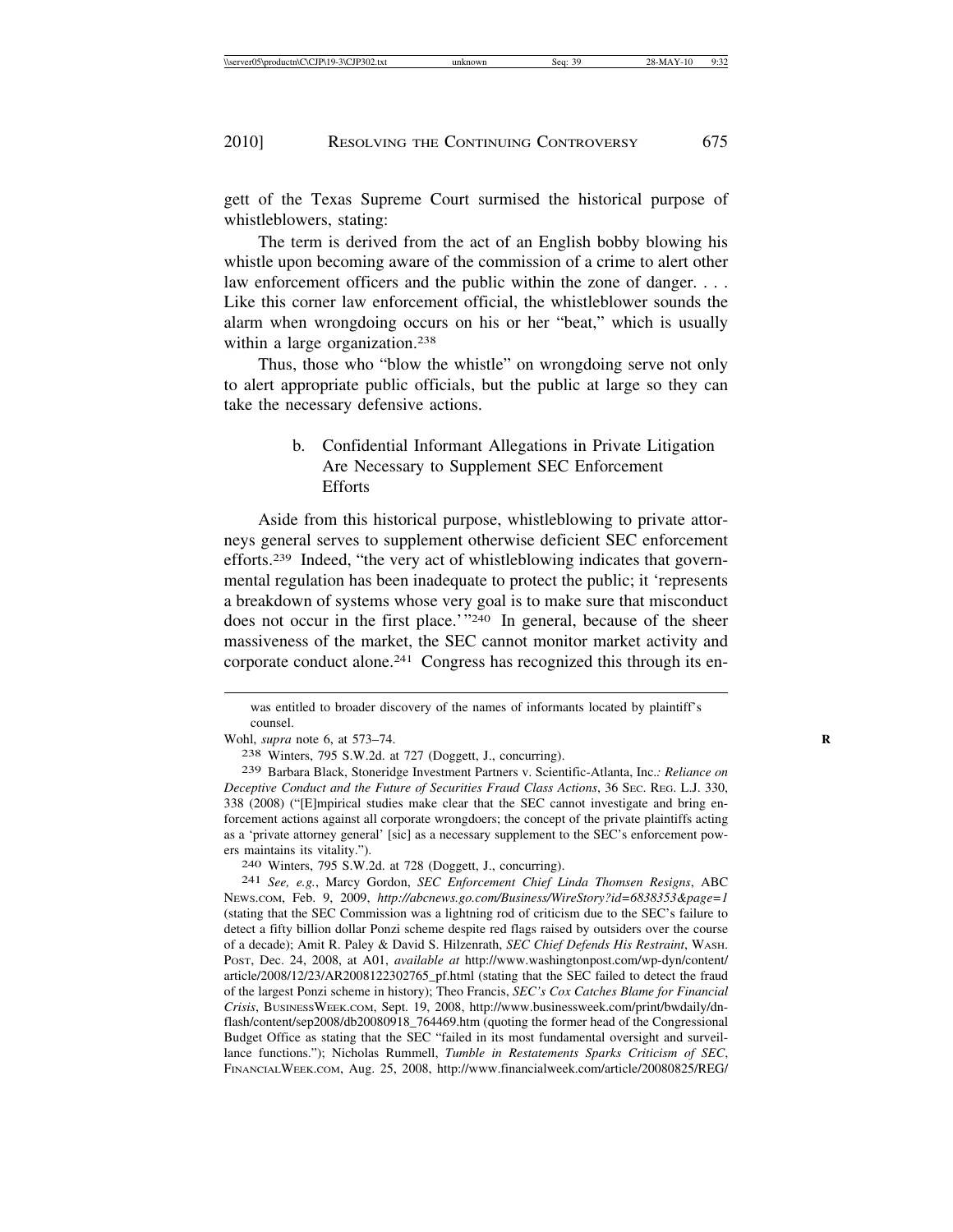actment of the PSLRA.<sup>242</sup> Moreover, consider that from 1996 to 2004. the SEC was able to detect only six percent of fraud cases.243 Journalists, industry regulators, and employees made up the majority of the rest of the sources responsible for detecting fraud.244 Additionally, Professor Jonathan R. Macey notes that corporate governance mechanisms, such as SEC officials, benefit little from validating a corporate source's whistleblowing.<sup>245</sup> Revelations by confidential sources can be embarrassing to regulators who are on the lookout for fraud.246 Government bureaucrats in particular benefit little in comparison to the cost they incur if the corporate source is wrong.247 Additionally, according to Professor Macey,

> [A]nalysts and other corporate governance intermediaries have incentives to bias their recommendations and analyses in favor of companies and to ignore fraud. . . . Investment banks pressure the analysts they employ to give positive ratings on companies tracked by issuers, because positive ratings boost stock prices and generate capital for their investment banking clients. Thus gatekeepers such as stock market analysts and bureaucrats have much to lose and little to gain from crediting whistle-blowers' accusations.248

Thus, confidential corporate sources may be least effective when these other methods of corporate governance—the SEC and market analysts, to name a few—fail.

#### c. The Madoff Scandal As Evidence of the Need for Alternative Forms of Corporate Governance

This point is further illustrated by the recently exposed Madoff Ponzi scheme. The Madoff whistleblower, Harry Markopolos, claimed

<sup>860815 (</sup>stating that a steep decline in restatements and material weaknesses in 2008 was more to do with a sleepier securities watchdog than with compliance with the Sarbanes-Oxley Act).

<sup>242</sup> *See Rapp, supra note 198, at 105* ("Congress could have simply eliminated private rights of action with the PSLRA, but chose not to. Congress found that private securities litigation amounted to an indispensable tool that promotes public and global confidence in our capital markets and helps deter wrongdoing.") (quotations omitted). <sup>243</sup> Johnson, *supra* note 213. **<sup>R</sup>**

<sup>244</sup> *Id.*

<sup>245</sup> MACEY, *supra* note 207, at 180. **R**

<sup>246</sup> *Id.* at 166. <sup>247</sup> *Id.* at 180. <sup>248</sup> *Id.*; *see also* POSNER, FAILURE OF CAPITALISM, *supra* note 207, at 259 (describing a **<sup>R</sup>** similar relationship with finance professors and the finance industry). The plaintiffs alleged exactly this in *Lentell v. Merrill Lynch & Co., Inc.*, 396 F.3d 161, 165–67 (2d Cir. 2005). Additionally, a post-SOX study finds that analysts, young analysts in particular, lack incentives to disclose corporate fraud. Dyck et al., *supra* note 222, at 19-21.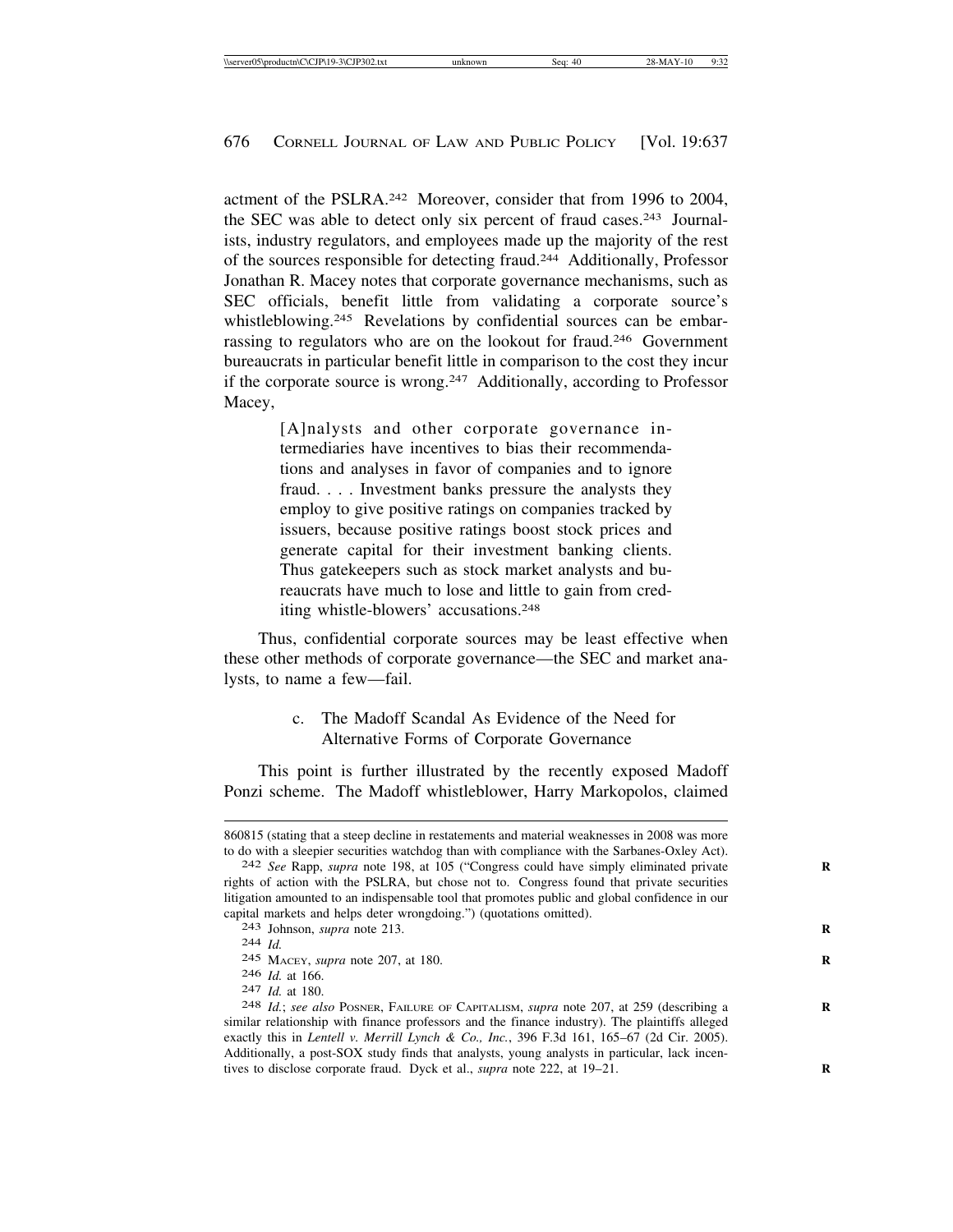that his warnings to the SEC about Bernard Madoff's fifty billion dollar fraud "went nowhere."249 In fact, Markopolos sounded the warning for fraud for almost a *decade* prior to the SEC's decision to investigate, but the SEC took no action and eventually investors lost billions.250 In 1992, the SEC began receiving detailed and substantive complaints warranting a thorough investigation of Madoff.251 Even "[a] minimally energetic investigation of Markopolos's accusations would have revealed that Madoff's volume of trading was too small to generate the profits that he was reporting to his investors or to execute the hedge he claimed kept those profits steady."252 The SEC investigators, however, discovered suspicious information, caught Madoff in contradictions and inconsistencies, but nevertheless accepted Madoff's implausible explanations at face value.253 This occurred despite the massive SEC budget increases in 2002 and 2003 in reaction to the SEC's failure to detect Enron, Worldcom, and other frauds.254

The Madoff scandal is also a prime example of where not only the SEC, but other corporate governance mechanisms, failed. Along with the SEC, Markopolos went to a reporter at the *Wall Street Journal* with his information, but the editors never approved an investigative piece.<sup>255</sup> Additionally, the Financial Industry Regulatory Authority (FINRA)256 was likewise ineffective in Madoff's case. Markopolos claimed he never went to FINRA out of fear for his safety because Madoff was chairman of its predecessor organization and his brother was its former vice chairman.257 Similarly, the National Association of Securities Dealers (NASD) was asked by examiners from the SEC to independently examine data relating to suspected fraud by Madoff.<sup>258</sup> NASD failed to

254 POSNER, FAILURE OF CAPITALISM, *supra* note 207, at 247. **R**

<sup>249</sup> *See* Chernoff, *supra* note 207. Even though Harry Markopolos was not an employee, **R** or former employee of Madoff's, his predicament is not unique; rather, inside confidential sources are in an even more precarious position and in need of further protection. *See id.*

<sup>250</sup> Associated Press, *supra* note 216; *see also* POSNER, FAILURE OF CAPITALISM, *supra* **R** note 207, at 244-47.

<sup>251</sup> *See* H. DAVID KOTZ, INSPECTOR GEN., U.S. SEC. & EXCHANGE COMM'N, OFF. INSPEC-TOR GEN., REP. INVESTIGATION, CASE NO. OIG-509, EXEC. SUMMARY: INVESTIGATION OF FAILURE OF THE SEC TO UNCOVER BERNARD MADOFF'S PONZI SCHEME 1–2, 6 (2009), *available at* http://www.sec.gov/news/studies/2009/oig-509-exec-summary.pdf [hereinafter Korz, FAILURE OF THE SEC].

<sup>252</sup> POSNER, FAILURE OF CAPITALISM, *supra* note 207, at 247. **R**

<sup>253</sup> *See* KOTZ, FAILURE OF THE SEC, *supra* note 251, at 4. **R**

<sup>255</sup> Robert Chew, *A Madoff Whistle-Blower Tells His Story*, TIME, Feb. 4, 2009, http:// www.time.com/time/business/article/0,8599,1877181,00.html.

<sup>256</sup> FINRA is the largest independent regulator for all securities firms doing business in the U.S. For general information regarding the institution, see http://www.finra.org/About FINRA/index.htm (last visited Nov. 6, 2009).

<sup>257</sup> Chew, *supra* note 255. **R**

<sup>258</sup> KOTZ, FAILURE OF THE SEC, *supra* note 251, at 4. **R**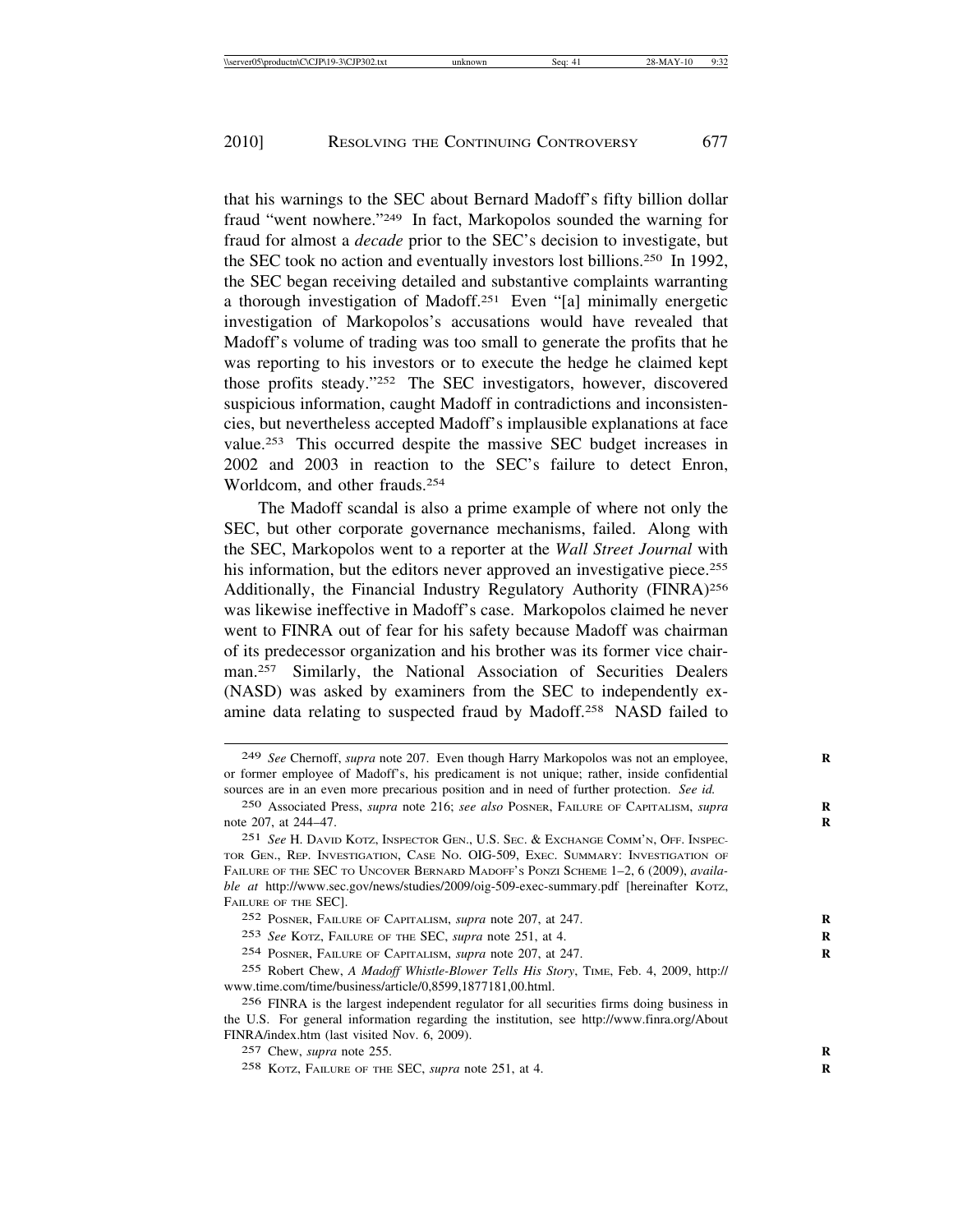analyze the data "claiming that it would have been too timeconsuming."259

Markopolos' efforts provide one example of how private actions can supplement SEC enforcement efforts and other failed corporate governance mechanisms.260 The most important lesson for corporate governance is that putting more reliance on any particular corporate governance mechanism increases investors' vulnerability to any failure of that mechanism.261 Private enforcement also protects against agency capture, an additional element that may have been present in the Madoff scandal.<sup>262</sup> Both securities plaintiffs' attorneys and the SEC serve simi-

260 *See In re* Seagate Tech. II Sec. Litig., 843 F. Supp. 1341, 1350 (N.D. Cal. 1994) ("[T]he class action device is viewed as a necessary and desirable supplement to the enforcement efforts of the Securities and Exchange Commission."); D. Brian Hufford, *Deterring Fraud vs. Avoiding the "Strike Suit": Reaching an Appropriate Balance*, 61 BROOK. L. REV. 593, 638 (1995) ("The risk of restricting shareholders' ability to combat fraud through private litigation becomes especially critical in light of the heavy burden already placed on regulators who are not in a position to replace the efforts of private attorneys general."). Moreover,

There is little dispute about the centrality of private actions in enforcing the complex web of securities law. Indeed, the most sophisticated critical assessments of securities laws turn not on the lack of public enforcement, but on the insufficiency of private enforcement to deter misconduct as a result of complicated incentive structures that make it easier to collect from the firm itself or its insurers than it is to collect from corporate malefactors.

Samuel Issacharoff, *Regulating After the Fact*, 56 DEPAUL L. REV. 375, 379, 381 (2007). 261 *See* MACEY, *supra* note 207, at 56–57. **R**

262 *See* Faiza Virani, *SEC Probes Its Own Chummy Ties to Madoff*, CBSNEWS.COM, June 3, 2009, http://www.cbsnews.com/stories/2009/06/03/cbsnews\_investigates/main5060022. shtml (reporting SEC Inspector General David Kotz investigation of former SEC official who had personal relationship with Madoff relative); *see also* Chew, *supra* note 255 (describing **R** how Madoff's brother was former vice chairman of the FINRA, making it "unsafe" for Markopolos to report the allegations to FINRA); Younglai & Wutkowski, *supra* note 206 (citing **R** Markopolos as stating the SEC was beholden to the financial industry). The SEC Office of the Inspector General, however, has released a report maintaining that the failure to detect the Madoff scheme was *not* the product of agency capture. KOTZ, FAILURE OF THE SEC, *supra* note 251, at 1. **R**

Additionally, there now exists some support for the tentative hypothesis that SEC officials may not engage in truly impartial enforcement; in other words, there is evidence of agency capture. *See* Stavros Gadinis, *Is Investor Protection the Top Priority of SEC Enforcement? Evidence from Actions Against Broker-Dealers* 5 (Harvard John M. Ctr. for Law, Econ. & Bus. Fellows, Working Discussion Paper No. 27, 2009), *available at* http://www.law. harvard.edu/programs/olin\_center/fellows\_papers/pdf/Gadinis\_27.pdf; *see also* Lucian Arye Bebchuk & Zvika Neeman, *Investor Protection and Interest Group Politics* 23 REV. FIN. STUD. 28–33 (forthcoming 2010) (Harvard John M. Ctr. for Law, Econ. & Bus. Fellows, Working Discussion Paper No. 603, 2008), *available at* http://papers.ssrn.com/sol3/papers. cfm?abstract\_id=103035 (discussing how lobbying by interest groups can affect the level of investor protection). For example, a recent study concludes that the SEC pursues brokerdealer violations by initiating administrative proceedings as opposed to civil lawsuits to avoid courts, as they are a worse forum for finance professionals. *See* Gadinis, *supra* at 4–5. In addition, in administrative cases, the study concludes that for the same violation and comparable levels of harm to investors, big firms and their employees are less likely to receive a ban from the securities industry when compared to small firms and their employees. *Id.* The study

<sup>259</sup> *Id.*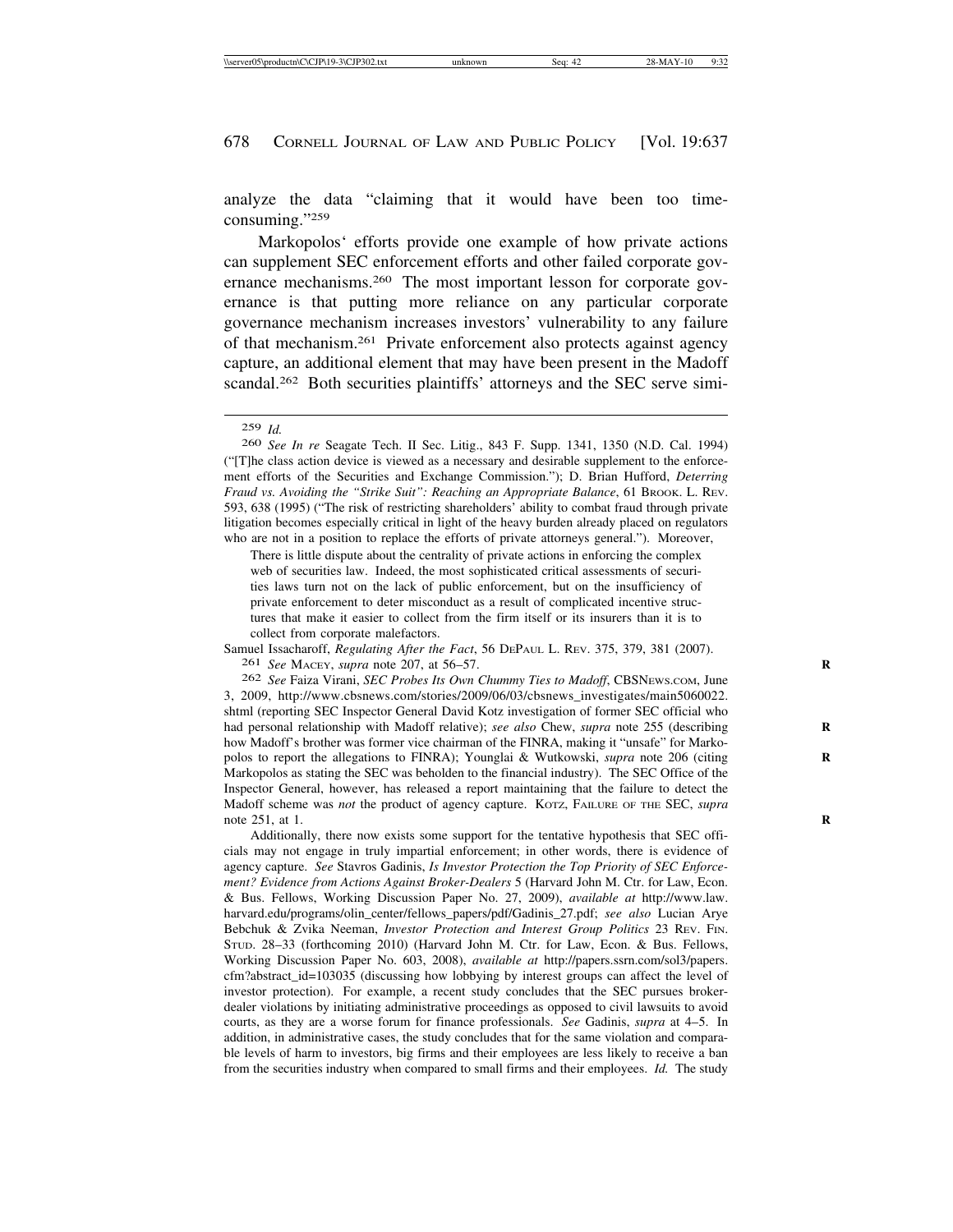lar purposes and seek to recover damages on behalf of injured investors for violations of the securities laws.263 The Markopolos ordeal illustrates the need for alternative methods of disclosure; permitting confidential sources, at least preliminarily, for private attorneys' general provides another powerful avenue of disclosure.

# d. Private Economic Actors Facilitate Disclosure of Corporate Fraud

The use of confidential informants in private securities litigation is beneficial because private economic actors facilitate the disclosure of corporate fraud. Although Professor Macey does not specifically advocate for the use of confidential informants in securities fraud actions, he makes a compelling and analogous argument for the legitimacy of certain inside traders as methods of corporate governance.264 Professor Macey argues that a limited and tightly regulated ability to sell short can credibly signal to the market that the trader has negative information about the company.265 Insider trading on the basis of information about an ongoing fraud necessarily leads to the exposure of that fraud because it is not profitable for an inside trader to simply sell or sell short without revealing the underlying information.266

Professor Macey discusses how inside traders revealed corporate fraud in *Dirks v. SEC*. 267 According to Professor Macey, "In *Dirks*, the Supreme Court evaluated the insider trading liability of Raymond Dirks, who received valuable information from a disgruntled employee of

264 *See* MACEY, *supra* note 207, at 179–81. Professor Macey concludes though that in- **R** sider trading provides a more credible signal of the veracity of the information, and that whistleblowers are less credible. *Id.* at 175. But Macey does observe that a combination of whistleblowing and insider trading appears to be the norm, and that whistleblowing can be used to expose fraud, it is just less effective than inside trading appears to be. *Id.* at 177.

265 *See id.* at 167. One of the regulations Professor Macey states is necessary is limiting such short selling to employees who have no power to affect the strategic decisions of the company to prevent perverse incentives to cause harm to their firm for private gains. *Id.* at 173.

266 *See id.* at 173.

267 *See* Dirks v. SEC, 463 U.S. 646 (1983); MACEY, *supra* note 207, at 180; **R**

then discredits the possibility that such enforcement disparities can be explained by the arguably better compliance systems larger firms have in place by finding that small and big firm violations for failing to supervise subordinates were virtually indistinguishable. *Id.* Last, the study connects the enforcement disparity with post-SEC career trajectories of agency officials. *Id.* As a result, the study concludes that SEC officials may be responding to future employment prospects by giving prospective employers favorably treatment. *Id.*

<sup>263</sup> Hufford, *supra* note 260, at 595–96; Luis A. Aguilar, Comm'r, U.S. Sec. & Exchange **R** Comm'n, Speech by SEC Commissioner: Empowering the Markets Watchdog to Effect Real Results (Jan. 10, 2009), *available at* http://www.sec.gov/news/speech/2009/spch011009laa. htm ("The SEC's mission is very clear. It is to protect investors; maintain fair, orderly, and efficient markets; and facilitate capital formation.").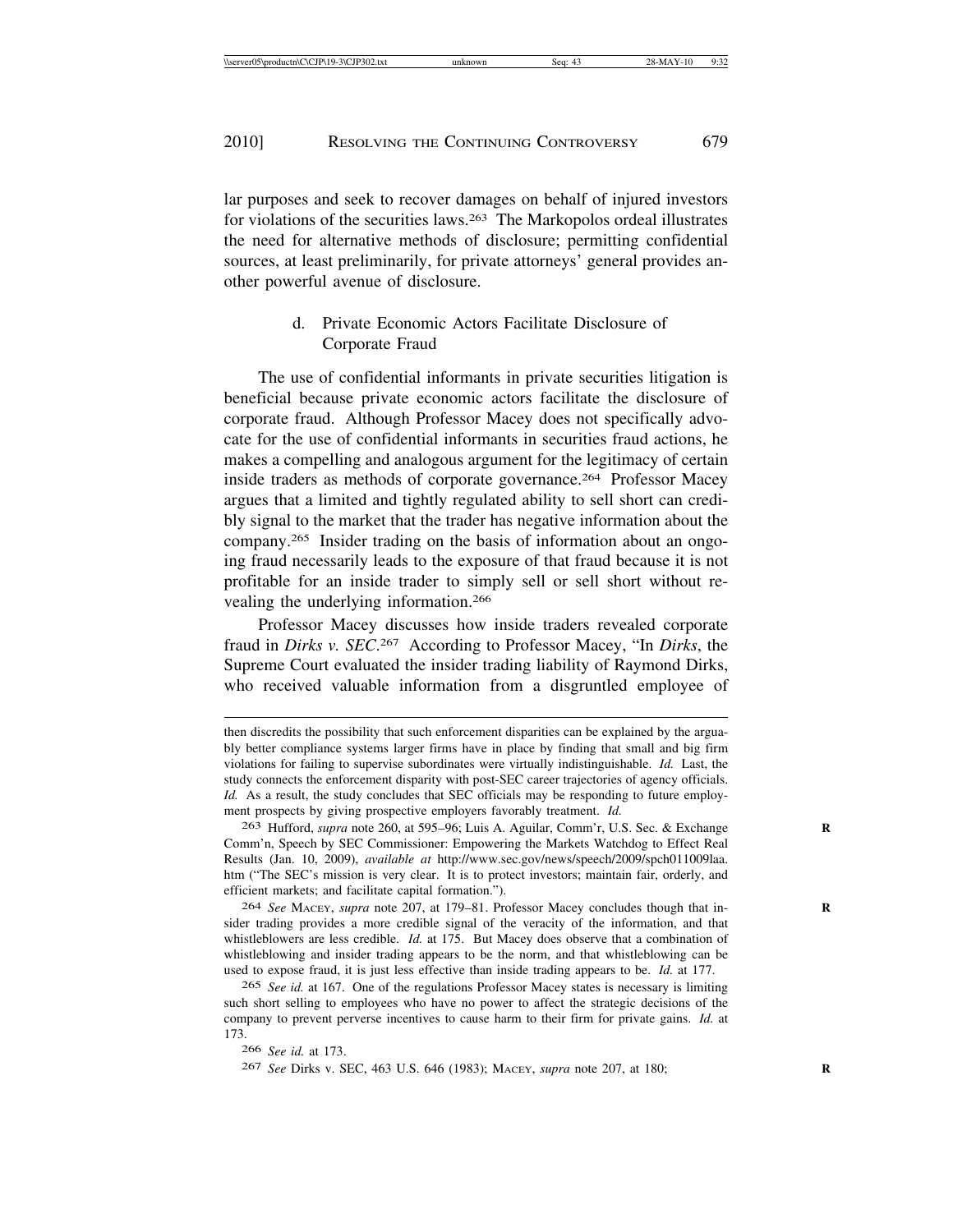fraud-ridden Equity Funding of America."268 In *Dirks*, a securities analyst, Dirks, received a tip from Ronald Secrist, a disgruntled former employee of Equity Funding.269 Secrist alleged that Equity Funding was vastly overstating its assets and was engaged in a series of frauds.270 Secrist told Dirks that he tried to convey this information to the SEC, the California state securities commissioner, and the Illinois state securities commissioner, but none followed up on the accusations.271 Dirks then visited Equity Funding and interviewed several employees and officers; some corroborated the charges of fraud.<sup>272</sup> Dirks similarly urged a contact at the *Wall Street Journal* to write a story on the fraud allegations, but the contact would not write the story because he refused to believe that such a massive fraud could go undetected.273 During Dirks' investigation, Dirks disclosed the information he received from the inside corporate source to investors who traded on the basis of that information.274 The SEC then charged Dirks with aiding and abetting violations of the securities laws.<sup>275</sup> The Supreme Court held that Dirks did not violate the insider trading laws however.<sup>276</sup> Professor Macey correctly notes that if the insider trading restrictions had been successful in deterring Dirks from trading, it would have prolonged a massive ongoing fraud.277 According to the appellate court in *Dirks*, "Largely thanks to Dirks one of the most infamous frauds in recent memory was uncovered and exposed, while the record shows that the SEC repeatedly missed opportunities to investigate Equity Funding."278

*Dirks v. SEC* demonstrates how whistleblowing to private economic actors—in this case, private attorneys general—can similarly facilitate disclosure of corporate fraud. In *Dirks*, the whistleblower, Secrist, disclosed fraud occurring at Equity Funding to stock market analysts, the SEC, outside auditors, and journalists, but all of these corporate govern-

275 *See id.* at 650. Dirks was charged with violation Section 17(a) of the Securities Act of 1933, 15 U.S.C. § 77q(a), Section 10(b) of the Securities Exchange Act of 1934, 15 U.S.C. § 78j(b), and SEC Rule 10b-5, 17 C.F.R. § 240.10b-5. Section 17(a) of the 1933 Act prohibited fraud and misstatements in the sale of securities. 15 U.S.C. § 77q(a); *Dirks*, 463 U.S. at 650–51.

276 *Dirks*, 463 U.S. at 666–67. The Supreme Court held that because neither Secrist nor the other Equity Funding employees breached a duty owed to Equity Funding, there was no derivative breach by Dirks. *Id.* 277 MACEY, *supra* note 207, at 175.

278 *Dirks*, 681 F.2d at 829.

<sup>268</sup> MACEY, *supra* note 207, at 174. **R**

<sup>269</sup> *See Dirks*, 463 U.S. at 649. <sup>270</sup> *Id.* <sup>271</sup> *See* MACEY, *supra* note 207, at 175; *see also Dirks*, 463 U.S. at 668 n.2 (Blackmun, J., **<sup>R</sup>** dissenting) (noting that Secrist did not tell Dirks that he had also disclosed the fraud to New York insurance regulators). <sup>272</sup> *Dirks*, 463 U.S. at 649. <sup>273</sup> *Id.* at 649–50. <sup>274</sup> *See id.* at 649.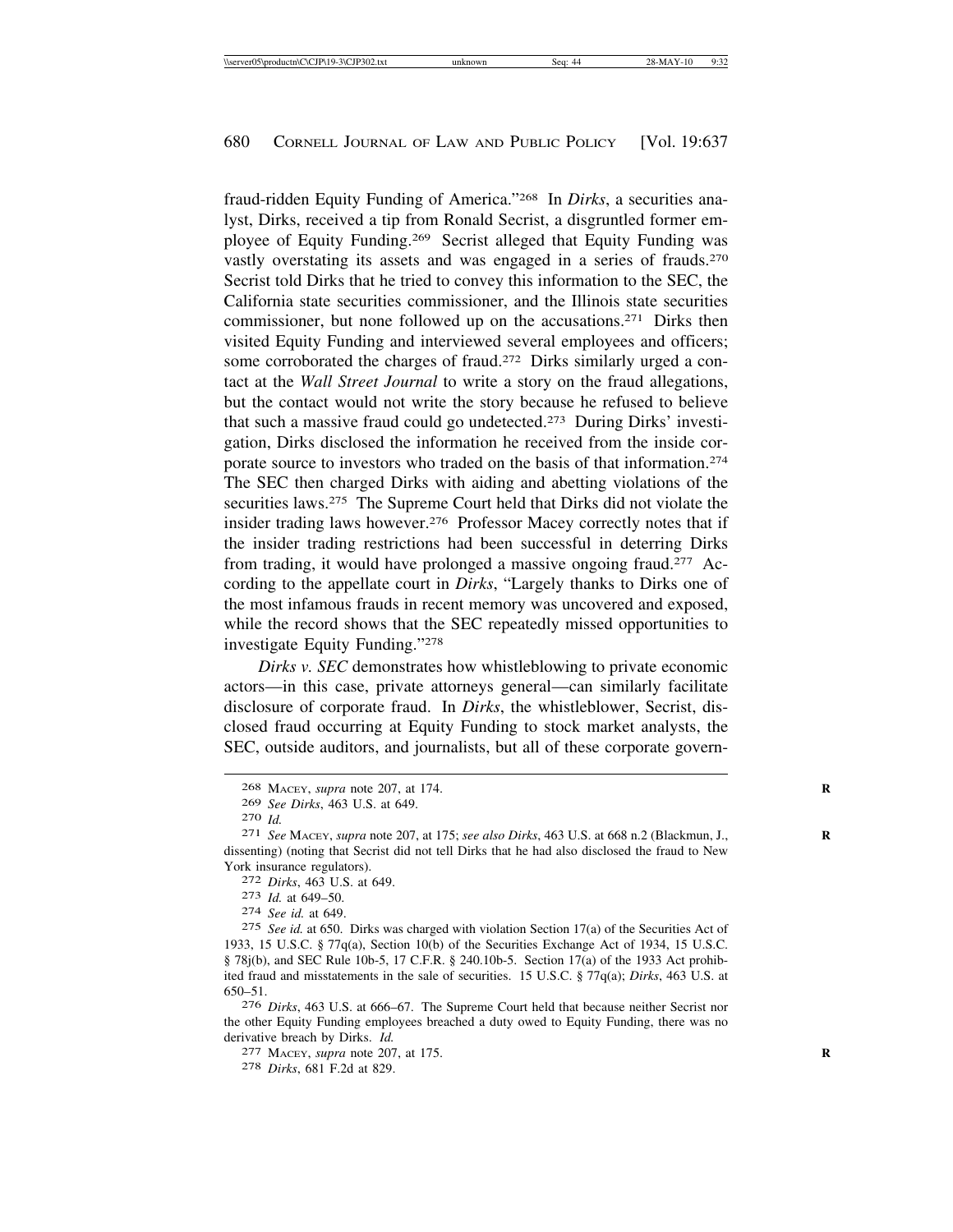ance mechanisms failed to expose the corporate fraud.279 Only, the inside trader (or private economic actor) disclosed the fraud because he had a sufficient financial incentive to do so. Inside traders may be an effective corporate governance mechanism because they have: (1) a private incentive to reveal corporate fraud through trading on inside information; and (2) an incentive to ensure the accuracy of the fraudulent allegation (if the fraud never comes to fruition, the inside trader will not make any profit).<sup>280</sup> This is analogous to private attorneys general. Plaintiffs' attorneys have a private incentive to reveal corporate fraud from the lawyer fees they may generate from the suit.281 Similarly, they have substantial incentive to ensure the accuracy of their allegations. As will be elaborated on in Part VI.A, plaintiffs' attorneys are sufficiently motivated to verify the accuracy of their confidential source by the Federal Rules of Civil Procedure, the PSLRA, the Model Rules of Professional Conduct, the possibility of a vacated judgment, and concerns about reputational costs.282 Moreover, absent a reliable source of fraud, the plaintiffs' hope of judgment or settlement, and the attorney's hope of a fee, is slim to none. Thus, just as private economic actors in *Dirks* serve to illuminate corporate fraud, so too can private economic actors, such as plaintiffs' attorneys, serve such a corporate governance role.

Nevertheless, the use of confidential sources in any context comes with a certain degree of risk. As Professor Macey notes, "[t]o gauge the efficiency of ignoring whistle-blowing, one must compare the costs of ignoring the information with the benefits, which come in the form of conserving resources that would otherwise be wasted in pursuing false charges of disgruntled employees and other malcontents."283 This question however, "remains an empirical issue for which data are scarce if nonexistent."284 But, the point remains: the federal courts should at least leave another avenue open for corporate sources to alert the market of corporate fraud, such as the form of a confidential source allegation in a private securities fraud complaint. Steeply discounting these allegations as the court does in *Higginbotham* or calling for a general skepticism as the court does in *Mizzaro* unnecessarily hinders the use of confidential sources in securities litigation.

<sup>279</sup> *See* MACEY, *supra* note 207, at 178–79. **R**

<sup>280</sup> *See id.* at 173.

<sup>281</sup> *See* William B. Rubenstein, *What a Private Attorney General Is—And Why it Matters*, 57 VAND. L. REV. 2129, 2148–49 (2004).

<sup>282</sup> *See supra* Part VI.A.

<sup>283</sup> MACEY, *supra* note 207, at 180. **R**

<sup>284</sup> *Id.*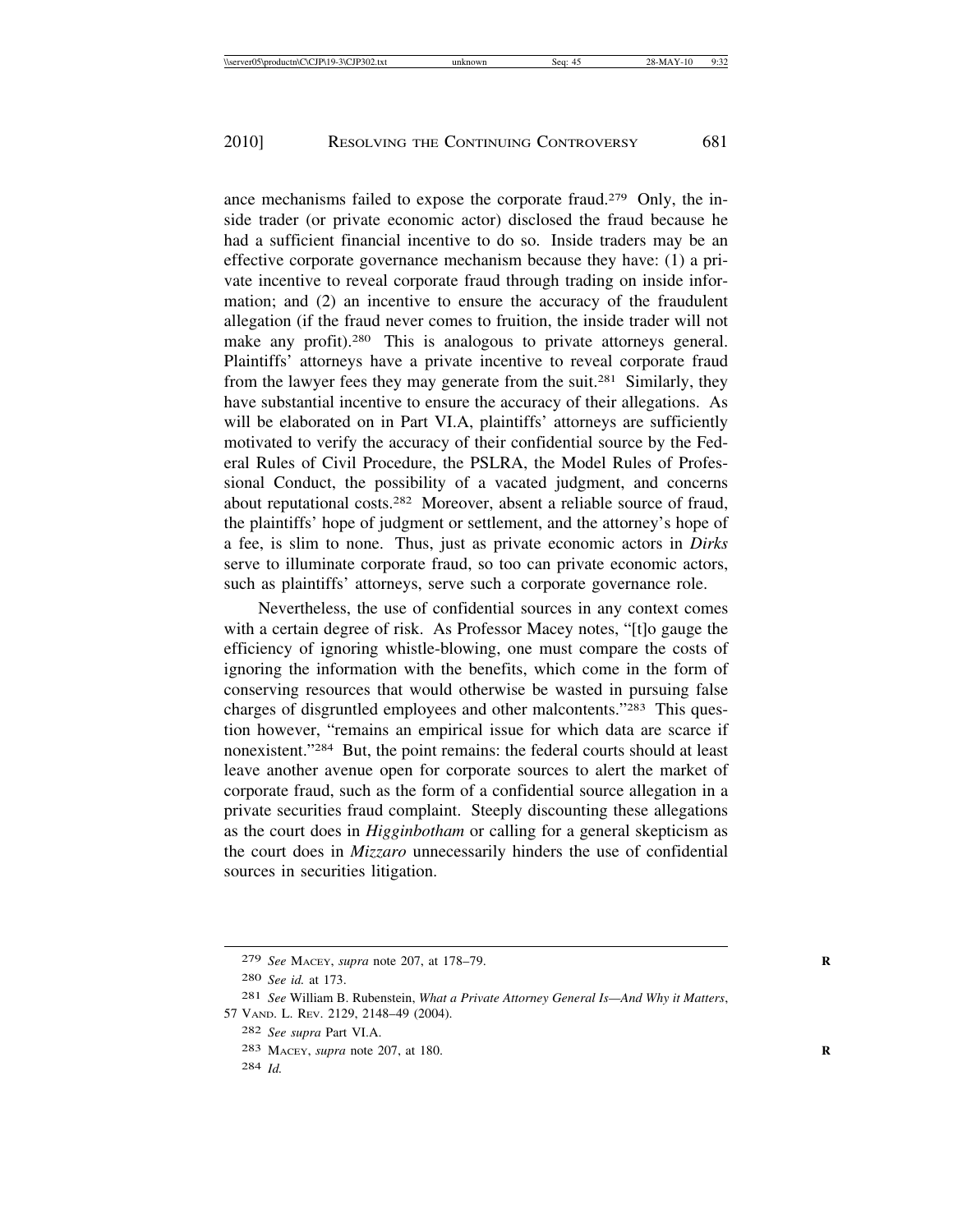# V. ASSESSING CONFIDENTIAL INFORMANTS UNDER THE STRONG INFERENCE REQUIREMENT DOES NOT REQUIRE A STEEP DISCOUNT OR GENERAL SKEPTICISM

The authors of this Article recognize that some courts may find the distinction between the "particularity" requirement and the "strong inference of scienter" requirement overly formalistic. Some may point to the *Tellabs* court's suggestion that the vagueness of allegations weighs against scienter,285 as indicating a single holistic assessment. *Tellabs* focused on scienter, however, and not the particularity requirement.286 Nevertheless, even if courts evaluate confidential sources under the scienter standard, *Tellabs* does not require a steep discount, or even skepticism for that matter, of allegations by confidential informants.

#### A. *Steep Discounts and Skepticism Rest on Inappropriately Drawn Inferences*

As we wrote previously, discounting confidential sources is inconsistent with *Tellabs* because it considers irrational, not plausible, inferences.287 The *Higginbotham* court's concern was that "[p]erhaps these confidential sources have axes to grind. Perhaps they are lying. Perhaps they don't even exist."288 Despite these concerns, however, several safeguards already in the judicial system prevent plaintiffs' attorneys from fabricating a source or conducting a shoddy inquiry into the allegations of the claim. The Federal Rules of Civil Procedure, the Model Rules of Professional Conduct, the possibility of a vacated judgment, and reputational costs obviate the credibility problems raised by *Higginbotham*.

First, the Federal Rules of Civil Procedure, as well as the PSLRA, require a reasonable inquiry and factual support for all allegations in a complaint.289 Plaintiffs' counsel is required by Rule 11 to conduct a rea-

289 *See* FED. R. CIV. P. 11(b) (requiring attorneys' filings not to have an improper purpose, be warranted by law, and the based on evidentiary support after a reasonable inquiry); 15

<sup>285</sup> Tellabs, Inc. v. Makor Issues & Rights, Ltd. (*Tellabs*), 551 U.S. 308, 326 (2007).

<sup>286</sup> *Id* at 321*.* ("Our task is to prescribe a workable construction of the 'strong inference' standard."). <sup>287</sup> *See* Kaufman & Wunderlich, *Securities Fraud Litigation*, *supra* note 11, at 355; *see* **<sup>R</sup>**

*also Tellabs*, 551 U.S. at 321 ("[I]n determining whether the pleaded facts give rise to a 'strong' inference of scienter, the court must take into account *plausible* opposing inferences.") (emphasis added). <sup>288</sup> Higginbotham v. Baxter Int'l, Inc., 495 F.3d 753, 757 (7th Cir. 2007); *see also* Markel

et al., *supra* note 163, at C2 ("[A] complaint theoretically could survive a motion to dismiss— **R** and a defendant could be forced to engage in expensive and protracted discovery and be subjected to economic and reputational risk—even if the confidential witnesses' information was untrue or based on rumor or misunderstanding."); Weinberg, *supra* note 201, at 90 (explaining how whistleblowers can receive a portion of money recouped by the government under a 1986 law). *See generally* KURT EICHENWALD, THE INFORMANT 524 (2000) (describing the famous FBI informant Marc Whiteacre's bizarre behavior, lies, and flat-out deception in blowing the whistle on one of the largest price fixing cases in history).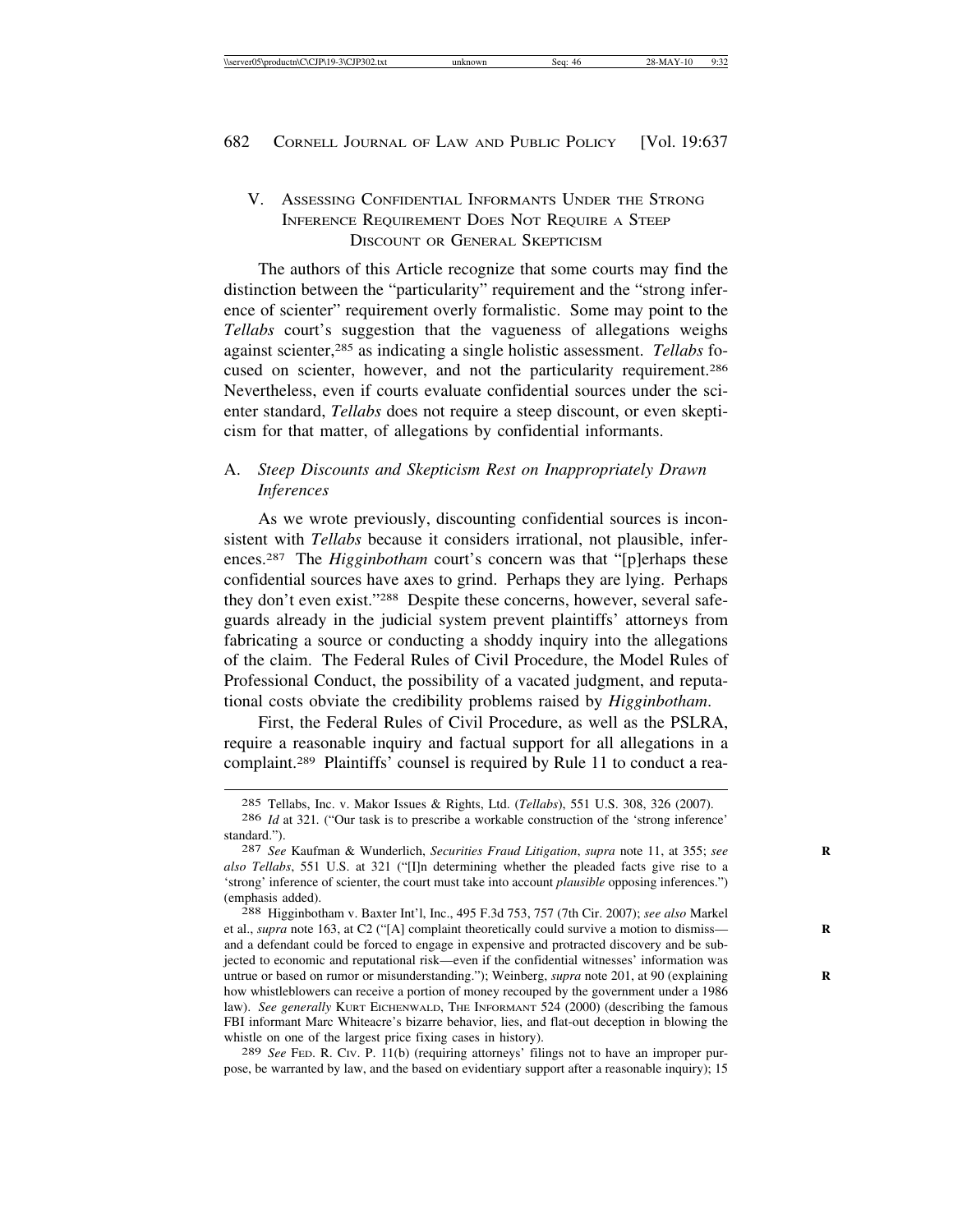sonable inquiry and to believe that the allegations have factual support.290 In addition, the PSLRA requires courts to include in their findings whether the attorneys complied with the requirements of Rule 11.291 Thus, if counsel were to base allegations on non-existent sources, this would run afoul of Rule 11 and sanctions would be appropriate.292 In particular, in the securities fraud context, Congress enacted a provision in the PSLRA relating to Rule 11.293 This provision requires courts to issue findings that the attorneys and parties have complied with Rule 11's requirement that there be no improper purpose for pleadings and that the allegations contain existing evidentiary support.294 But this provision is not currently utilized to its full capacity.295 Thus, if courts are overly concerned with meritless claims, this concern can be addressed by strengthening the application of Rule 11 and without hindering the ability of legitimate victims of fraud to pursue legitimate claims.296 As one author of this Article previously explained,

292 *See* Harold S. Bloomenthal & Samuel Wolff, *Novak Applied*, SEC. & CORP. L. § 16:102:10 *available at* SECFEDCORP § 16:102.10 (Westlaw).

293 15 U.S.C. § 78u-4(c)(1)–(2) (sanctions for abusive litigation); S. REP. NO. 104-98, at 14 (1995), *reprinted in* 1995 U.S.C.C.A.N. 679, 693.

294 S. REP. NO. 104-98, at 7 (1995), *reprinted in* 1995 U.S.C.C.A.N. 679, 686.

295 Perino, *supra* note 30, at 938 (finding that courts impose small sanctions and in only a **R** handful of cases).

296 H.R. REP. NO. 104-369, at 39 (1995) (Conf. Rep.), *reprinted in* 1995 U.S.C.C.A.N. 730, 738. Proponents of securities class action reform claim that securities class actions "cost millions of dollars in unnecessary legal expenses and are often settled without regard to the merits solely to avoid the expense and risks of defending 'frivolous' suits. Such claims, however, are based more on rhetoric than on empirical proof." Hufford, *supra* note 260, at 632–33. As John C. Coffee, Jr., securities law expert, states:

The true "strike suit" nuisance action, filed only because it was too expensive to defend, is, in this author's judgment, a beast like the unicorn, more discussed than directly observed. Although small settlements may have been impelled in part by the high cost of defense, the corresponding observation is that the small damages in these cases also do not justify much effort on the plaintiff's side. Neither side wanted to invest much effort in them-but this does not make them inherently frivolous. Similarly, the economic evidence that strike suits predominate also seems unpersuasive.

John C. Coffee, Jr., *Reforming the Securities Class Action: An Essay on Deterrence and Its Implementation*, 106 COLUM. L. REV. 1534, 1536 & n.5 (2006). Professor Charles M. Yablon has stated similarly that:

There is little conceptual or empirical support . . . for the far more radical assertion that these cases lack "merit" in the sense that plaintiff's lawyers do not even consider their chances of success when deciding whether to bring them. That contention is dubious as a matter of theory. If entrepreneurial plaintiff's lawyers do not have the

U.S.C. § 78u-4(c)(2) (2006) (requiring courts to make findings regarding the compliance by each party with Rule 11(b)).

<sup>290</sup> FED. R. CIV. P. 11(b)–(c).

<sup>291 15</sup> U.S.C. § 78u-4(c)(1), (2) (2006) (stating that at the close of adjudication, the court shall include in the record specific findings regarding compliance by each party with each requirement of Rule 11(b) and that if the court makes a finding that a party violated any requirement of Rule 11(b) the court shall impose sanctions on such party).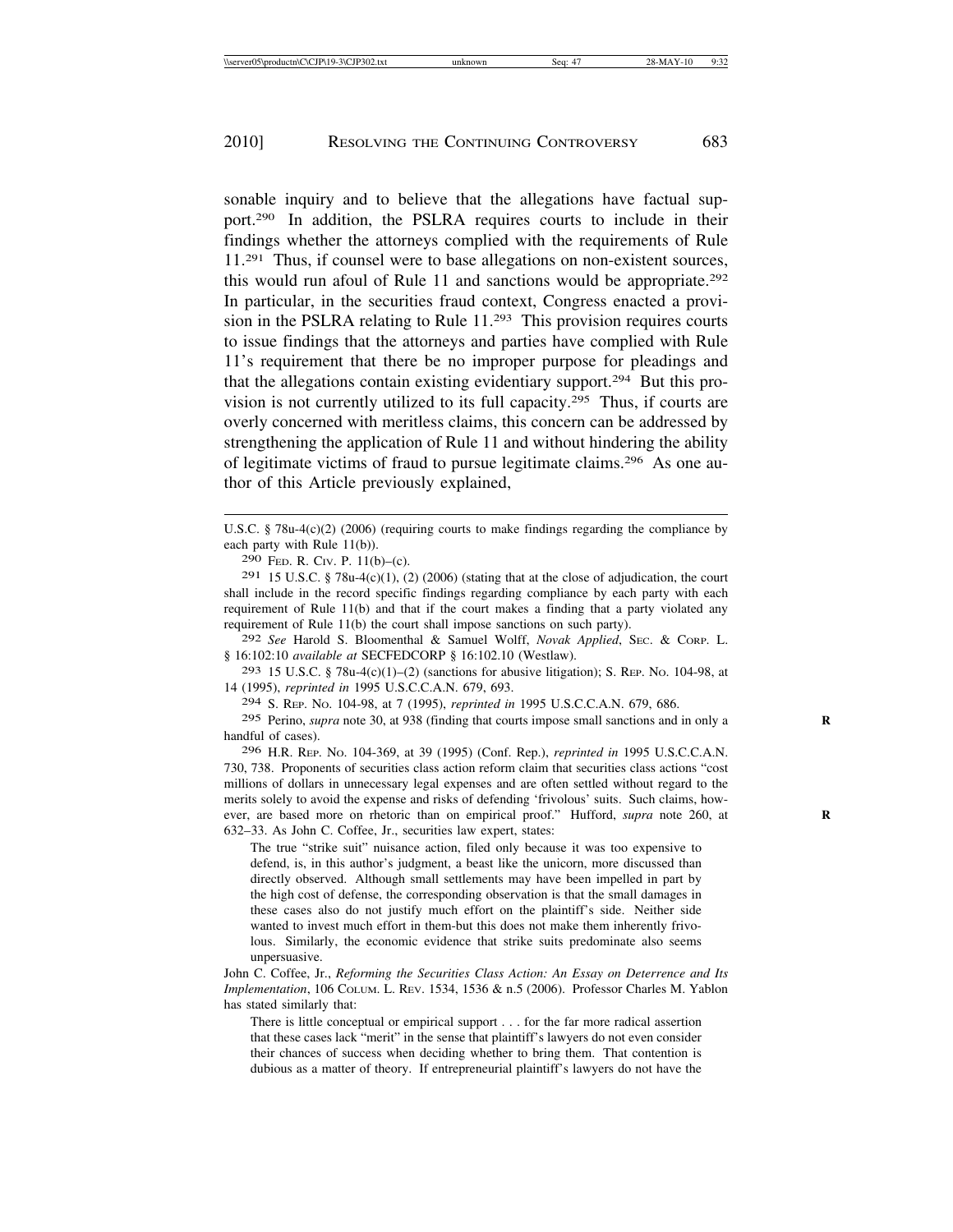To actually effectuate change, courts should not only engage in a sanctions review but also impose sanctions or fee shifting if the action is dismissed. Plaintiffs' attorneys would thus have less of an economic incentive to initiate strike suits to begin with. Consequently, Rule 11 can work to impose direct costs on plaintiffs' attorneys themselves.<sup>297</sup>

Additionally, the Model Rules of Professional Conduct require that a lawyer not bring any proceeding unless there is a basis in fact for doing so.298 A lawyer must also be candid with the court and refrain from offering evidence that the lawyer knows is false.299 Moreover, in the event the lawyer later discovers that this evidence is false, the lawyer is obligated to take certain remedial measures, which may include disclosure to the court if necessary.<sup>300</sup>

Aside from Rule 11 and ethical constraints, should the plaintiff eventually win a lawsuit based on a made-up confidential source, this may constitute fraud on the court, giving the defendant grounds for vacating that verdict.301 Fraud on the court is a species of fraud which attempts to subvert the integrity of the court.302 Fraud on the court may also include improperly influencing the court's decision and an interference with the judicial system's ability to impartially adjudicate a matter.303 Making up witnesses would present false evidence to the court; it is beyond mere non-disclosure, and constitutes a deliberate and intentional fabrication.304 If the court finds fraud on the court, the judgment is vacated, the offending party is denied all relief,<sup>305</sup> and the entire costs of proceedings can be assessed against the offending party.306

Additionally, attorneys that fabricate allegations would incur substantial reputation costs.<sup>307</sup> It is intuitive that reputation—the opinion or

300 *Id.*<br>301 *In re* Intermagnetics Am., Inc, 926 F.2d 912, 916 (9th Cir. 1991).<br>302 *Id.*<br>303 Latshaw v. Trainer Wortham & Co., Inc., 452 F.3d 1097, 1104 (9th Cir. 2006); Pearson v. First Mortg. Corp*.*, 200 F.3d 30, 37–38 (1st Cir. 1999). <sup>304</sup> *See* Greiner v. City of Champlin, 152 F.3d 787, 789 (8th Cir. 1998) (stating

fabrication of evidence as an example of fraud on the court).

305 Root Ref. Co. v. Univ. Oil Prods., Co., 169 F.3d 514 (3d Cir. 1948).

306 Universal Oil Prods. Co. v. Root Refining Co*.*, 328 U.S. 575, 580 (1946). This includes attorney fees. *Id.* <sup>307</sup> *See* HERBERT M. KRITZER, RISKS, REPUTATIONS, AND REWARDS: CONTINGENCY FEE

capacity to bring an infinite number of claims (and they don't), it would seem to be in their interest to distinguish the cases that pose a stronger litigation threat from the weaker ones.

Charles M. Yablon, *A Dangerous Supplement? Longshot Claims and Private Securities Litigation*, 94 NW. L. REV. 567, 579 (2000).

<sup>297</sup> Wunderlich, *supra* note 38, at 668–69*.* **R**

<sup>298</sup> MODEL RULES OF PROF'L CONDUCT R. 3.1.<br>299 Id. at  $3.3(a)(3)$ .

LEGAL PRACTICE IN THE UNITED STATES 219–53 (2004) (discussing the role of reputation in contingency fee practice such as large class actions).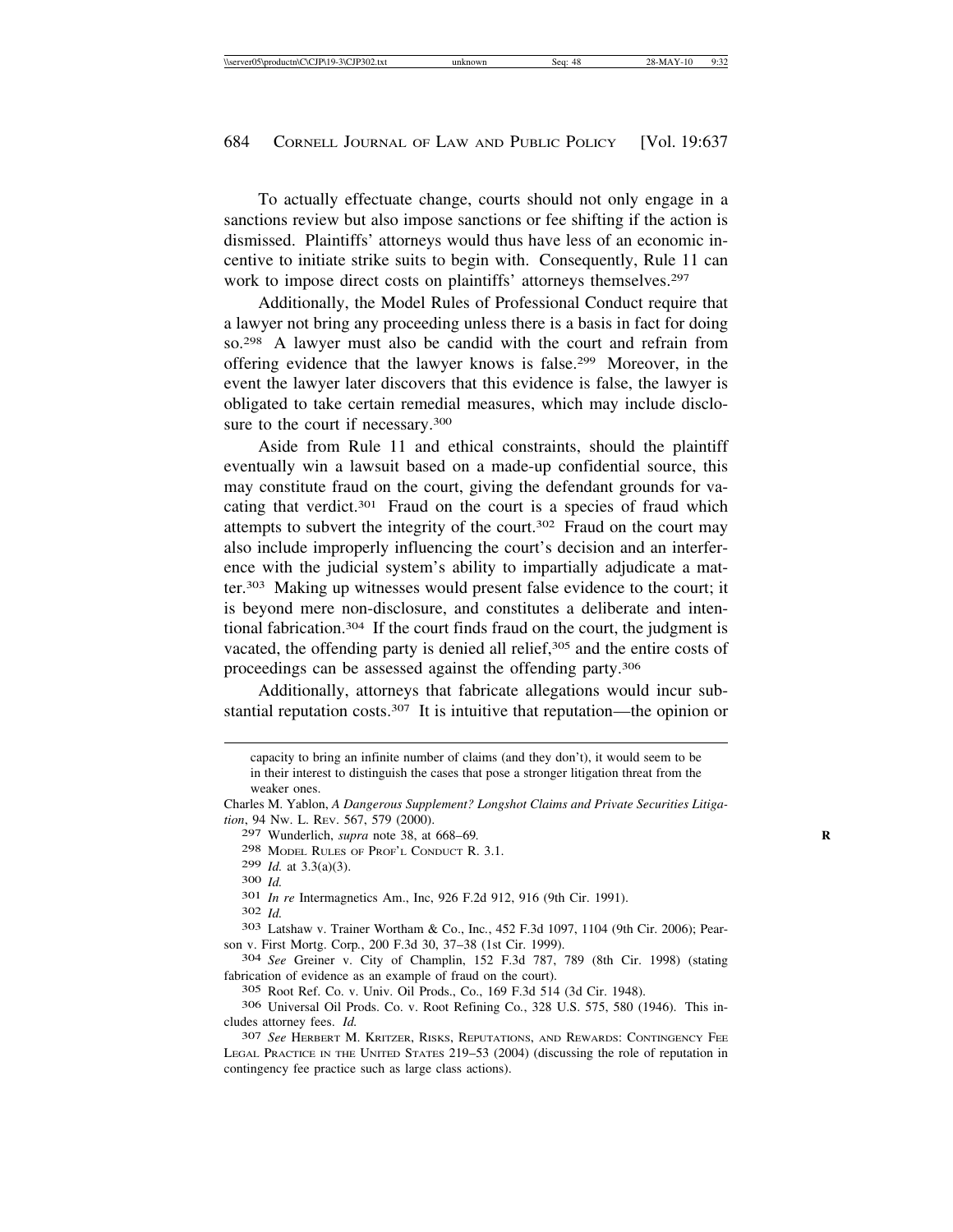evaluation of a person or group of people—can be extremely influential in molding a person's behavior. Indeed, corporations recognize the intrinsic value of reputation as evidenced from the presence of in-house public relations departments.<sup>308</sup> A plaintiffs' attorney that fabricates a claim would quickly develop an unflattering reputation among other attorneys, potential plaintiffs and recurrent institutional investors, and the courts.309 For example, Professor Fred C. Zacharias notes that "adversaries will respond differently to settlement offers and statements made in negotiations, depending on their opponents' reputations for candor and for taking reasonable positions."310 Thus, a plaintiffs' attorney that develops a reputation for fabricating allegations can have little hope at settlement. Similarly, Professor Zacharias notes that a firm or lawyer must maintain a reputation for taking moderate and reasonable positions before specialized agencies or tribunals.311 A plaintiffs' attorney and his firm that routinely files securities class action complaints in certain districts and before certain judges has a significant reputation at stake in ensuring the accuracy of its allegations.312 Additionally, fabricating a source risks incurring substantial reputational costs among institutional investors. The PSLRA all but requires that sophisticated institutional investors serve as the lead plaintiff in a securities fraud class action.313 Professor Zacharias notes that "[w]ealthy, experienced, and sophisticated clients are likelier to know how to identify earned reputation and to make the effort to identify the reputations of potential counsel."314 Thus, in

312 *See id.*

<sup>308</sup> Public Relations Consultants Association, http://www.prca.org.uk/Whatispr (last visited Nov. 20, 2009) ("Public relations is all about reputation.").

<sup>309</sup> KRITZER, *supra* note 307, at 220 (discussing the role of reputation in contingency fee **R** practice such as large class actions).

<sup>310</sup> Fred C. Zacharias, *Effects of Reputation on the Legal Profession* 9 (San Diego Legal Studies Working Paper No. 07-81 2007), *available at* http://ssrn.com/abstract'962138; *see also* Scott R. Peppet, *Lawyers' Bargaining Ethics, Contract, and Collaboration: The End of the Legal Profession and the Beginning of Professional Pluralism*, 90 IOWA L. REV. 475, 485 (2005) (analyzing a potential "reputational solution" to a bargaining problem that would enable parties to signal their willingness to cooperate by hiring an attorney with a reputation for collaboration); Douglas H. Yarn, *Lawyer Ethics in ADD and the Recommendations of Ethics 2000 to Revise the Model Rules of Professional Conduct: Considerations for Adoption and State Application*, 54 ARK. L. REV. 207, 270 n.269 (2001) (arguing that a lawyer's reputation for truthfulness and fairness increases that lawyer's effectiveness as a negotiator in future negotiations).<br><sup>311</sup> Zacharias, *supra* note 310, at 11.

 $313$  15 U.S.C. § 78u-4(a)(3)(B) (2006). Congress's intention in passing this provision was to encourage the use of institutional investors as lead plaintiffs to control the plaintiffs' attorney. H.R. REP. NO. 104-369, at 33 (1995) (Conf. Rep.); S. REP. NO. 104-98, at 11 (1995); *see also* Elliot J. Weiss & John S. Beckman, *Let the Money Do the Monitoring: How Institutional Investors Can Reduce Agency Costs in Securities Class Actions*, 104 YALE L.J. 2053, 2095 (1995) (noting that large institutions did not, until very recently, elect to take monitoring roles in private securities class action cases—despite having substantial interest in the outcome). <sup>314</sup> Zacharias, *supra* note 310, at 16. **<sup>R</sup>**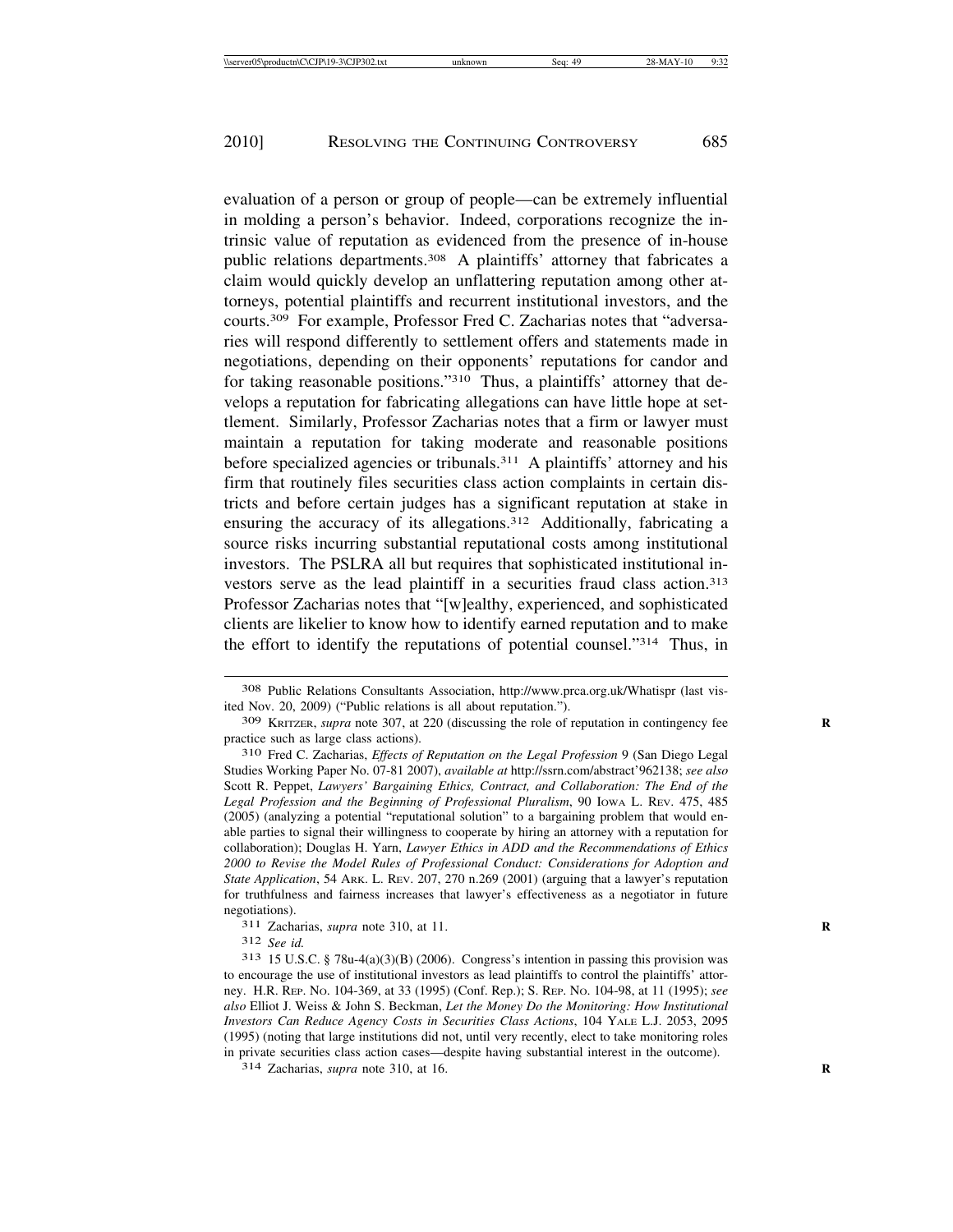private securities litigation, these large institutional investors are likely to discover the reputation of certain plaintiffs' attorneys.

Thus, a plaintiffs' attorney risks violating Rule 11, ethical rules, committing fraud on the court, and incurring substantial reputational costs. Each possibility imposes considerable costs on plaintiffs' attorneys. Drawing an inference that plaintiffs' attorneys would expose themselves to these substantial consequences is irrational and implausible.315 Therefore, the inferences drawn under *Higginbotham* that result in a steep discount and the inferences drawn in *Mizzaro* that cause courts to view these allegations with a general skepticism should not be drawn according to *Tellabs*. 316

# B. *A Steep Discount and Skepticism Erroneously Applies* Tellabs *by Tipping Scales in Favor of Defendants*

The weighing in *Higginbotham* and *Mizzaro* is inconsistent with *Tellabs*' mandate that the inferences need only be "at least as likely" to be strong.317 At oral argument, the *Higginbotham* court stated that, "[H]aving a confidential witness doesn't strengthen an allegation. . . . Such a person could be any kind of snitch, any kind of liar . . . [making] anonymous accusations against a company."318 In the opinion, the *Higginbotham* court wrote, "Perhaps they have axes to grind."319 Other commentators have similarly hypothesized that disgruntled employees were more likely to engage in whistleblowing than other employees.<sup>320</sup> The problem here, as opposed to the irrational inference that these sources merely do not exist, is that the inference of a dilatory motive is only half of the balance.321

*Tellabs* requires that courts consider *both* culpable and nonculpable inferences, and that on the balance, the culpable inference be only as likely as the competing nonculpable inference to be strong.<sup>322</sup> Recall the

<sup>319</sup> Higginbotham v. Baxter Int'l, Inc., 495 F.3d 753, 757 (7th Cir. 2007). <sup>320</sup> MACEY, *supra* note 207, at 170. Professor Macey provides other accounts of tippers **<sup>R</sup>**

<sup>315</sup> Kaufman & Wunderlich, *Securities Fraud Litigation*, *supra* note 11, at 356. **R**

<sup>316</sup> *See id.*; *see also* Tellabs, Inc. v. Makor Issues & Rights, Ltd. (*Tellabs*), 551 U.S. 308, 323 (2007) ("[I]n determining whether the pleaded facts give rise to a 'strong' inference of scienter, the court must take into account *plausible* opposing inferences.") (emphasis added). <sup>317</sup> *See* Posting of J. Robert Brown, Jr., *supra* note 110 (saying the judges in the Seventh

Circuit used *Tellabs I* merely as an excuse to get rid of anonymous accusations against a company). <sup>318</sup> *Id.* (quoting Judge Posner at oral argument in *Higginbotham*).

of inside information turned whistleblower because they were either upset over the size of their bonus or passed over for a promotion. *Id.* at 180.<br><sup>321</sup> *See Tellabs*, 551 U.S. at 323–24 (2007) ("To determine whether the plaintiff has al-

leged facts that give rise to the requisite 'strong inference' of scienter, a court must consider plausible nonculpable explanations for the defendant's conduct, *as well as inferences favoring the plaintiff*.") (emphasis added). <sup>322</sup> *Id.* at 324.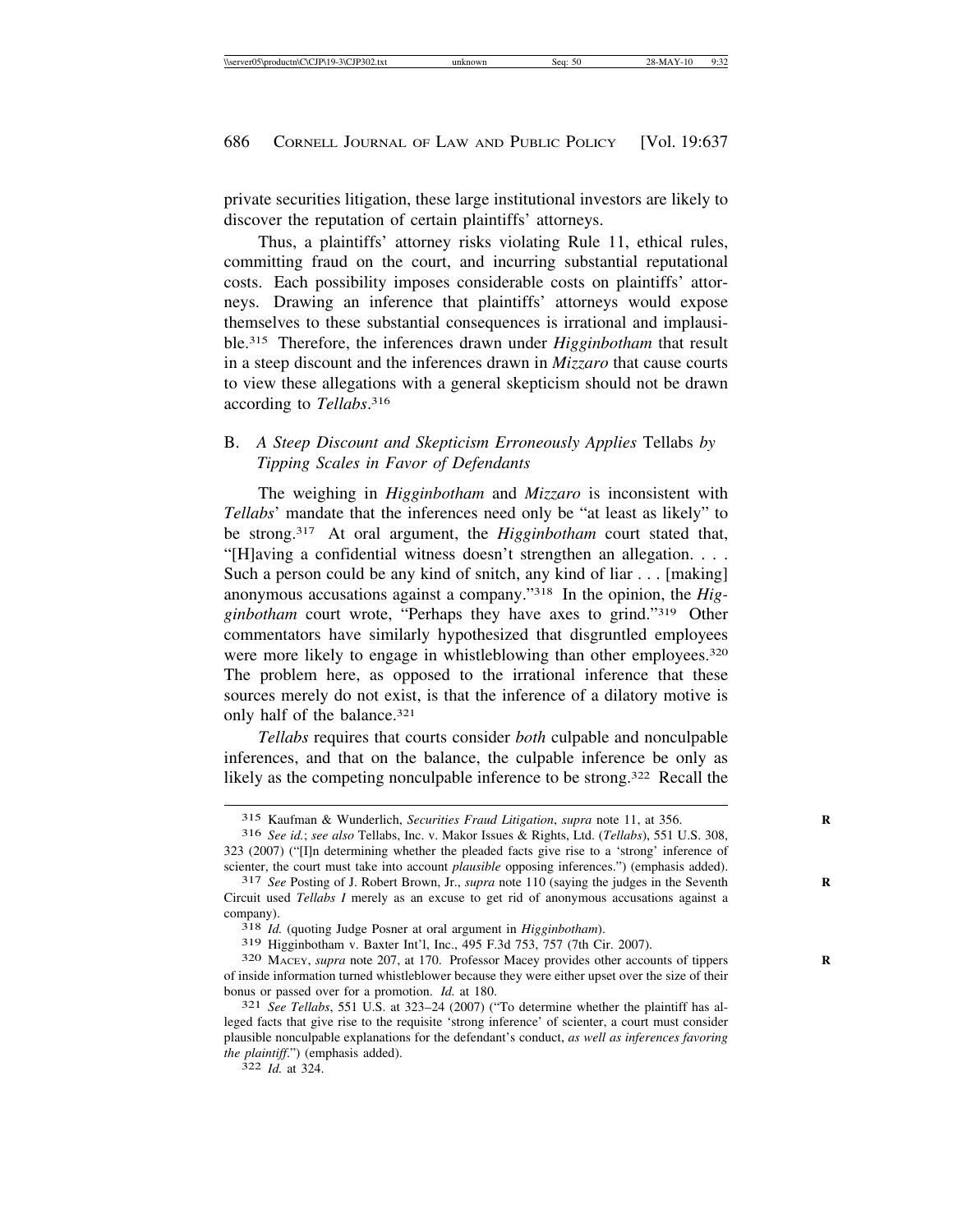jade falcon hypothetical: "If a jade falcon were stolen from a room to which only A and B had access, could it *possibly* be said there was a 'strong inference' that B was the thief?"323 The majority stated yes and that "law enforcement officials as well as the owner of the precious falcon would find the inference of guilt as to B quite strong—certainly strong enough to warrant further investigation. Indeed, an inference at least as likely as competing inferences can, in some cases, warrant recovery."324

To put this in a different perspective: Assume a plaintiff makes an allegation of corporate fraud based on a confidential source. The plaintiff describes the confidential source by position and rough estimates of employment time with the company. The inferences weighed in this scenario would seem as follows: (1) a culpable inference that the confidential source is accurate and thus there was corporate fraud versus (2) a non-culpable inference that the source is confidential because she has an axe to grind or other dilatory motive. Even in a case such as this, *Tellabs* requires that the tie goes to the plaintiff and therefore, the claim should survive<sup>325</sup>

Instead of *Tellabs*' rule, the *Higginbotham* approach applies Justice Scalia's concurring standard requiring the inference to be *more* likely to be "strong."326 Justice Scalia, in his concurring opinion, proposed a more stringent standard.<sup>327</sup> He argued that the inference of culpability must be more plausible than the inference of innocence, thereby giving full effect to the meaning of "strong," in a comparative context.<sup>328</sup> The Seventh Circuit takes an inference that perhaps the sources do not exist, balanced with the plaintiff's allegation that these are actual sources, and

326 *Compare* Higginbotham v. Baxter Int'l, Inc., 495 F.3d 753, 757 (7th Cir. 2007) (discounting allegations from confidential sources because the inference that such sources do not exist and the inference that such sources do, do not weigh in favor of the plaintiff), *with Tellabs*, 551 U.S. at 329 (Scalia, J. concurring) (advocating in his concurrence that the inference of culpability needs to be *more than plausible* than opposing inferences for the complaint

to succeed). <sup>327</sup> *Tellabs*, 551 U.S. at 329 (Scalia, J., concurring). <sup>328</sup> *Id.* (Scalia, J., concurring). *But see* Murdock, *supra* note 232 at 51 (arguing the courts **<sup>R</sup>** and legislatures have been complicit in the culture of corporate corruption and that Justice Scalia's standard would require plaintiffs to prevail by a preponderance of the evidence at the pleading stage where the plaintiff's lack the benefit of discovery).

<sup>323</sup> *Id.* at 329 (Scalia, J., concurring). <sup>324</sup> *Id.* at 324 n.5 (citing Summers v. Tice, 199 P.2d 1, 3–5 (Cal. 1948)). Yet, the concurring Justice Scalia replied that even a strong possibility is still merely a *possibility* and does not amount to the "strong inference" required by the PSLRA. *Id.* at 329 (Scalia, J., concurring). Justice Scalia also said allowing the falcon owner to draw such an inference would contravene the wisdom of the old maxim, "no man ought to be a judge of his own cause." *Id.* at 329 n.\* (2007). (Scalia, J., concurring).

<sup>325</sup> *Id*. at 324 ("A complaint will survive we hold, only if a reasonable person would deem the inference of scienter cogent and *at least as compelling* as any opposing inference one could draw from the facts alleged.") (emphasis added).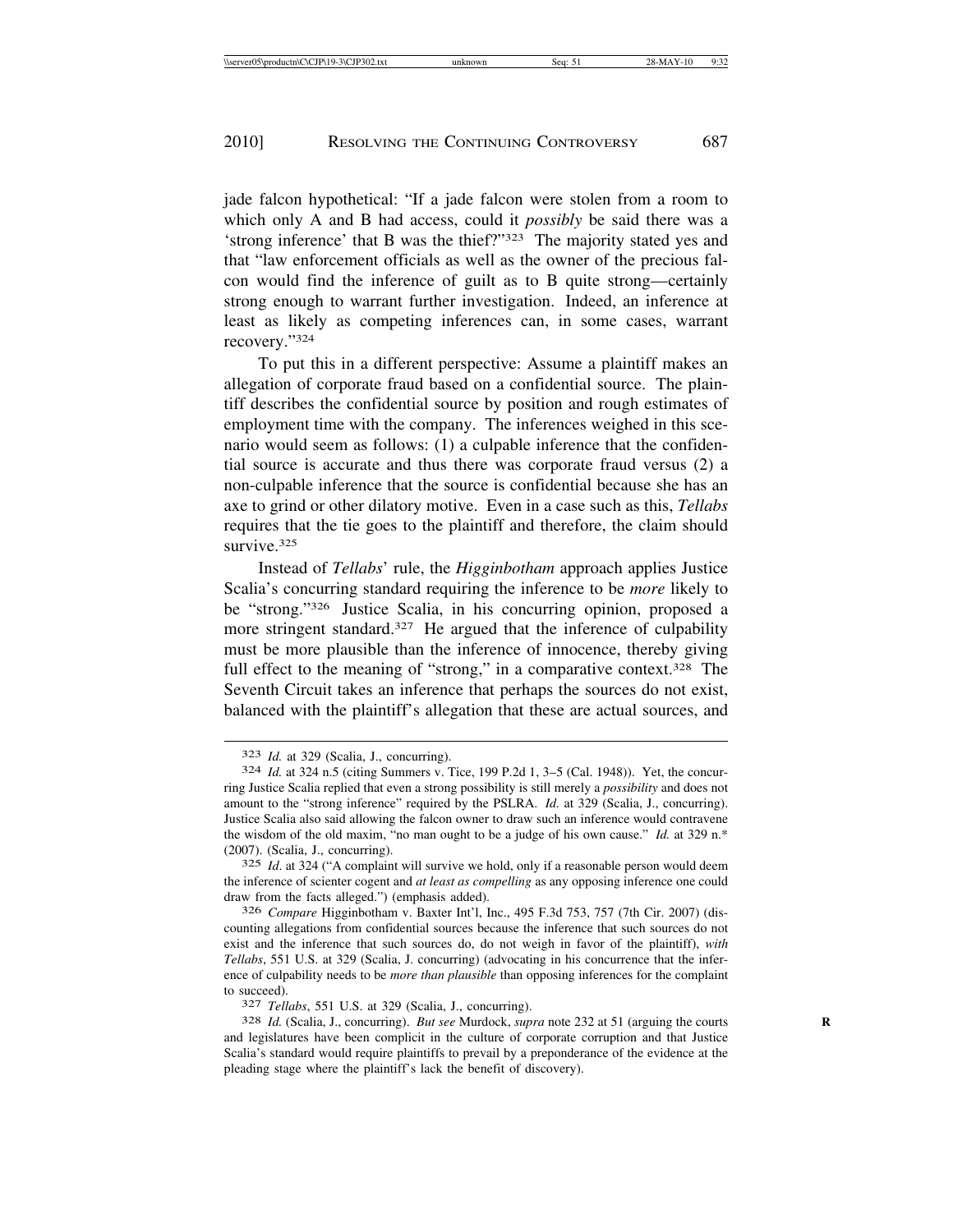on this balance, tips the scale in favor of the defendant.329 But, *Tellabs* gave the tie to the plaintiff; the inferences must only be equal to be strong, not more so.330

And even assuming the confidential source has an axe to grind, this does not negate the inference that, despite this grudge, the informant's allegation is still true. Perhaps this informant bears ill will toward the corporation precisely *because* of the veracity of her allegations. Consider *Dirks v. SEC* in which a tipper who blew the whistle on Equity Funding's fraud: the tipper tipped information "because he was upset over his small Christmas bonus."331 His allegations were no less true, however. Thus, this adds a third possible inference: (1) an inference that the confidential source is reliable and thus there was corporate fraud; versus (2) a inference that the source is unreliable because she has an axe to grind or other dilatory motive; versus (3) an inference that the source has a grudge against the defendant, but is nurturing this grudge because the company is committing fraud. The *Higginbotham* approach does not consider this, and neither does *Tellabs*. 332

Also, steeply discounting confidential sources because of anonymity unnecessarily equates anonymity with the masking of an evil motive on the part of the confidential source.<sup>333</sup> Even with this inference weighing against the plaintiff because of the source's anonymity, equally plausible inferences weigh in favor of the plaintiff. For instance, perhaps the source is confidential because she does not want to lose her job, does not want to be harassed at work, shunned from fellow employees, or have difficulty securing a reference for a future job opportunity.<sup>334</sup> As dis-

333 *See Higginbotham*, 495 F.3d at 757 ("It is hard to see how information from anonymous sources could be deemed 'compelling' or how we could take account of plausible opposing inferences. Perhaps these sources have axes to grind. Perhaps they are lying.").

334 Wohl, *supra* note 6, at 553, 556–57 ("Threats of retaliation and harm to reputation **R** serve, however, as strong disincentives to corporate employees who consider stepping forward" as evidenced by (1) government recognition of the threat of corporate retaliation against employees through the enactment of over thirty-five federal statutes prohibiting retaliation, (2) state recognition of likely retaliation through the enactment of forty-seven state laws protecting whistleblowers and seventeen private sector whistleblower protection laws, and (3) Supreme Court recognition of the likelihood of retaliation in *Mitchell v. Robert DeMario Jewelry, Inc*.,

<sup>329</sup> *Higginbotham*, 495 F.3d at 757 (discounting allegations from confidential sources, because balancing the competing inferences that such sources do not exist and that such sources do, does not weigh in favor of the plaintiff).

<sup>330</sup> *Tellabs*, 551 U.S. at 324.

<sup>331</sup> MACEY, *supra* note 207, at 180. Moreover, consider the case of Mark Whitacre, the **R** infamous whistleblower who disclosed the massive antitrust conspiracy involving Archer Daniels Midland Company, and several other industry participants. Whitacre was wrought with double-crossing, dirty dealing, lying, and conniving behavior, but his allegations concerning the antitrust conspiracy were no less true. *See generally KURT EICHENWALD, supra* note 288.

<sup>332</sup> *See* John C. Coffee, Jr., *Federal Pleading Standards After* Tellabs*,' '*Bell Atlantic,*'* 238 N.Y. L.J. 5 (2007) (discussing law professors' "tortured hypotheticals based on the *Tellabs* test"); Wunderlich, *supra* note 38, at 672-79.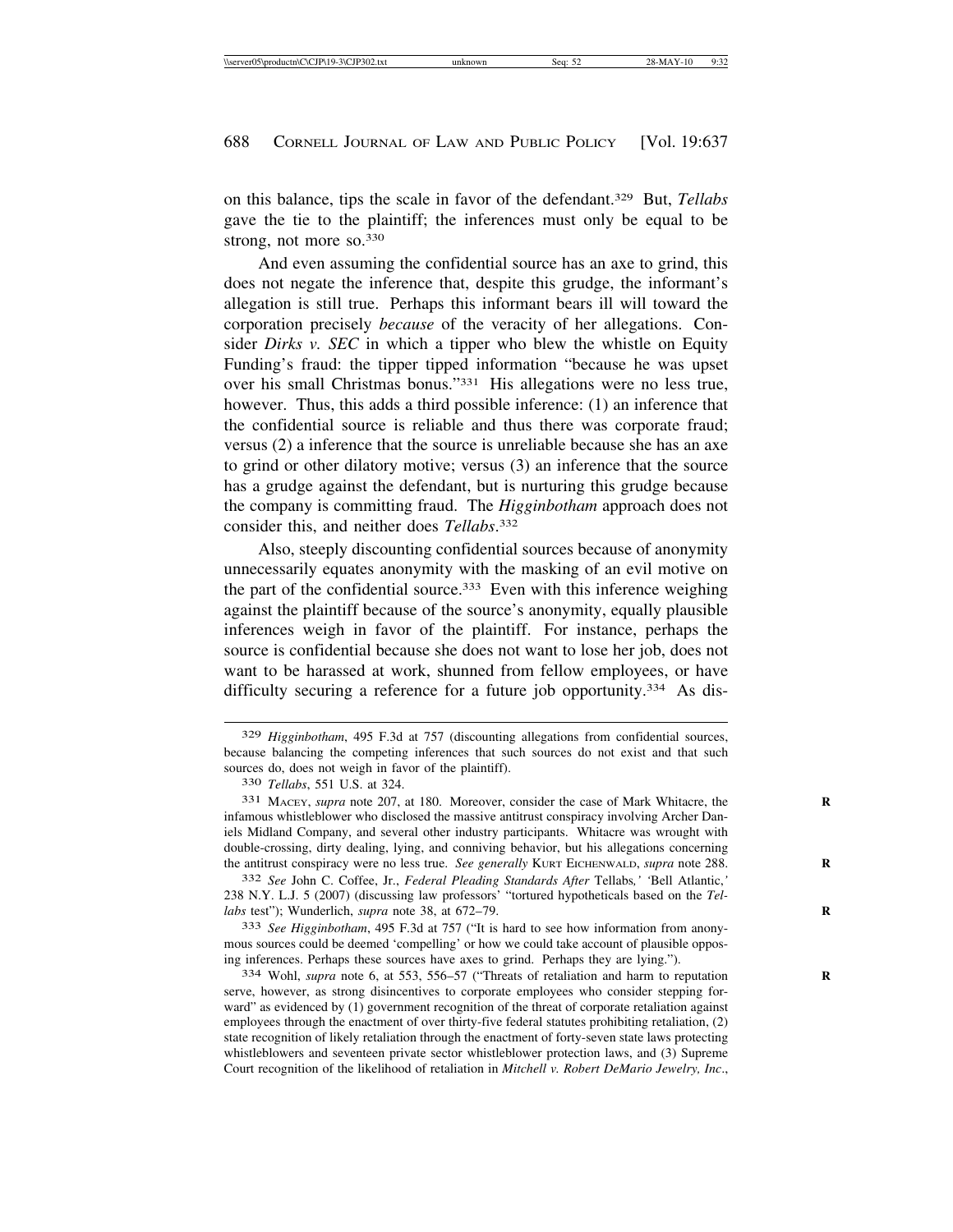cussed above in Part V.B.1., those that blow the whistle on corporate fraud expose themselves to a serious risk of retaliation and ostracism.335 In fact, the confidential source must overcome numerous disincentives to disclosure, including job loss, psychological strain, and industry blacklisting.336 Discounting confidential sources because they "have an axe to grind" draws an unreasonable inference that the corporate whistleblower's emotional satisfaction from harming her superiors outweighs the myriad of other disincentives to disclosure.<sup>337</sup>

Furthermore, the "steep discount" approach neglects a significant inference weighing in favor of the validity of confidential informants' allegations in private securities fraud complaints: there is an *absence* of financial motive for confidential sources in private securities litigation. Those that blow the whistle to government agencies are tainted with the prospect of receiving a "bounty."338 Even Markopolos admitted he was motivated partly by the opportunity to receive a bounty.339 These bounties can run into the millions, thereby giving confidential informants significant monetary incentive to falsify information in hopes of striking oil in the form of a false allegation that turns out to be true. There is no

361 U.S. 288, 292 (1960).). *See also* California Pub. Employees' Ret. Sys. v. Chubb Corp., 394 F.3d 126, 147 (3d Cir. 2004) ("[S]o long as plaintiffs supply sufficient facts to support their allegations, there is no reason to inflict the obligation of naming confidential sources."); Adams v. Kinder-Morgan, Inc., 340 F.3d 1083, 1101 (10th Cir. 2003) ("requiring plaintiffs to identify the source of the facts they allege is to require, in effect, that the plaintiffs plead their evidence in their complaint."); Novak v. Kasaks, 216 F.3d 300, 314 (2d Cir. 2000) ("Imposing a general requirement of disclosure of confidential sources serves no legitimate pleading purpose while it could deter informants from providing critical information to investigators in meritorious cases or invite retaliation against them."). In *Makor Issues & Rights*, *Ltd. v. Tellabs, Inc.* (*Tellabs II*), 513 F.3d 702 (7th Cir. 2008), Judge Posner suggested that there was a "flimsiness" in "the asserted need for anonymity" because it is unlawful for employers to retaliate against an employee who blows the whistle on securities fraud. *Tellabs II*, 513 F.3d at 711 (citing 17 The Sarbanes-Oxley Act of 1992, 18 U.S.C. § 1514A (2006) (providing for whistleblower protection)). However, the sheer volume of whistleblower laws may suggest that employer retaliation is a very real threat. *See, e.g.*, Toxic Substances Control Act of 1976, 15 U.S.C. § 2622(a) (2006); Safe Drinking Water Act, 42 U.S.C. § 300j-9(i) (2006); Energy Reorganization Act of 1974, 42 U.S.C. § 5851(a)(1)(A)–(F) (2006); Solid Waste Disposal Act of 1976, 42 U.S.C. § 6971 (2006); Clean Air Act, 42 U.S.C § 7622(a)(1)–(3) (2006); Comprehensive Environmental Response, Compensation and Liability Act of 1980, 42 U.S.C. § 9610(a) (2006); Federal Rail Safety Act of 1970, 49 U.S.C. § 20109(a) (2006).

335 *See infra* Part V.B.1.

336 Rapp, *supra* note 198, at 118–26. **R**

337 *Cf.* Rapp, *supra* note 198, at 123–24 (noting that while some whistleblowers may **R** derive satisfaction from reporting the misdeeds of their superiors, it is more likely that psychological factors inhibit whistleblowing, as it involves deviating from established group behavior, and subjecting oneself to the nagging suspicion that suspicions of wrongdoing were misplaced).

338 Weinberg, *supra* note 201 ("The government makes whistleblowers filthy rich for **R** ferreting out fraud on the job.").

339 Ross Kerber, *The Whistleblower: Dogged Pursuer of Madoff Wary of Fame*, BOSTON GLOBE, Jan. 8, 2009, at A1, A9.